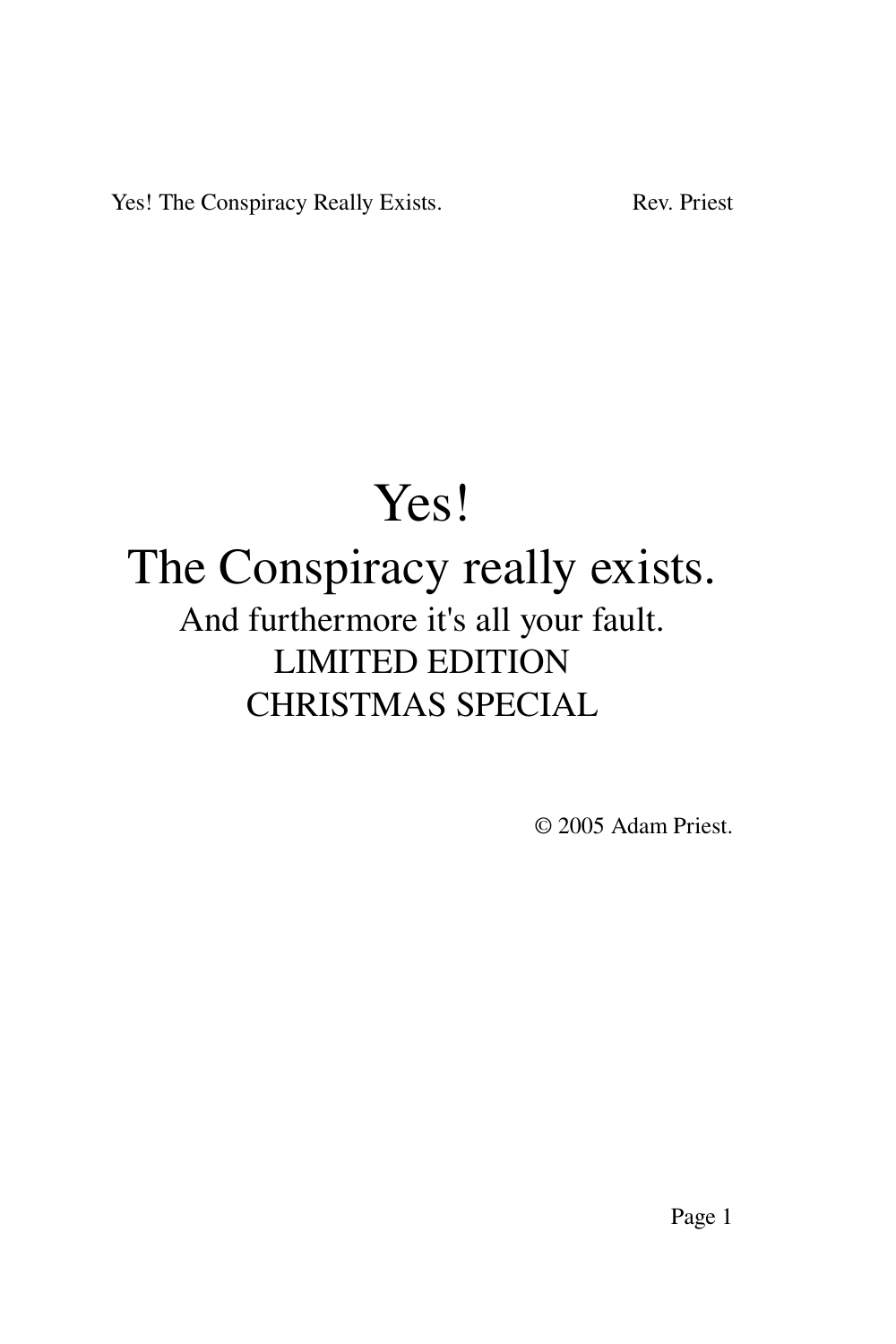#### This book is licensed under a Creative Commons license: **Attribution-ShareAlike 2.5**

**You are free:** 

- to copy, distribute, display, and perform the work
- $\bullet$  to make derivative works
- $\bullet$  to make commercial use of the work

#### Under the following conditions:

#### 1. Attribution.

You must attribute the work to "Rev Priest", or say that it is a derivative work from a book by Rev Priest.

#### 2. Share Alike.

If you alter, transform, or build upon this work, you may distribute the resulting work only under a license identical to this one.

 $Also:$ 

#### 3. Quoting

Yes, you can quote me. That's "Rev Priest". Link to http://dalliance.net/revpriest/ please.

For the full Legal Code see

http://creativecommons.org/licenses/by-sa/2.5/legalcode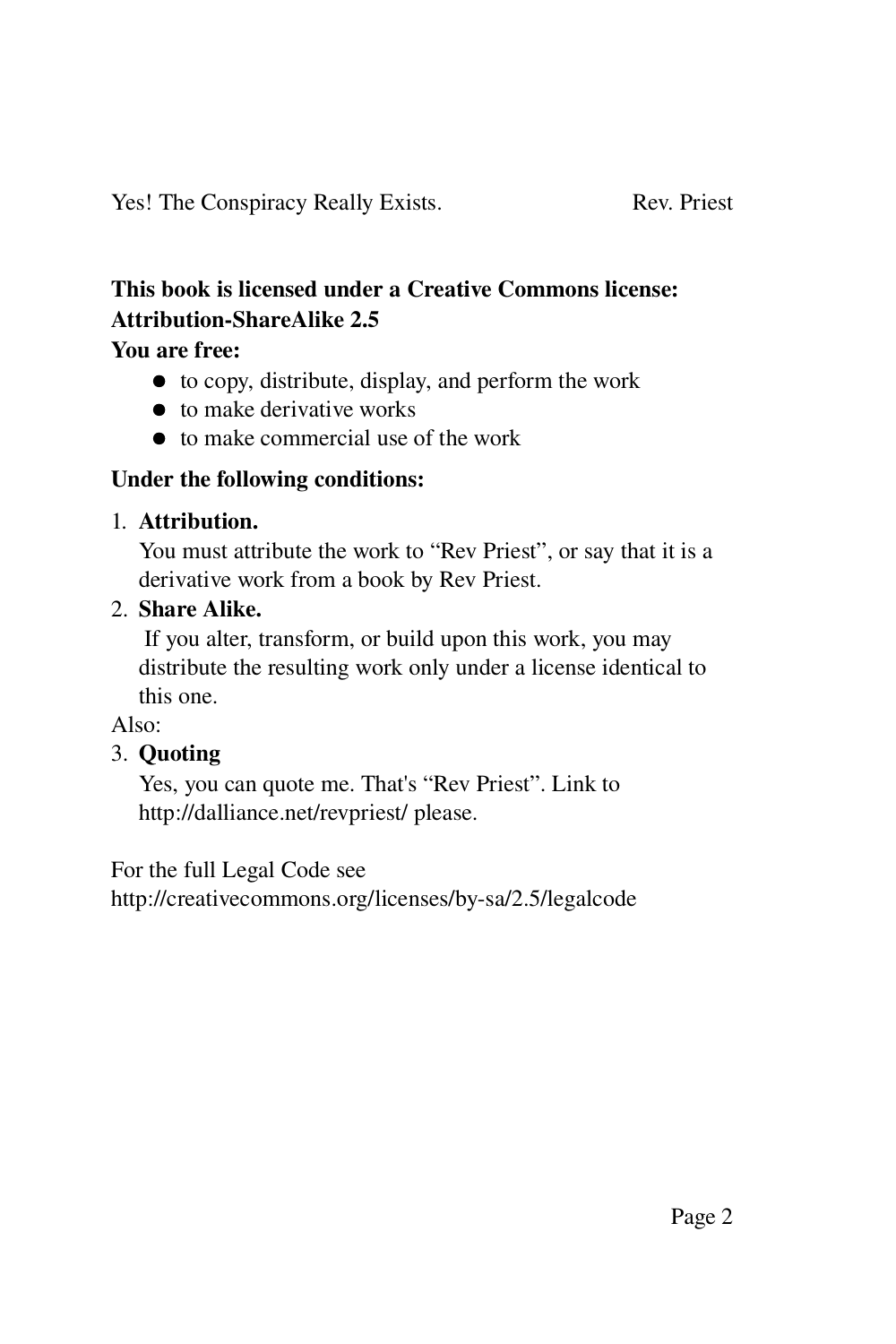### Contents

#### **Contents**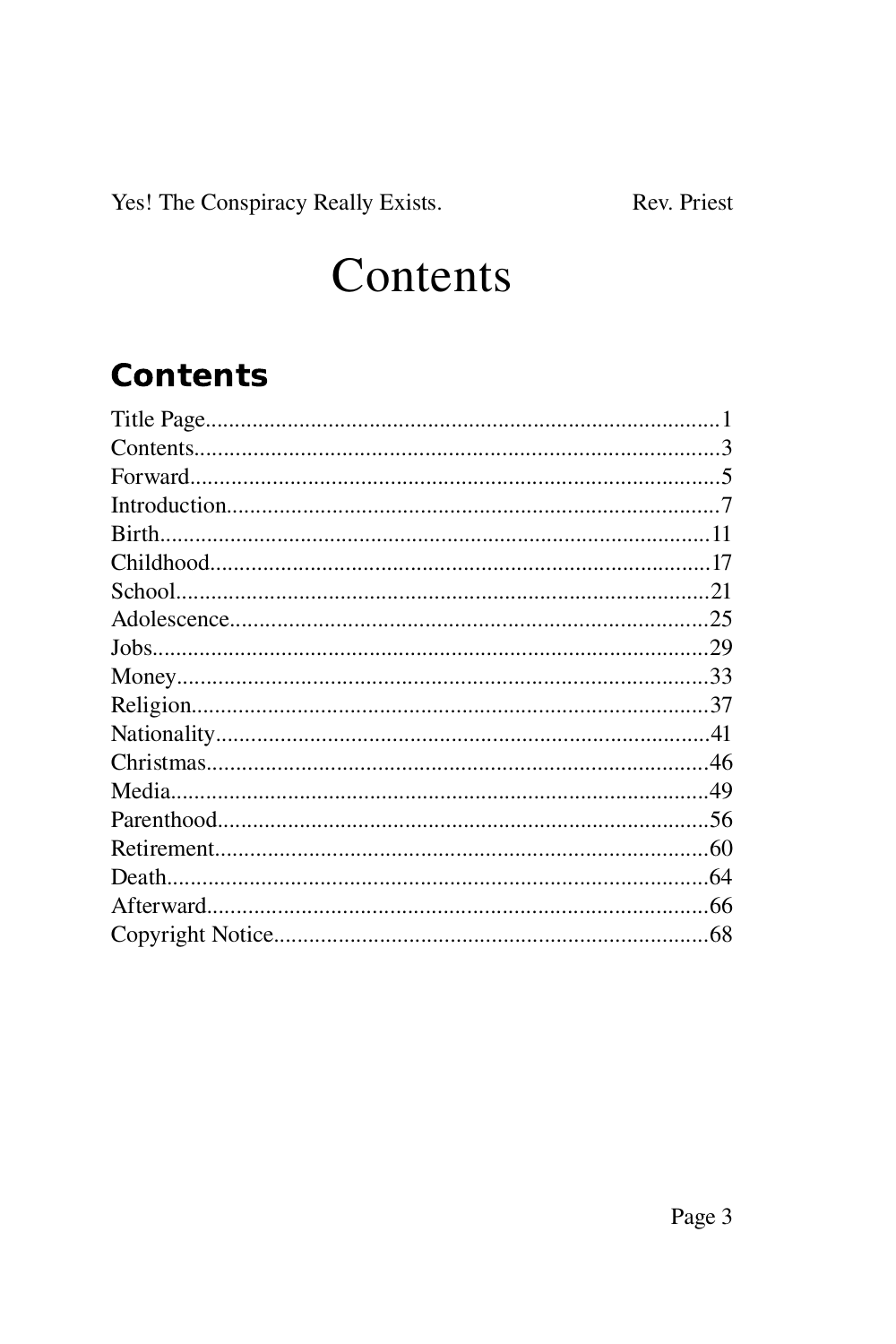Rev. Priest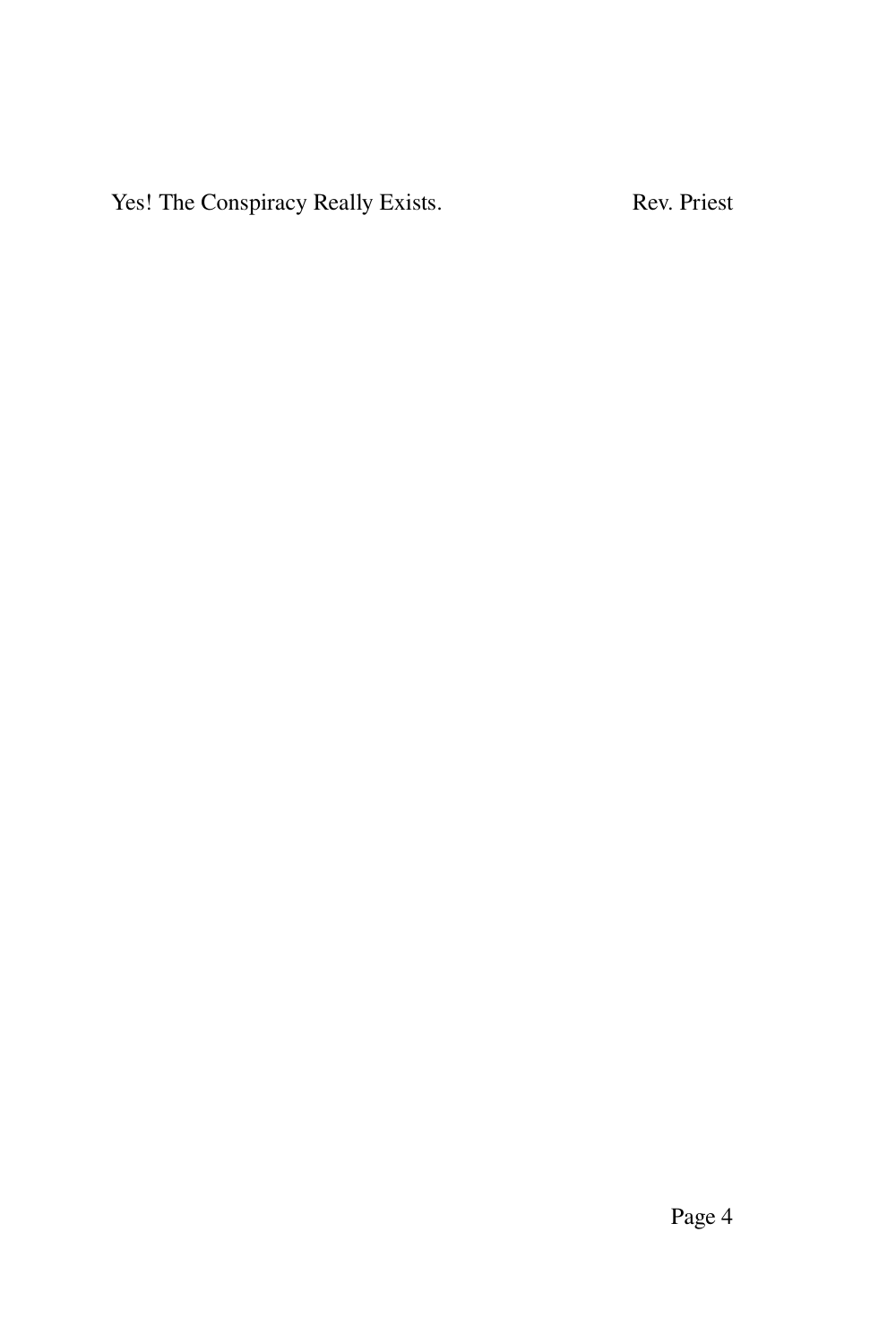Yes! The Conspiracy Really Exists.

#### Forward

In this book, I will **not** attempt to identify the controlling members of the various conspiracies, the high-ups who manipulate, dominate and direct the media or the government or the courts or the political process or the military or the corporations or the capital or the religions or the very psyche of the dupes, fools, dunces and cretins that populate this planet.

No. It's perfectly obvious who these people are, and they have more than enough money, power and moral ambivalence to pursue me to bankruptcy in their libel courts, have me arrested by their police, or even murdered by their gangs of roving criminals and thugs. Frankly, I don't fancy it. I prefer an easy target so I'll mostly just be ranting about the powerless, stupid dumbasses who're too illiterate to even understand this damn book, let alone take exception to it and have me murdered. The dupes and the deluded who let the entire damn conspiracy process happen.

You know. People like **YOU**, you feckless stupid human filth.

In the following pages I hope to show how your pointless unthinking zombie-like trudging through the bland, normal life set up before you by other dim-eyed half-sleeping cretins just like you makes the world the broken, hellish, conspiracy-ridden place you have to live in.

And worse! *I* have to live in it too. I hope you're proud.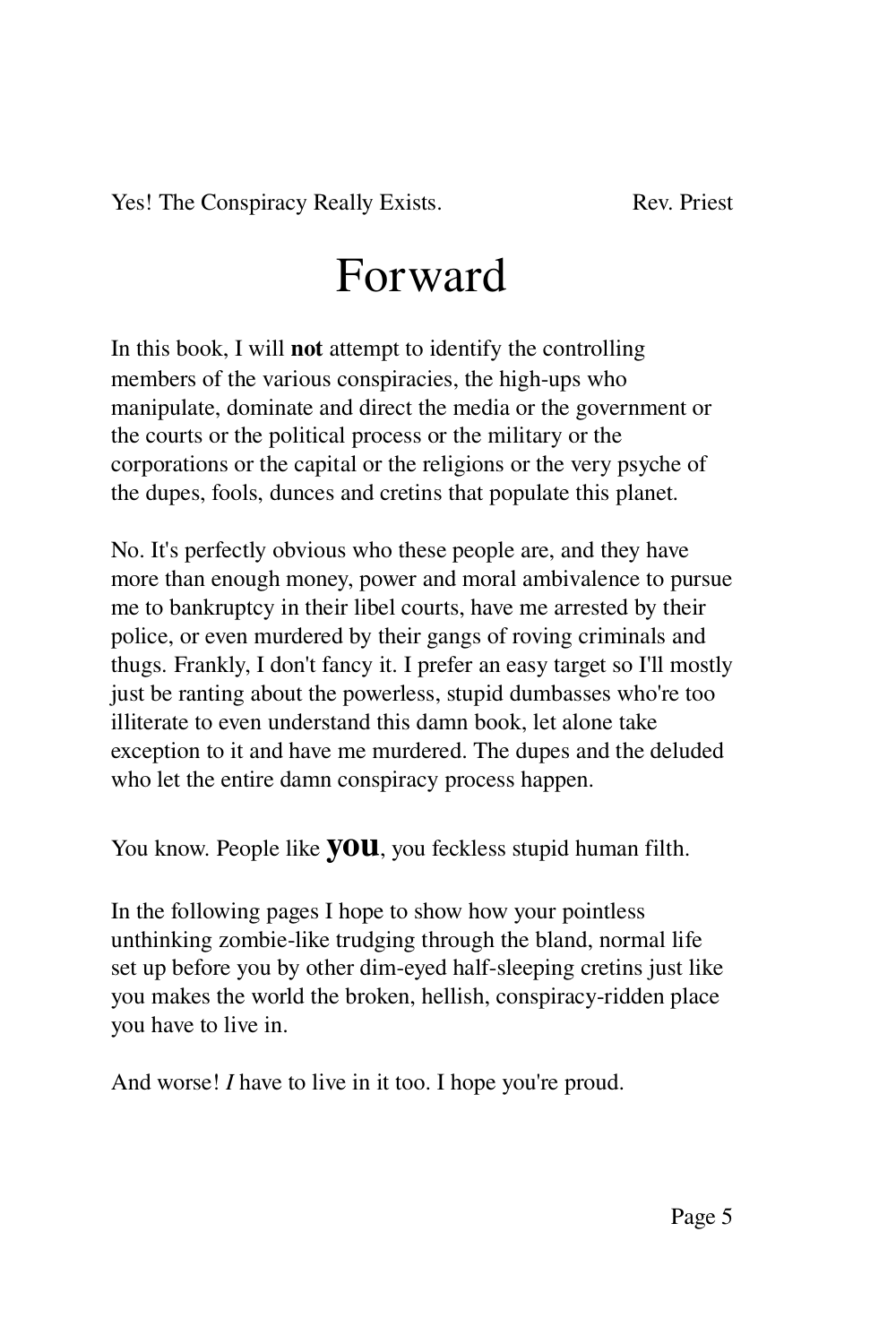Rev. Priest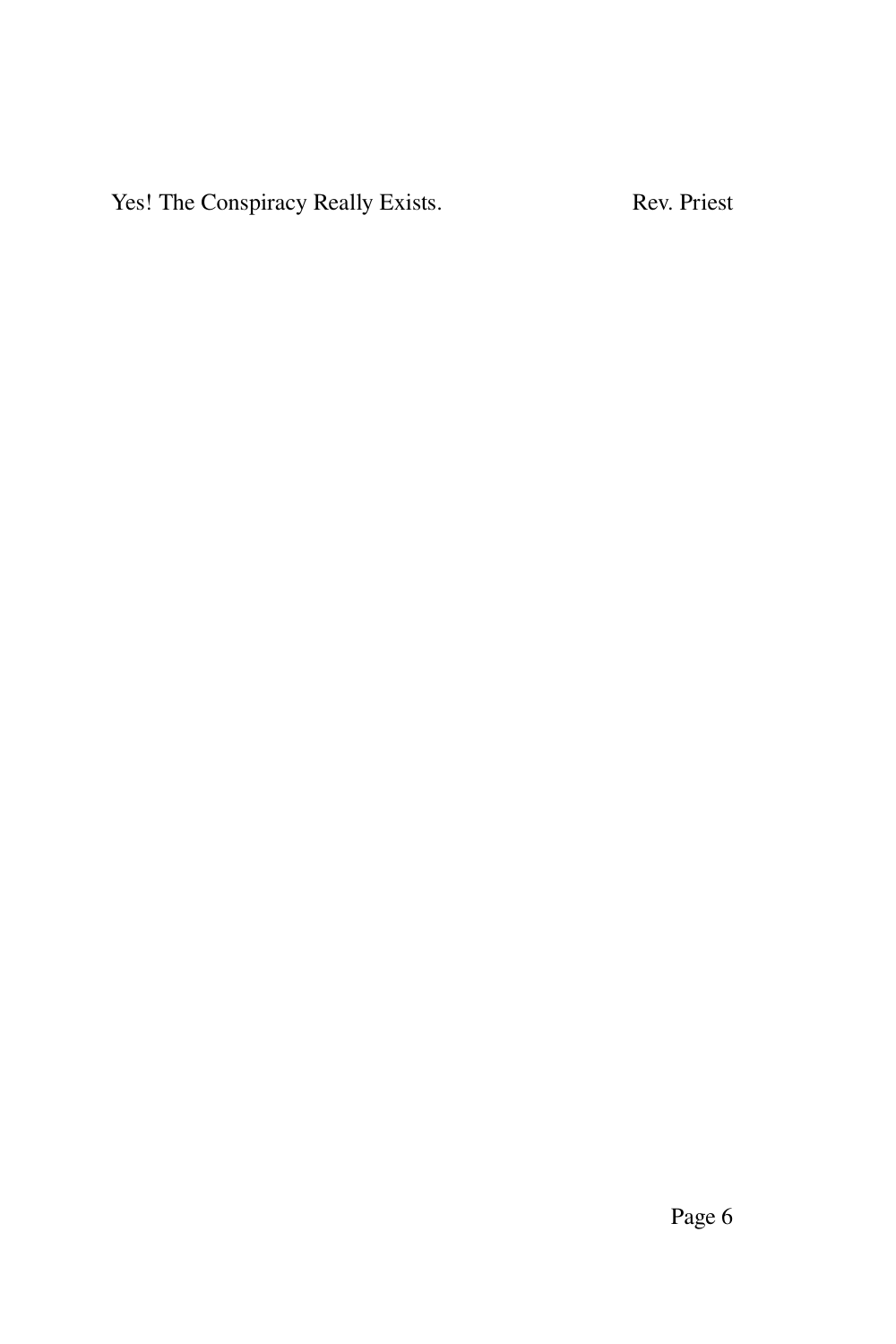## Introduction

#### Conspiracy:

- 1. An agreement to perform together an illegal, wrongful, or subversive act
- 2. A group of conspirators.
- 3. Law. An agreement between two or more persons to commit a crime or accomplish a legal purpose through illegal action.
- 4. A joining or acting together, as if by sinister design: a conspiracy of wind and tide that devastated coastal areas.

Listen dumbass: The Conspiracy really exists! It just isn't what your pathetic duped mind thinks it is. The Conspiracy itself has *lied to you* about what the term means, subverted the very definition of itself to induce incredulity over its simple existence. And like an obedient broken slave you fell for it. Hook, Line, Sinker and Rod.

When someone more enlightened and flexi-thinking like me talks of the "The Conspiracy," he doesn't mean the government, the lawyers, the spin-doctors or the newspapers. He doesn't mean the cigar-smoking men in suits making deals in back rooms, swapping lives for oil, souls for cash and power. He doesn't mean the mafia, the media, the middlemen, the moneychangers or the multinationals.

When I talk about the conspiracy I'm not talking about a group of *people* at all. Nor even any of the many groups of aliens or visitors from other dimensions that infect our world.

Look at the fourth definition in the quote taken from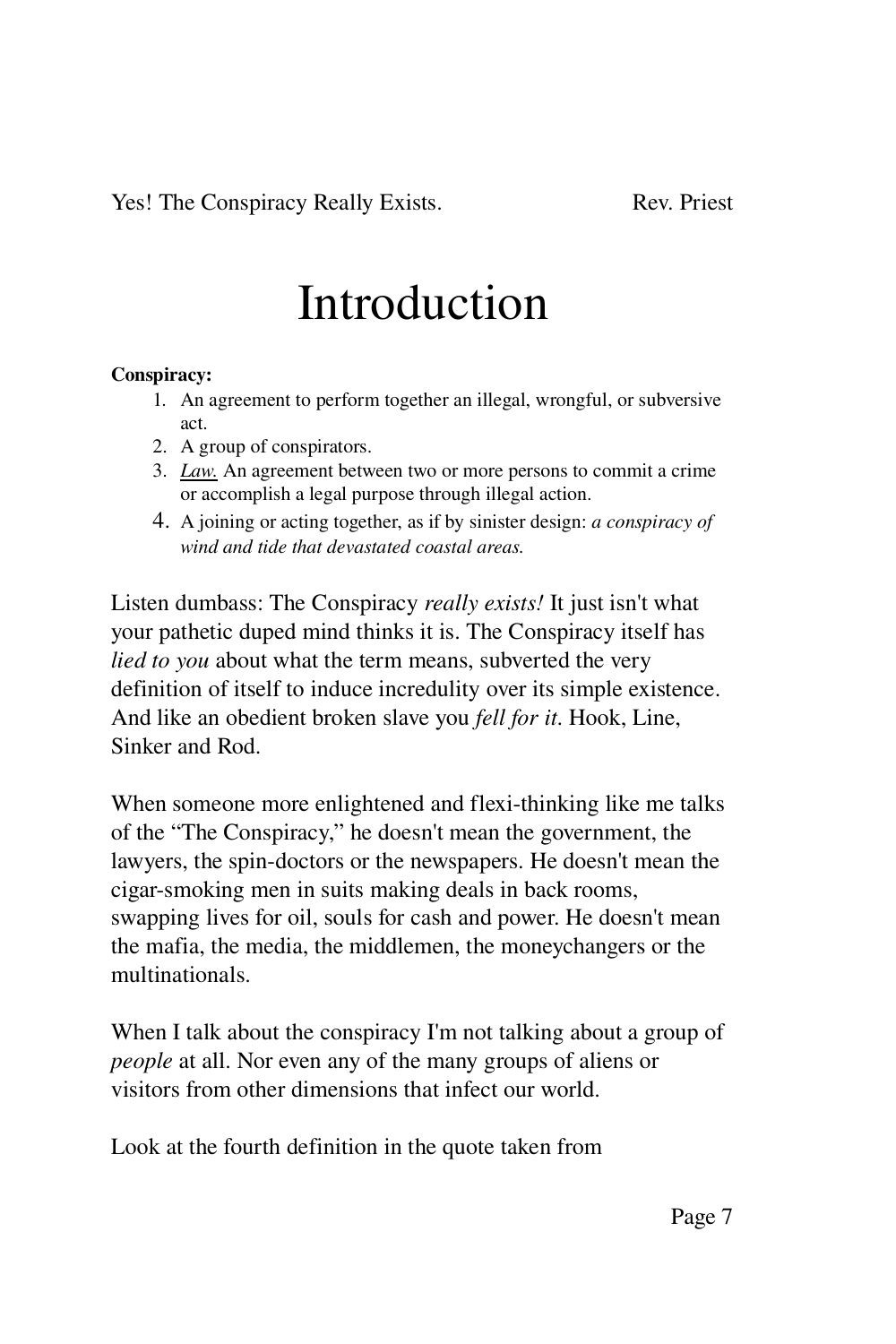dictionary.com at the beginning of this chapter. "A joining or acting together *as if* by sinister design.

Your tiny mind couldn't have fathomed it until now but of course "The Conspiracy" is a metaphorical joining of forces. If it were anything else it would merely be "A" conspiracy, one of any and many that plague the media, government, industrial, technological, educational, philosophical, corporate, fashion and scientific spheres.

No, "*The* conspiracy" is something much more elusive and even destructive than those hopeless human attempts at power games. The conspiracy is self-created, using witless dupe recruits like you to construct itself in what laughingly passes as your mind. You and your reckless stupid ilk created a force of nature so vicious and delinquent it destroys lives, hopes, dreams even whole cultures. Yet it is so fundamental to the modern human mindset that it's practically invisible, hidden by a memological blind-spot of gargantuan proportions and it is only recently that it has been possible to observe and analyze it's effects.

Reverend Stang describes the conspiracy thus<sup>1</sup>:

It doesn't even know it's a conspiracy! It can't. It's a faceless confederacy of dunces, so vast and so broad that it underlies all the lesser conspiracies and permeates all human reality. Quite the opposite of devious, it dominates by merely exploiting the overall, mealy- mouthed, chickenbutt-kissing "Code of Normality" (or CON) of ALL the Pinks, norm-worms and mere-humes at large. There is no more insidious and subtle a weapon than that.

ISBN: 0-671-77006-3

<sup>1</sup> In Revelation X by Rev Ivan Stang.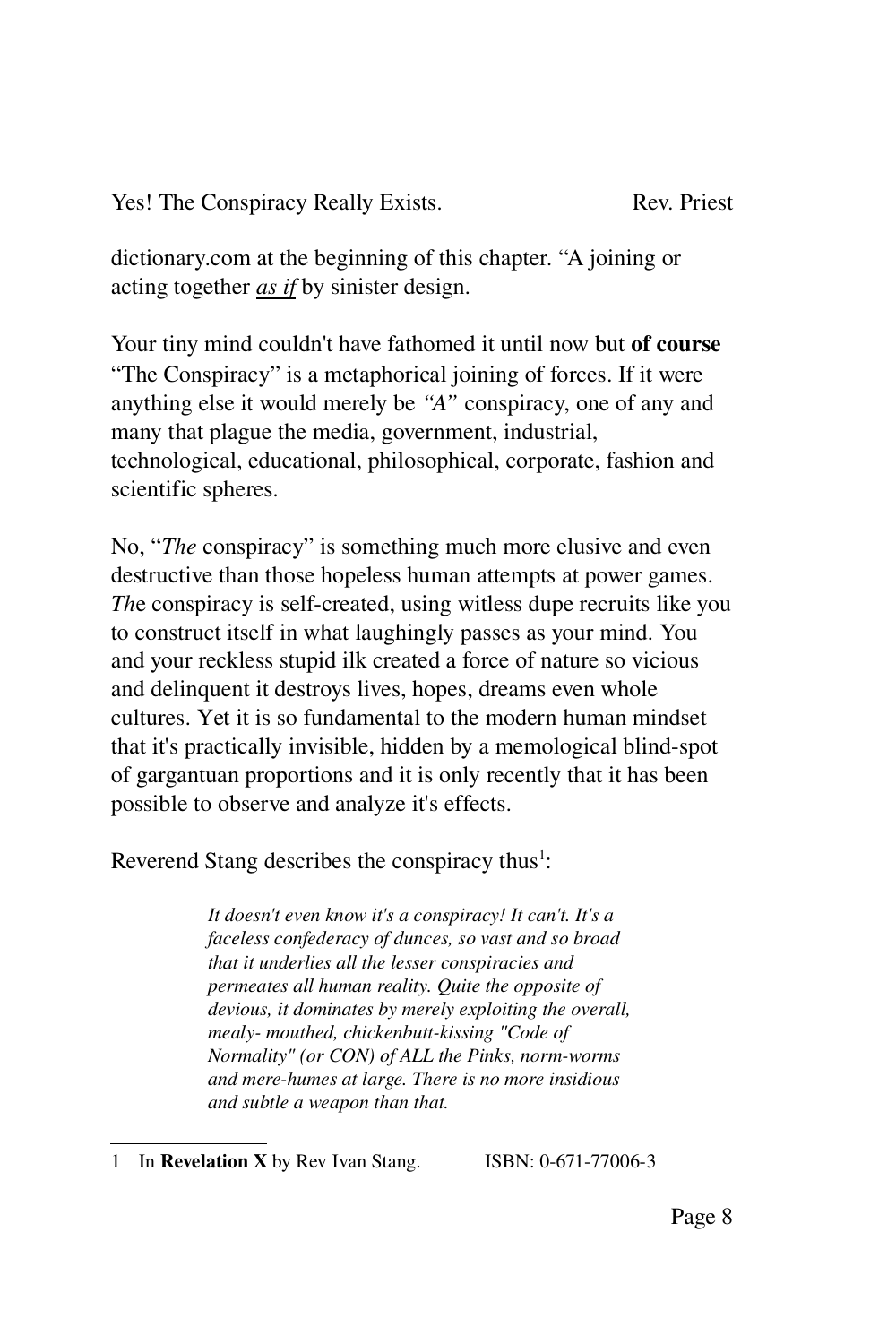The conspiracy is a collision of forces; social norms, economic realities, cultural precedents, political maneuverings, and most of all your *stupid dumb human nature* that conspire to normalize the world, make it a blander, duller, safer, hellish suck-pit so bad that even powerful psychedelic drugs can't help us escape.

And worse, you're so brainwashed, so utterly fooled by the conspiracy justifications and deceptions that you would suppress thought, shed blood and sanction the senseless slaughter of millions just to protect your own insane hand-me-down beliefs.

The conspiracy brings us war, famine, senseless toil, mental straight-jackets, murder, politicians, lawyers, moneychangers, Disney cartoons and a hopeless slacklessness that permeates every last cell in each of us. And yet you support it every day!

In the coming chapters you will see how you have been conditioned, programmed, brainwashed and led unwittingly to support the most insane and destructive force ever unleashed upon the world. How it all came to seem so sensible, so *normal*, and finally what you can do to help make it all stop. To become a part of the solution.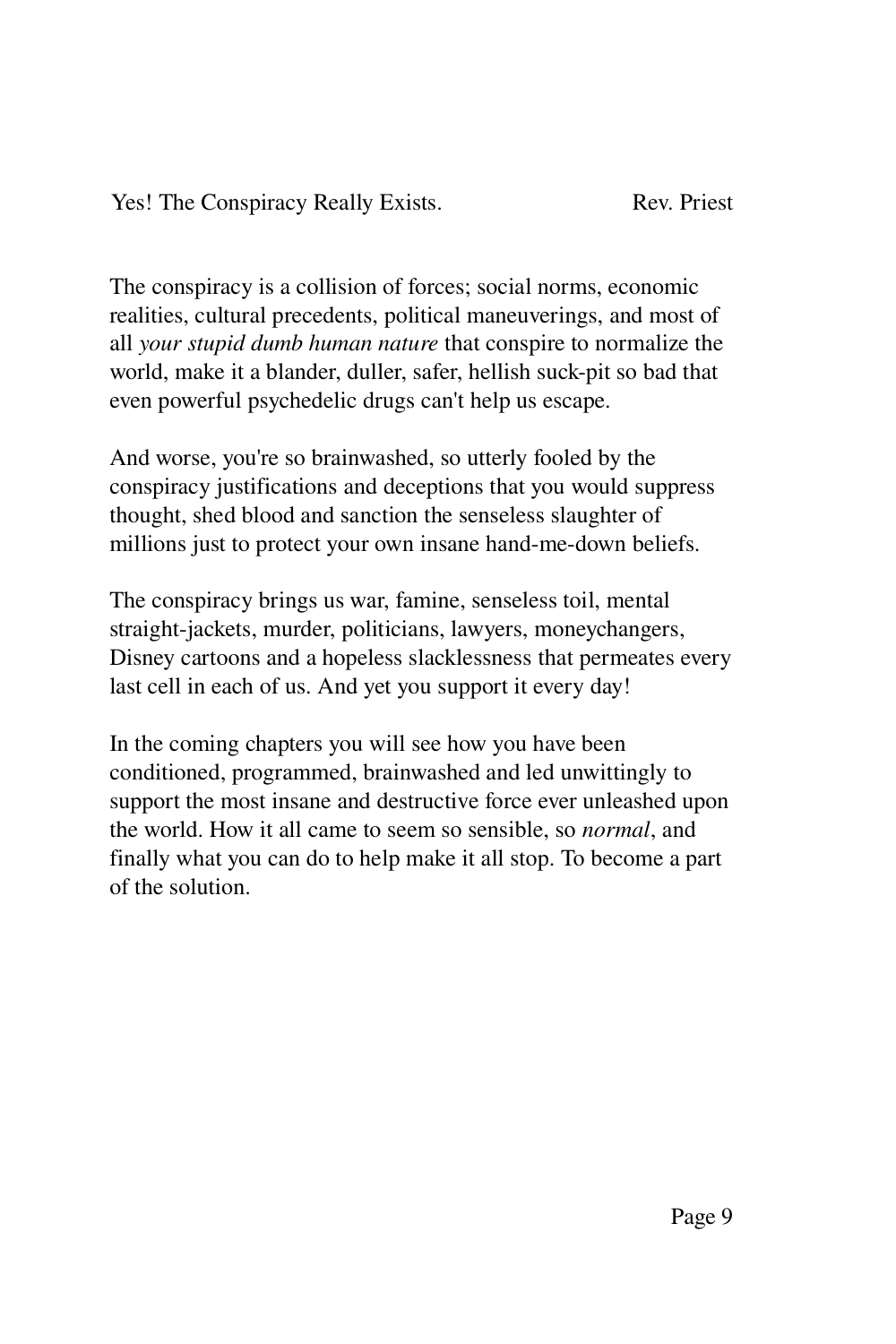Rev. Priest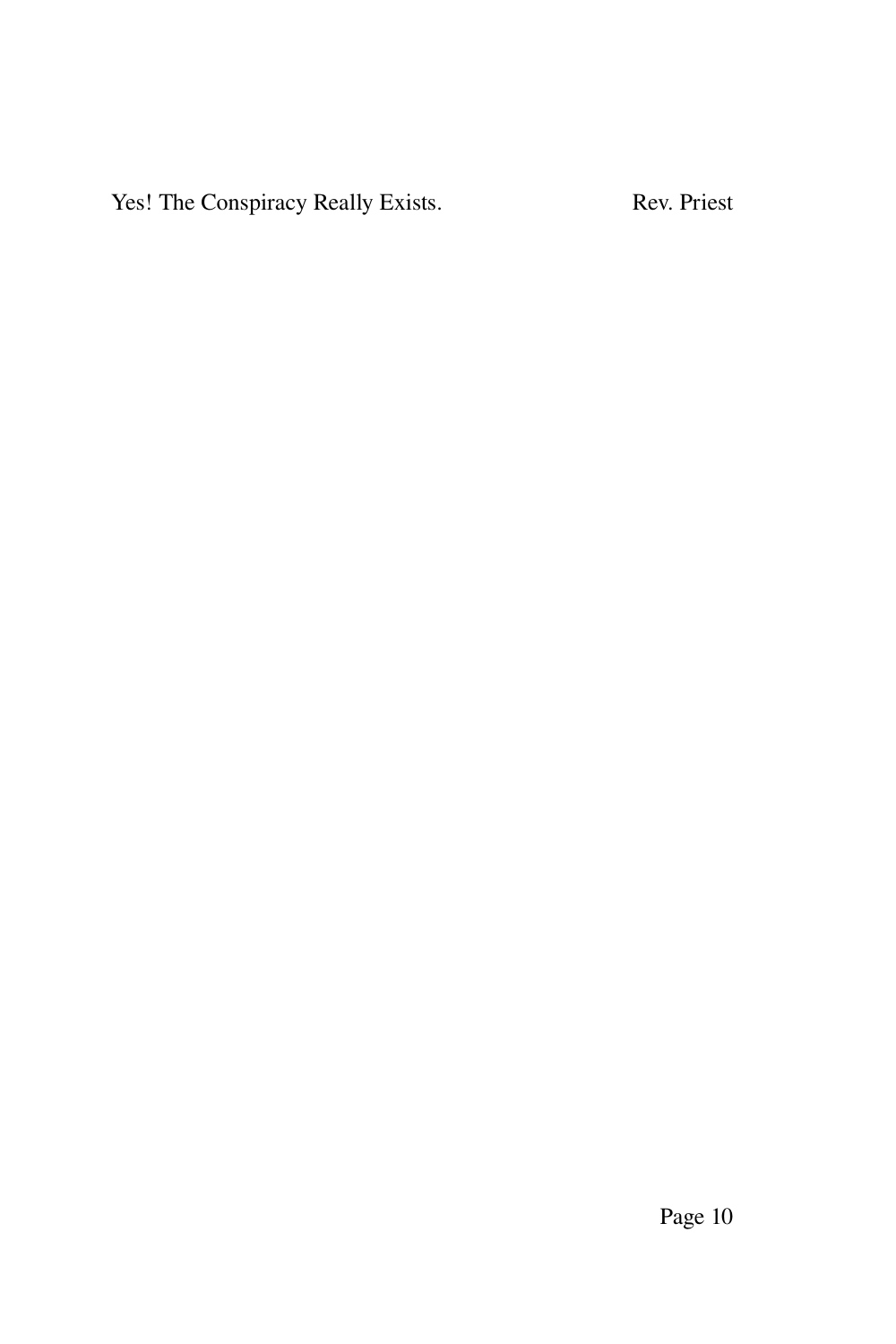**Rev Priest** 

## **Birth**

All men and women born on planet Earth are born with *original* slack. At birth, in fact, slack is just about the only thing you actually have. Yet, already wired into your brain-pan are the tools the conspiracy will use to warp your fragile forming mind.

Despite what some so-called religions would have you believe, the human mind is **not** a thinking-machine designed for intelligence and given free will by God. In fact, it's an evolutionary mess, roughly thrown together by the forces of natural selection to do *anything* it needs to do to reproduce.

At birth, you have potential. Your mind could take on any one of billions of different configurations. It could fly like a golf ball to unimaginable heights of creativity and deduction. It could be the next Plato, a new Einstein, Michelangelo, Copernicus, Rev Mickey Finn, or Genghis Kahn.

And yet, you'll end up as a worthless cog in the conspiracy machine, toiling so you can afford to travel to work, eat, save for your retirement. Playing your tiny part in the huge practically allencompassing global conspiracy apparatus, because it *seems* like the right thing to do.

Well, it would seem like it, wouldn't it?

While your mind has potential at birth, it is not a blank state. No creature in the world is born as a *tabula rasa*. Your brain at birth is built from drives, reflexes, autogenetic instincts and unconscious knee-jerk heuristics all built not because they're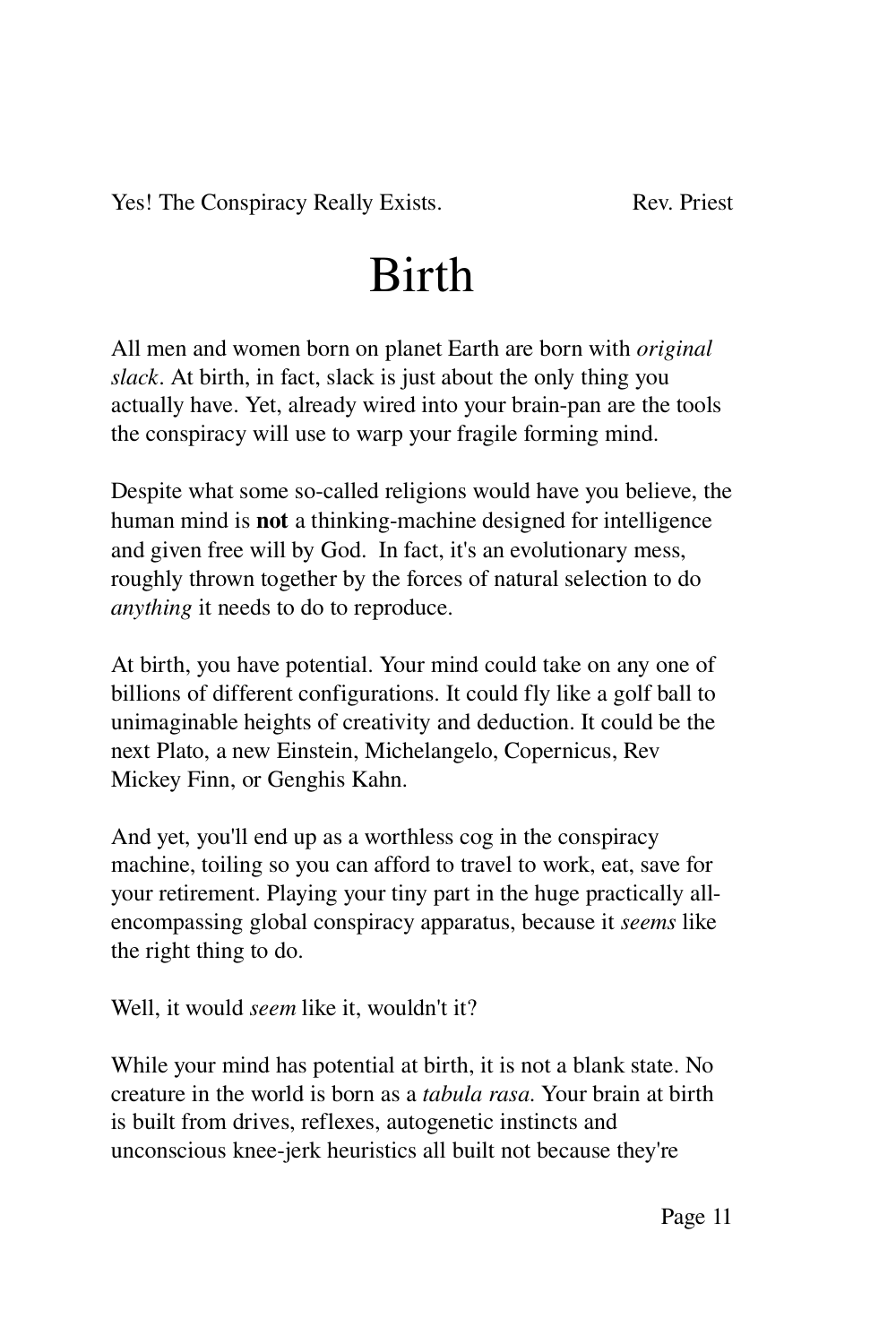Rev. Priest Yes! The Conspiracy Really Exists.

good, or true, or beautiful, but because they helped your megagreat grandfather and mega-great grandmother *get it on* in their own million-year antiquated version of the proto-conspiracy. And they just did it by copying everyone else.

To become something other than the relentlessly inbreeding abjectly conformist, thought-free, unrealized waste of bone you are you'd have to *fight* these inbuilt reactions, the docile obedient mind-lock that exists in every single one of us at the time we are born. And chances are, you're programmed not to.

Programmed by your genes, and the raw-materials delivered to you down the placenta to your willing, gaping, forming body. Spiritless, standardized, involuntary molecular-chemical processes build you to *want* things. To *need* things. A conspiracycrack-baby born addicted to the drives of your own base emotions. You are a crying, mewling, hopeless, child-mortality figure waiting to happen. You're born *knowing* that your only hope is to *impress* these people. Gurgle! Act Cute! Do whatever makes them smile, pay attention to you. Feed you.

It's worse than being a blank-slate. The odds are actually stacked *against* you from the start. You see a nipple, you suck on it. You feel something in your hand, you grasp it. You associate something with a smile, a touch, a cessation of pain and it becomes your new mantra, your Pavlovian-trained meta-instinct.

While most of all, you are primed to *copy* things, not just *things* but ideas, thoughts, behaviours, dogmas, convictions, opinions. You are a meme-sponge, and because of the accident of your birth you are a sponge in the sewer, soaking up sickly conspiracyinfected purified brain-piss and noxious, foul, treacherous mental-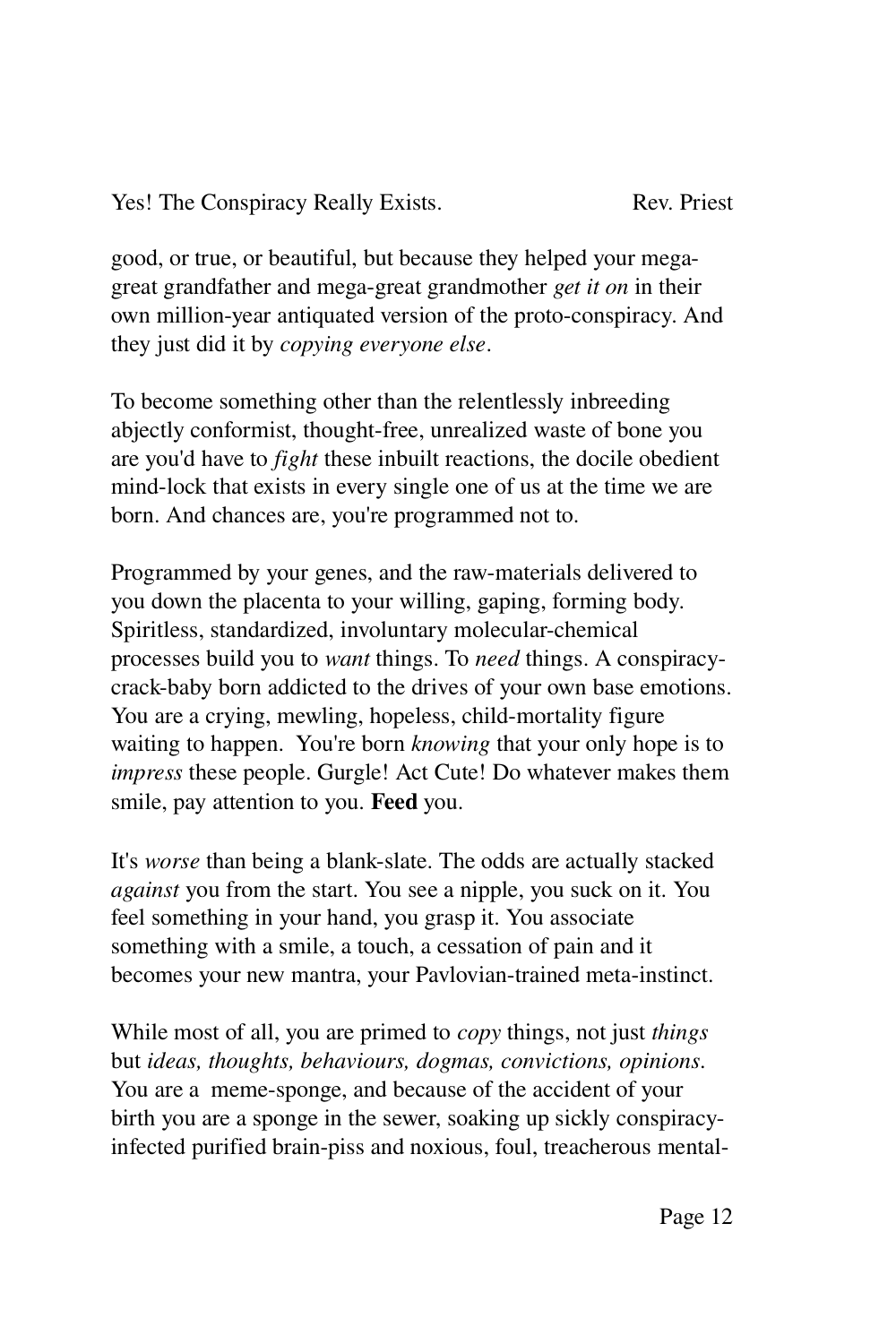Yes! The Conspiracy Really Exists.

crap.

Oh yes, like Larkin said<sup>2</sup> "They fuck you up, your mum and dad, they don't mean to, but they're unwitting co-conspirators of a gigantic code of normality, dupes of a vast and profound global brain-warp determined to rob the world of variety, colour, vision and **slack**."

Of course, it isn't *just* your mum and dad. Not even *just* your family and their friends. It's *all* the slackless, mindbogglingly bland, psychologically disfigured barely post-neanderthal dupes and gloorps you come into contact with. You god-parents, your aunts, your dad's shiftless waster hippie friends, your mum's shopping buddies. ALL of them conspirators, ALL of them poisoning your thought-glands, ALL of them bending your will to that of the conspiracy for their own sakes, or worse, because it seems right.

As a baby you learn different coloured screams for when you needed changing, or you needed burping, or you needed food. You and your carer make up this code as you go along, by trying to guess what each other means, what will make you shut up, what will make her feed you or whatever. If it works, you do it again, and again.

That's how your imbecilic brain works. You copy what you saw work before, what you tried successfully last time. You avoid the things that get you slapped down, or burped till you're sick. You might think you're smart, but all you're really doing is *copying* smart people. You might think you're artistic, creative and graceful but really you're just a big *fraud*, a plagiarizing clueless

<sup>2</sup> Or would have done if he was more concerned with *truth* than *poetry*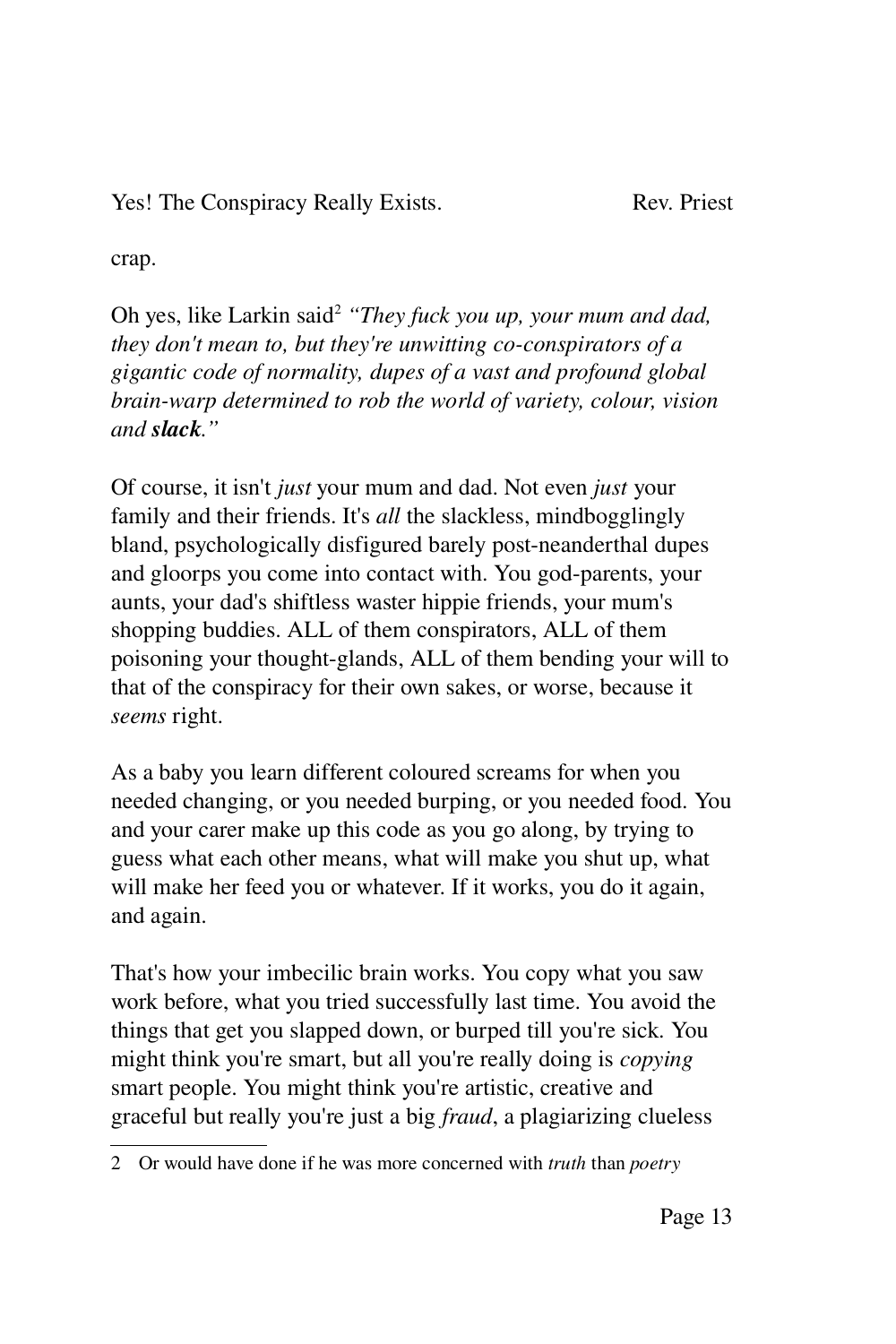robot, *imitating* your way to conspiracy success.

I say "conspiracy success" advisedly, because your birth-brain is so utterly clueless, so completely devoid of anything besides your cloning instinct, it has no idea what "Success" might mean past getting that shit out of your nappy, or getting another mouthful of gruel. No, to decide what "Success" or "Failure" mean, you take the usual dumbass shortcut and you just *copy* what everyone else thinks it means.

Substitute "Right and wrong"; "Blue and red"; "sane and insane"; "Cool and Square"; "Logical and Illogical"; and "Painful and Pleasuring". It's still true. You have no idea, so you just go along with everybody else. You probably think that that's the *right* thing to do, even now, but you're so screwed up that you don't even know what *right* means! You just listen, like a gramophoneentranced puppy, and believe what they say. Which is what they were told. And, in turn, what they were told.

So who told your mega-grandparents? It's *the conspiracy* that told them! A combination of their own peril, misconceptions, selfserving lies, dumb-conclusions and faulty proto-logic. They are its dupes, and they convinced the other dupes and you just went and believed it! After all, it seemed "right."

By their definition of "right."

In the midst of this terrible fate, you have only one thing going for you, and right there from birth you have a lifetime's supply if it. It could save you and you have enough to give it away! You won't, of course, but you could.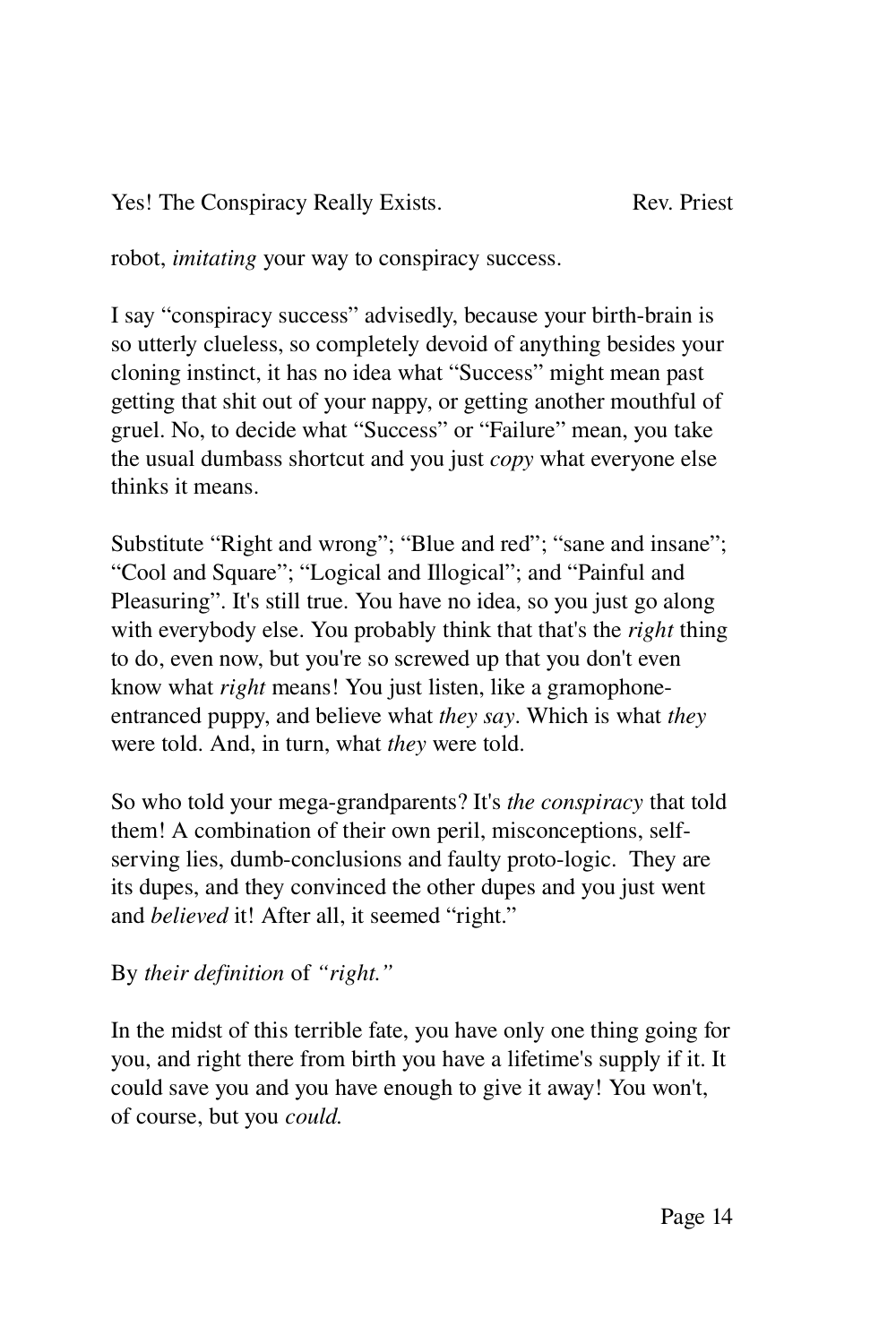Yes! The Conspiracy Really Exists. Rev. Priest

All men and women born on planet Earth are born with original slack. And you had it in buckets.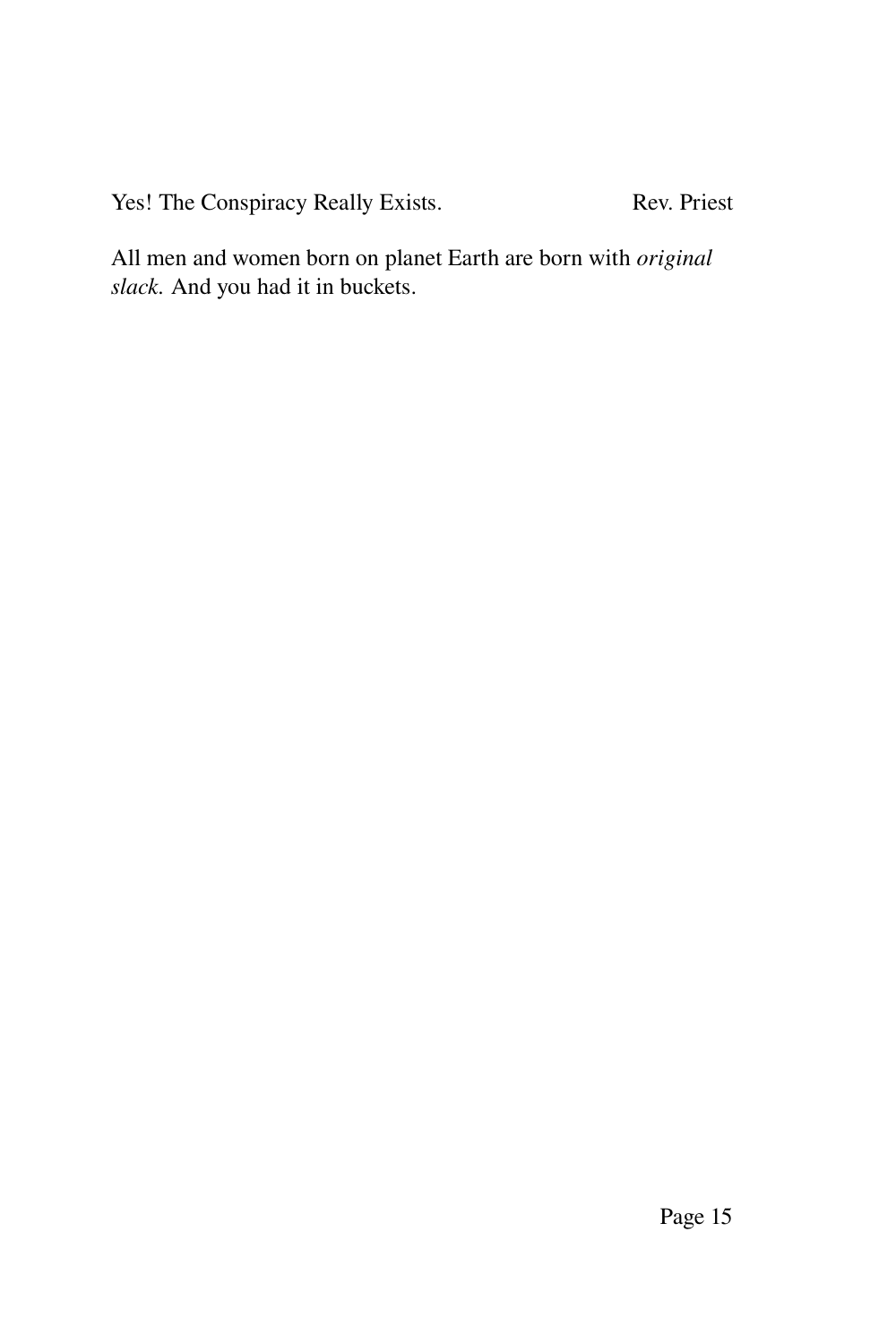Rev. Priest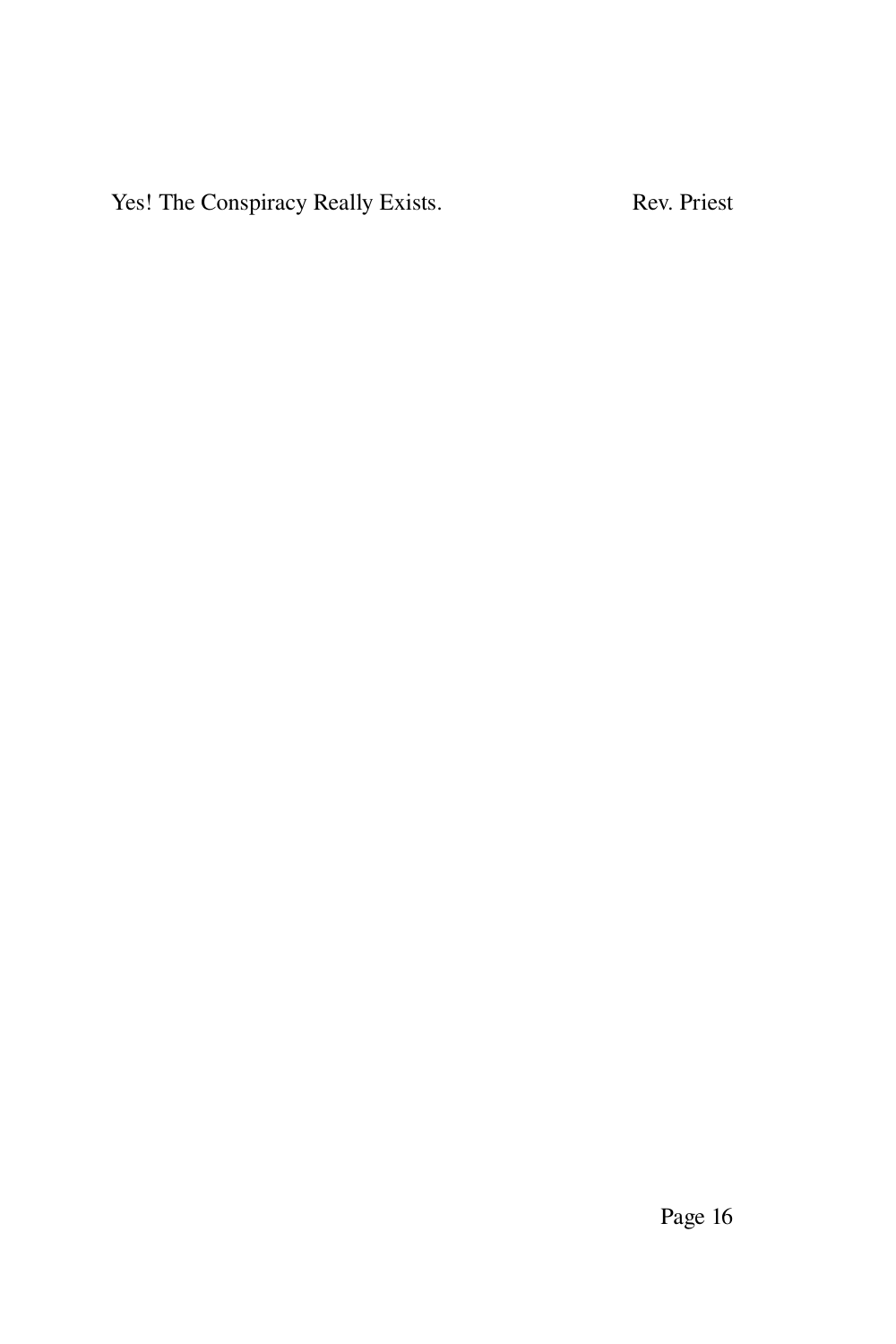Yes! The Conspiracy Really Exists.

## Childhood

All men and women born on planet Earth are born with *original* slack, but from the moment the doctor slaps you and forces you to start breathing their conspiracy air, the CON begins the process of stealing it, infecting your mind and breaking your spirit.

They start with what they call "childhood." A period when you're supposed to "learn". I mean, millions of years of inbreeding has ensured you're a domesticated animal to start with. Anxious to please and ready to do *anything*. Yet you still have that one thing the conspiracy can't take from you until you're born to have it. The spark of slack.

Without a person to *have* slack, there is no slack to be had. And the conspiracy has evolved to *breed* us, mostly just to recreate itself, but also to gain an *infinite supply of slack*, ripe for the stealin'

The conspiracy has many ways to bring a child up as slacklessly as possible, draining it, sucking it from her mind-blood like a psychic parasite. Mostly the kid is just treated to abject poverty, a struggle for life, harsh conditions and daily toil. Kept too busy to notice.

You, though, you're one of the lucky few! The conspiracy has no hands, but nevertheless you're geo-hand picked, by accident of your birthplace, your parenthood, your built-up procurable inheritance. Picked to be subject instead to a less physicallydemanding struggle. Which, you would think, would free you up to struggle against *them*. But of course you're too weak and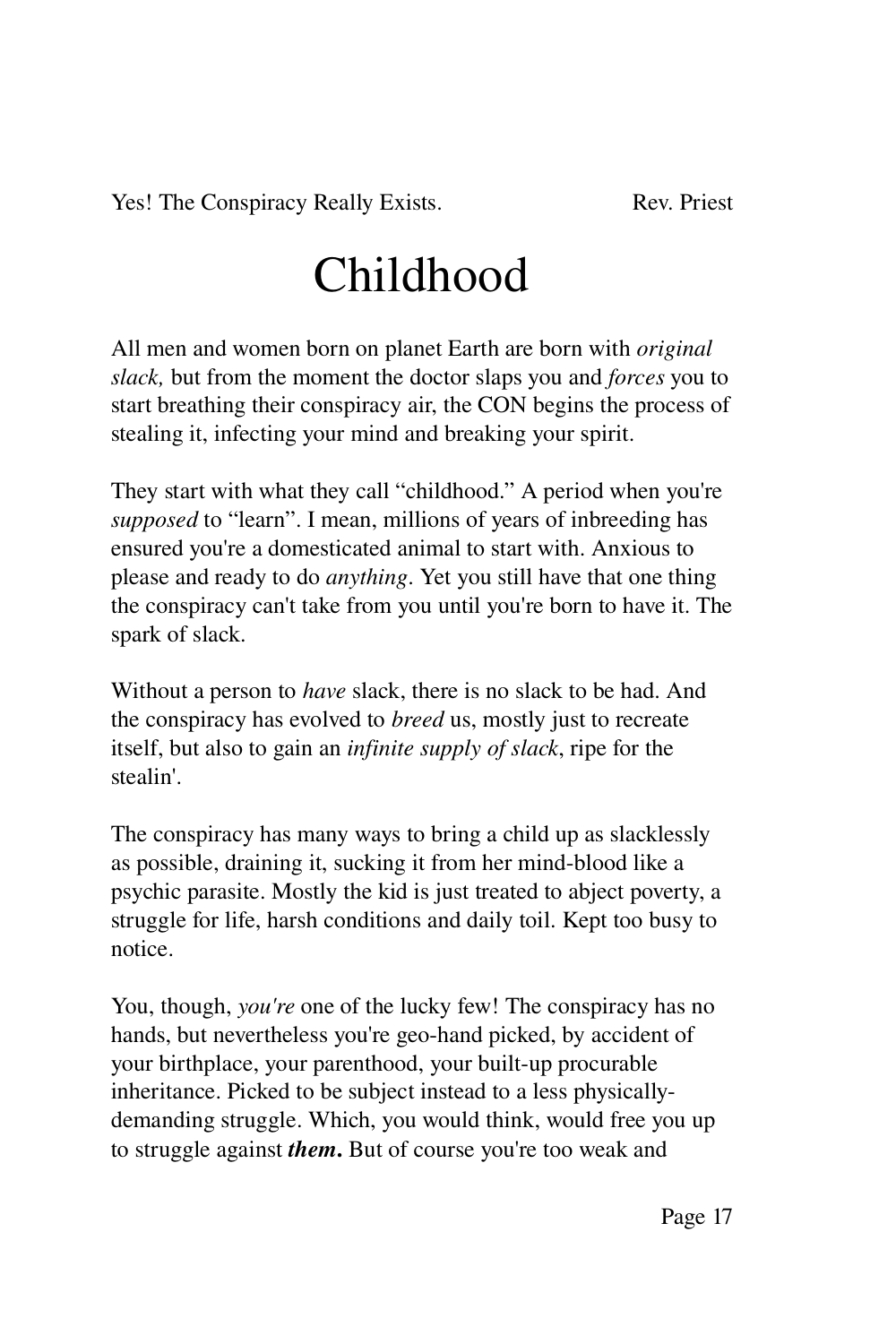pathetic, too self-absorbed and sedentary. Not just *physically* thanks to your cotton-ball lifestyle, but also *psychedelically* thanks to your trained-reality and your duplicated cookie-cutter cerebellum.

For the first few years of your pathetic existence your carers do as they are expected to do by the conspiracy, because they haven't the wit to do otherwise. They probably even buy books and guides and read parenting magazines, paying to know what the conspiracy thinks is good parenting so they can *copy* it, do just as they're told. But you hardly have to read a book to know that the conspiracy will want its parents to do whatever it takes to turn their child, you, into yet another mindless, irrational, newspaperreading, duped co-conspirator.

So that's what they do.

They tell you the old conspiracy fairy tales, that contain the very subliminal building-blocks they'll use to manipulate you later. Normal, obedient, Barbie-doll princesses getting what they need, winning, while anything freaky or different or strange is mocked mercilessly, humiliated and driven to extinction, conversion, "Beautification". Worse yet, they show you the Disney dumbeddown cutened-up patented-and-trademarked monetized ripoff copies.

Those fairy tales have a message that your carers even make explicit with an order: Don't talk to strangers. Obviously designed to keep down the number of influences on your growing mind, ensure that it's just the *local* conspiracy that gets to influence you. Oh, sure, they say it's because strangers are dangerous, but most folks who get hurt get hurt by family. You're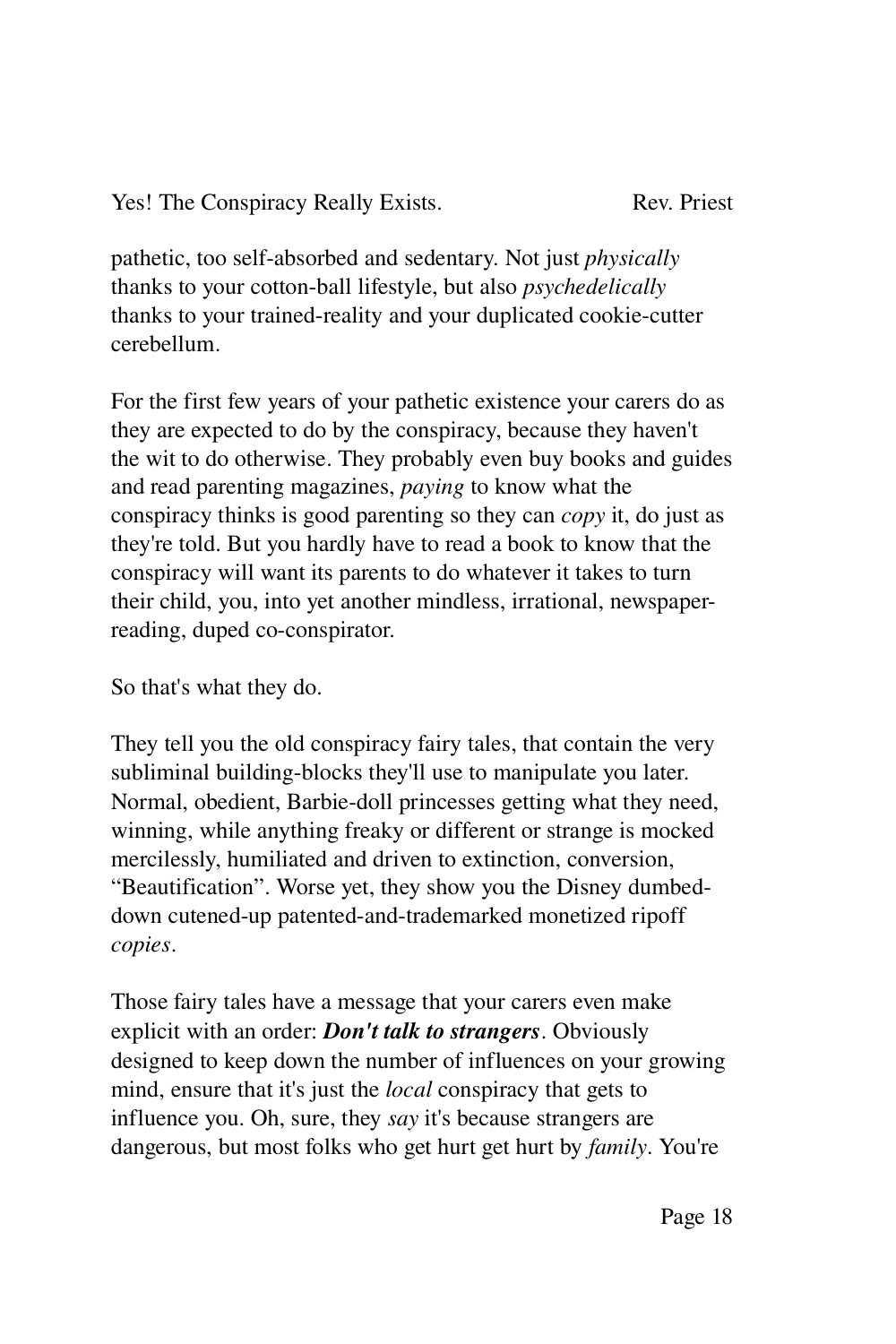probably *safer* with a bunch of strangers than alone with your stepfather.

At the time you are perhaps too old to really be blamed for it, but you ruin your chances at every turn. You have an implicit trust in people who you know nothing about. Partly because they're just around by accident of birth, and mostly because you don't know *anything*. You're just a barely conscious learning and copying machine. Hoping to learn enough to get a soul. But you'd be in the tiny minority if you did.

If they can't trust strangers, your carers figured, then surely they can trust the *television!* After all, there's no "naughty" language on the television and the conspiracy has told them that naughty people use naughty language. So if they say "Oh dear" instead of "Fucking hell!" you can put your kids with them.

And they know that that machine is used to brainwash you. Even many conspiracy-riddled parents realize that putting your kids in front of an admitted fast-food-whoring, CON-toy-mongering, brain-warping, psycho-dulling machine for hours on end isn't too smart. But they do it anyway, because they're too exhausted to do otherwise and anyway, everyone else does.

They won't leave you alone for a second with *anybody*, except that damned hypno-box. They supervise you constantly, making sure nothing but conspiracy crap gets into your head. They worry that sex, or drugs, or hip-hop, or swearing might *infect* your personality, ruin your "innocence" even though it's that very "innocence" that keeps you swallowing the inane, boring, homogeneous, ken-doll sheep-shit they've got you seeping in, building a lifetime addiction to their group-thinking approval.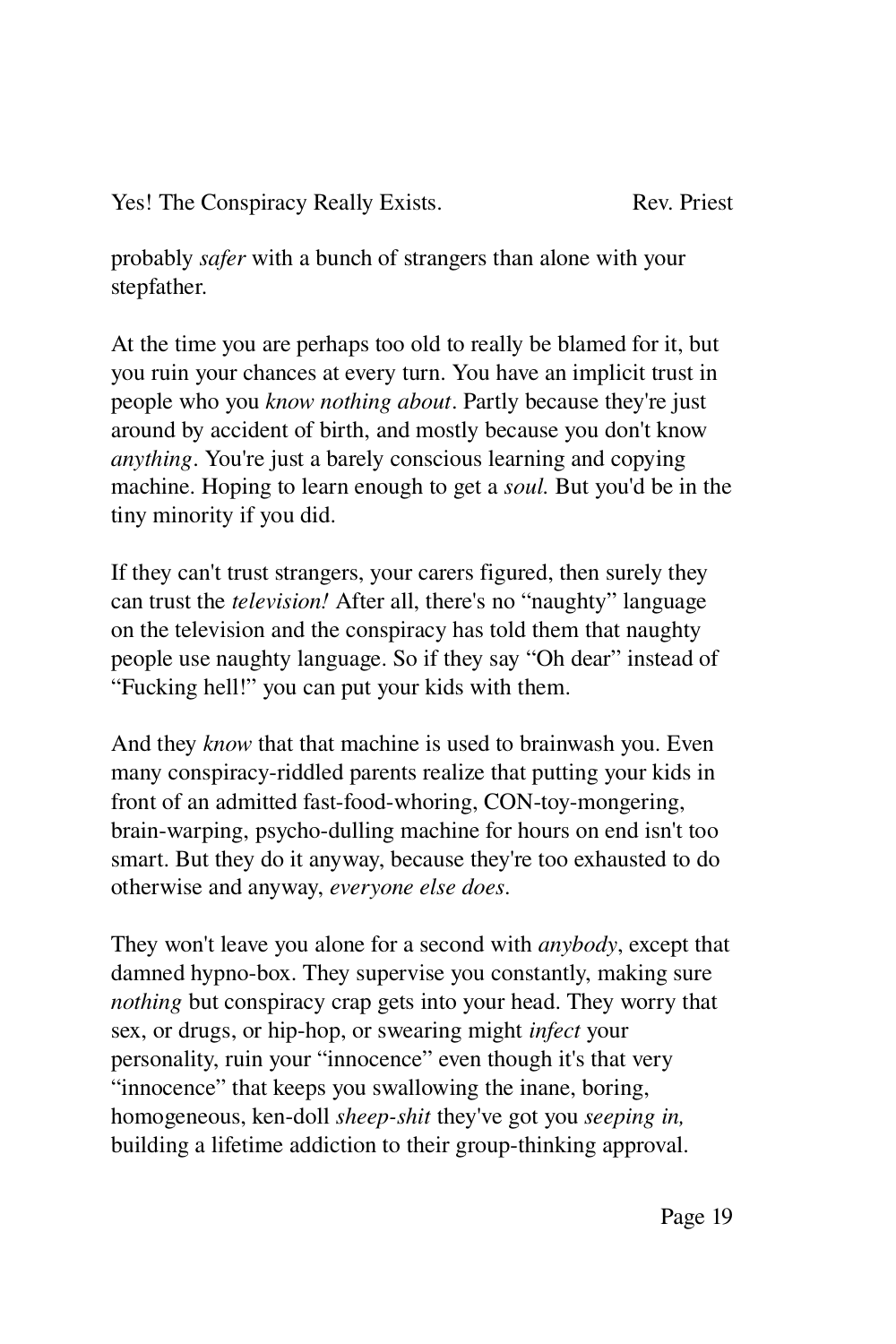They're so afraid of *nothing* that they won't even let you walk alone the few blocks to school, they'd sooner drive you to school, filling up the roads and the air with their people-carts and their toxic unbreathable brain-rotting carbon monoxide.

Heck, face it, they drive you to school, the most blatantly blindingly, conspicuously brainwashing anti-concentration-camp known to man!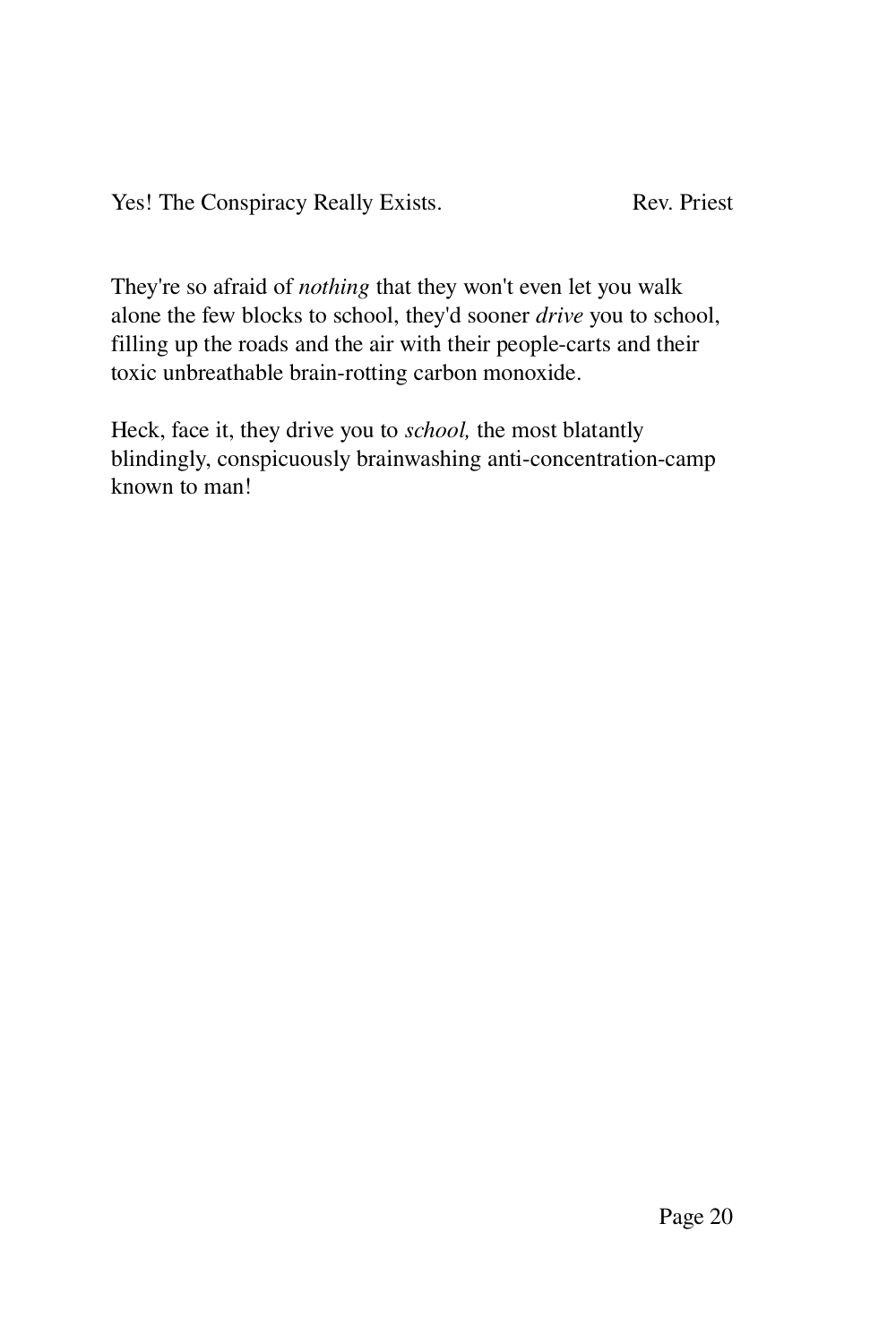Yes! The Conspiracy Really Exists.

### School

The *socialization* you're given at school is so important to the modern conspiracy that they make it compulsory. It is worried that people may escape the worst of their parents mind-lock because, well, some of *their* parents escaped the worst of it.

So the CON invented schools, to all intents and purposes a jail for your body and worse yet, for your psych-acorn. You need permission to take a fucking piss. You suffer constant conspiracysupervision and they don't even deny that *socialization* is their aim and their insistence. Socialization to what, exactly?

The conspiracy needs a future full of passive, dependent, autoobedient dupes and paroles, so its "education" systems are designed to churn them out, mass produced to mass consume to keep the whole mass spinning.

They cram your head full of so many curriculum facts, without giving you the *reason*, or the capacity to *think*, that you learn quickly not to think. At all. You're tested on what you can recall for just a few minutes during the exam so that you'll *believe* what they say, even though half the things they teach you in school are *lies!* It doesn't matter if your answers are *true* or *reasoned* or *understandable*, it only matters that you write the right things, collect the right gongs, that you can remember it long enough to get graded on it.

Graded so you can be called a "Success" or a "Failure". Your weak mind, already ingrained with those con-concepts, blindly follows, strengthening the pathways or killing the potential based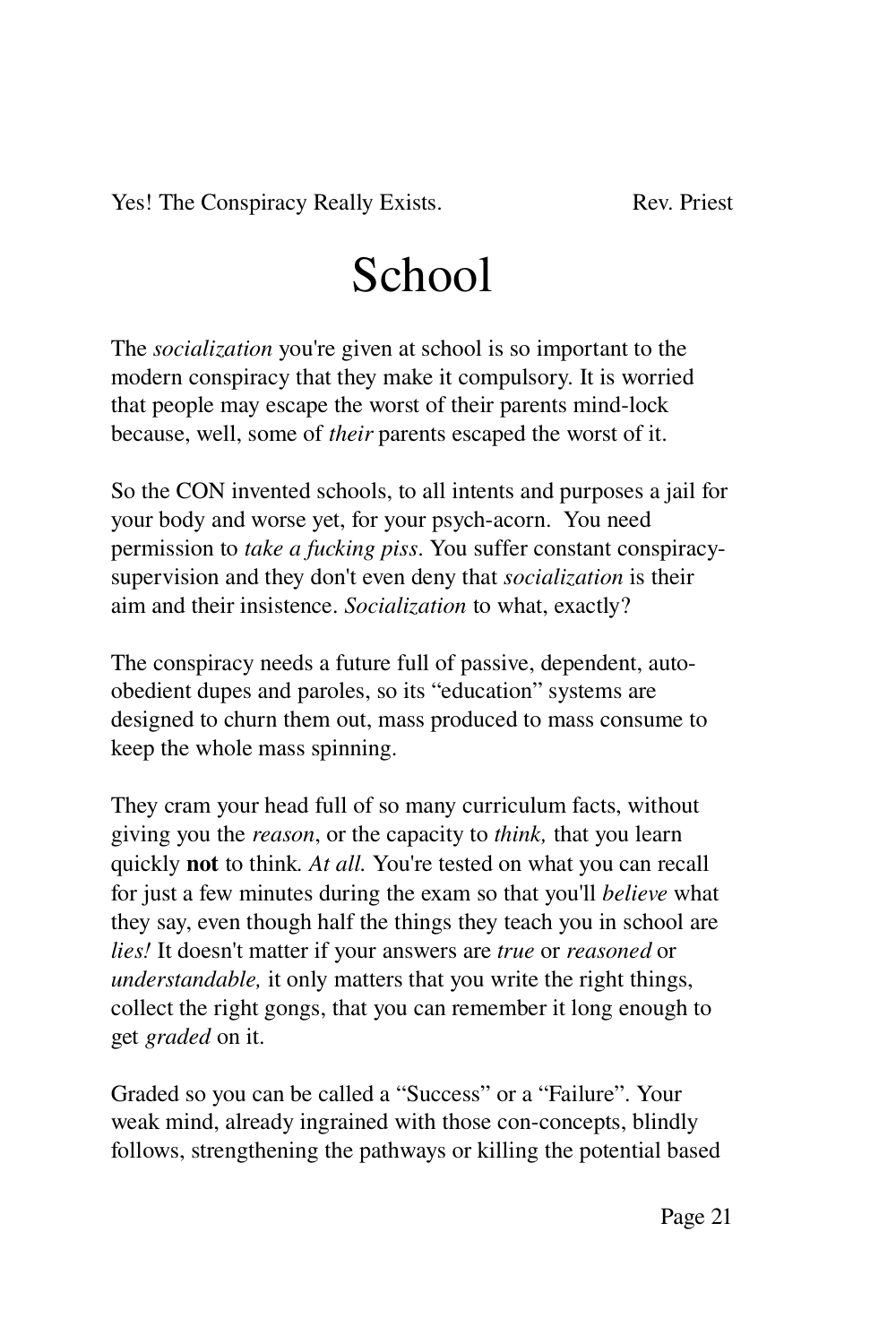on the power of that "F for Failure" or that "A for Ace." You know when you're not doing things as they say, which they claim, for sake of argument, is *right*. Even when it's *obviously wrong*. You don't have to understand it, just *copy* it, just *regurgitate* it, and you're be "A for Amazing" not "F or fucked".

Only the A graded are just as fucked.

Right isn't what you figure out, it isn't what you deduce or observe or estimate, it's what *they say it is*. They aren't there to teach you the *curriculum*, that's clear. The curriculum is obviously irrelevant to any real person's life, they're teaching you that they are right. They're teaching you to rely on them to tell you what to do, what to believe, what to think, when to go to the bathroom.

They teach you group-think, though they call it *teamwork*. Assign you into a group of your peers, dumbasses like you with no more idea than you, and then they grad you as a group. You're responsible for *them. Their* results are dependent on *you*. So you'd better conform, they make you into a robot and you have to help or others will suffer.

They tell your carers and you that they're worried about *drugs* getting into the school, and then they fill it up with retalin, kiddyspeed for the ones who need mind-altering drugs to escape the tedium of mixed-ability classes and rote-learned-lists and the unthinking robot compliance of their so-called peers.

Because all they *can* test is if you can *copy*, they have a strict curriculum set out ready for you to absorb. Nothing controversial, obscene, violent, innocence-losing or, you know, *interesting* can be allowed. So bland, quantitative, unchallenging, unchallenged,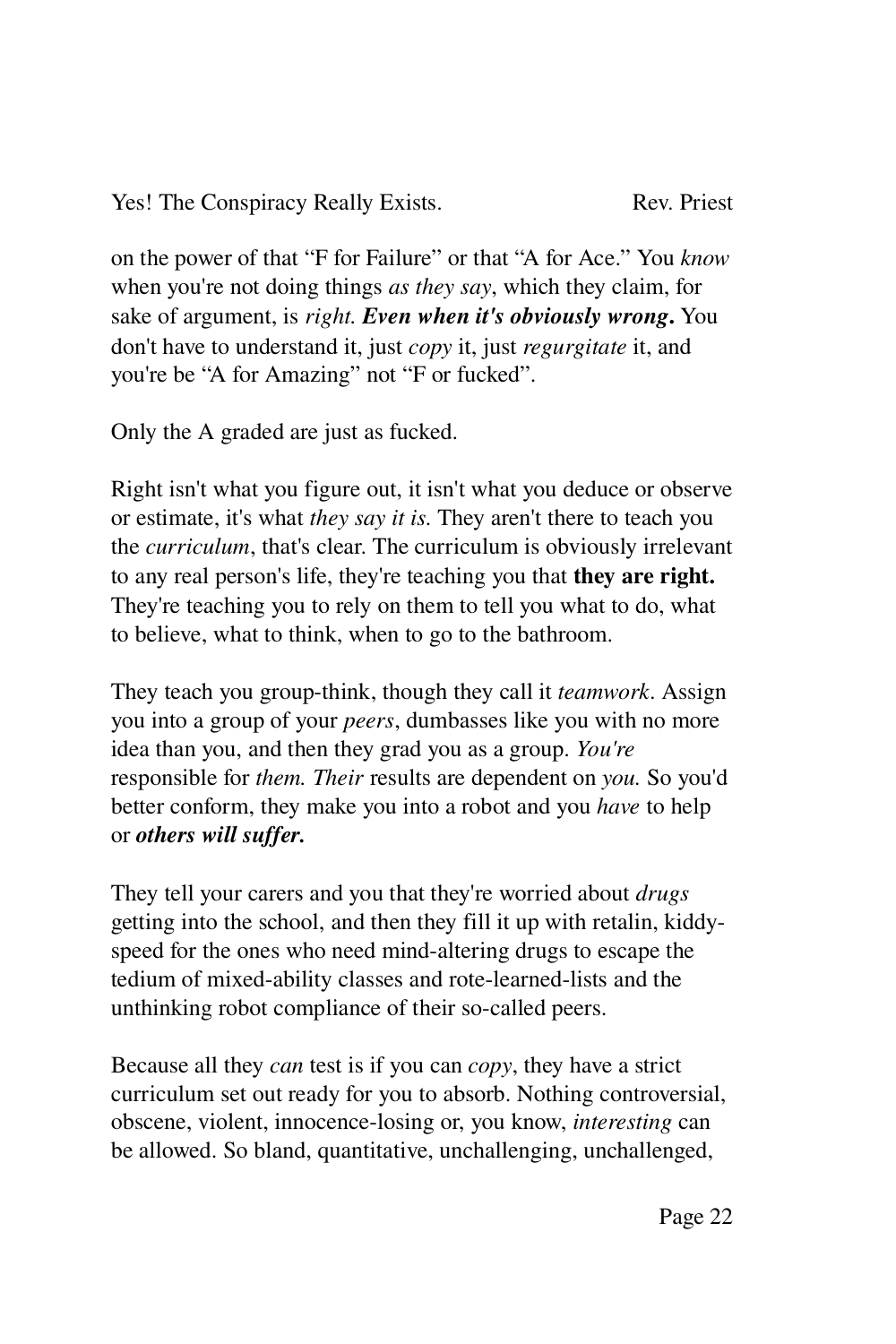**Rev Priest** 

useless nonsense is what they teach you, what they cram your brain so full of that it can't think, and what you have to regurgitate before you can forget it all again after the exam to make room for something *useful*. Or at least, a different, more fashionable kind of conspiracy crap.

They need to prepare you for a sedentary life, so they force you to do about the most unnatural thing a child can do. Sit still and be quiet for hours on end. No interaction, no questioning (or they'd think you're *dumb*), no distractions. Just sit quietly like you will do in front of the brainwashing mind-tube for years on end later in life and learn to turn your brain off. Least it distracts you from their plan.

You spend years sitting through a factory-education, a batteryfarm for growing minds, cooping them up so small and confined that they never learn they have wings. A factory education designed to build factory-workers and factory-shoppers and factory-thinkers buying factory-magazines written to fill factorymade-minds

That's just what the school *authorities* do to you! You're thrust in with a far more vicious conformity-creating monster than a stern headmaster or a politically correct Parents and Teachers Association. They at least can't *punch* you or *torture* you or give you the wedgie of your *life*.

If life soaks you in peer pressure, school is like a steam pressure cooker. With a broken valve. Like a distillery, concentrating the conformity, highlighting the hegemony. At school, if you're not a stereotype you're *nothing*. Nobody. What kind of music do you like? What team do you support? What's your favourite colour,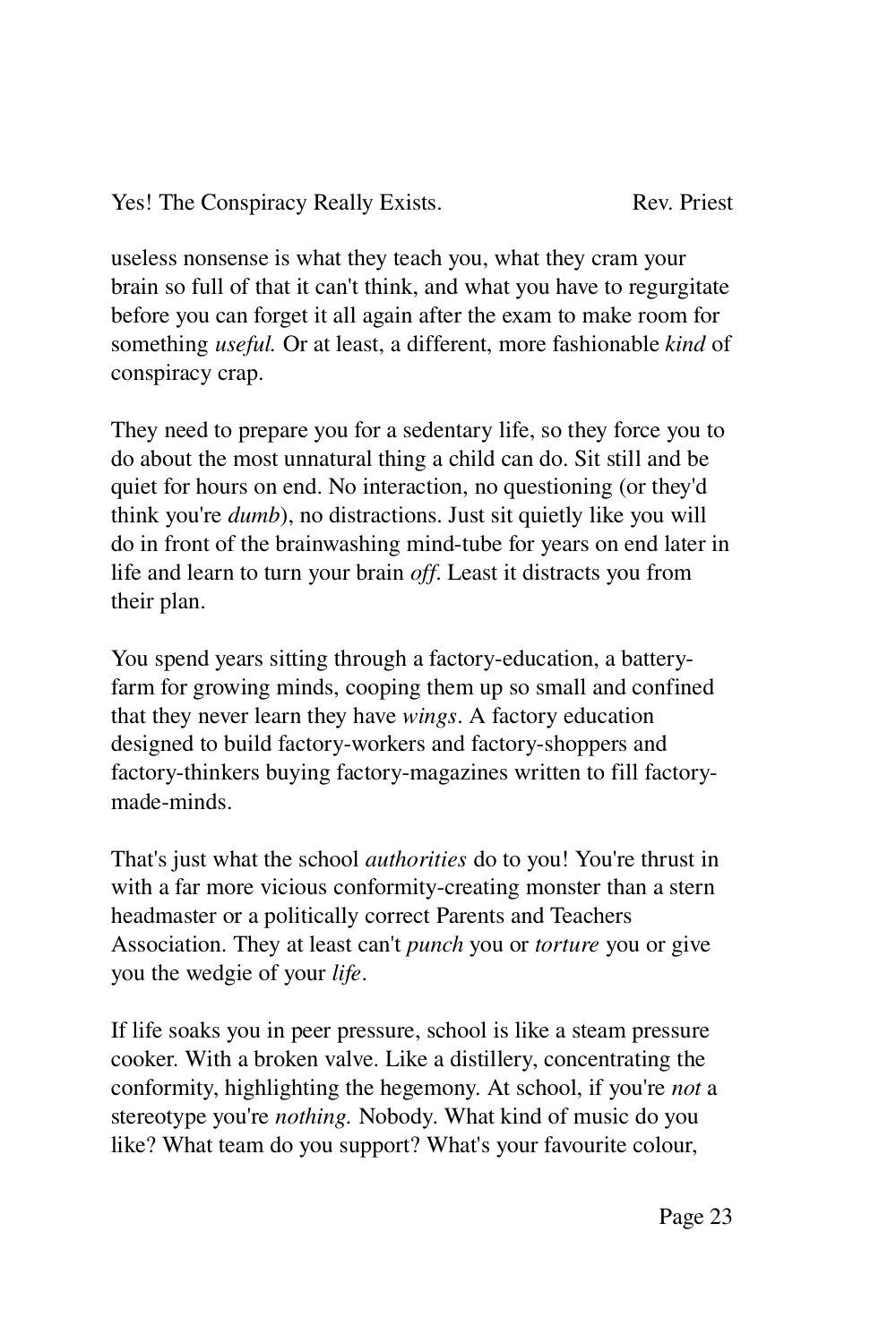Yes! The Conspiracy Really Exists. Rev. Priest

what's the best flavour of pop-tart. Which tribe are you? The wrong answer can get you ostracized, scorned, melvined, kicked.

All the conspiracy tribes, even yours, have one thing in common: They're defined by what they buy. What they buy to wear, what they buy to *listen to*, what they buy to *watch*, what they buy to *play.* What they buy to *read.* Badges, badges, you can't move for stinkin' badges, nor the implication, the certain realization, that you need some badge, or you'll get "F for Fashion Disaster" from the bullies, or the sports-clubs, or the scouts, or the goths, or the subgenii.

Then when you get old enough, biology throws another spice into the recipe. God damned *puberty!*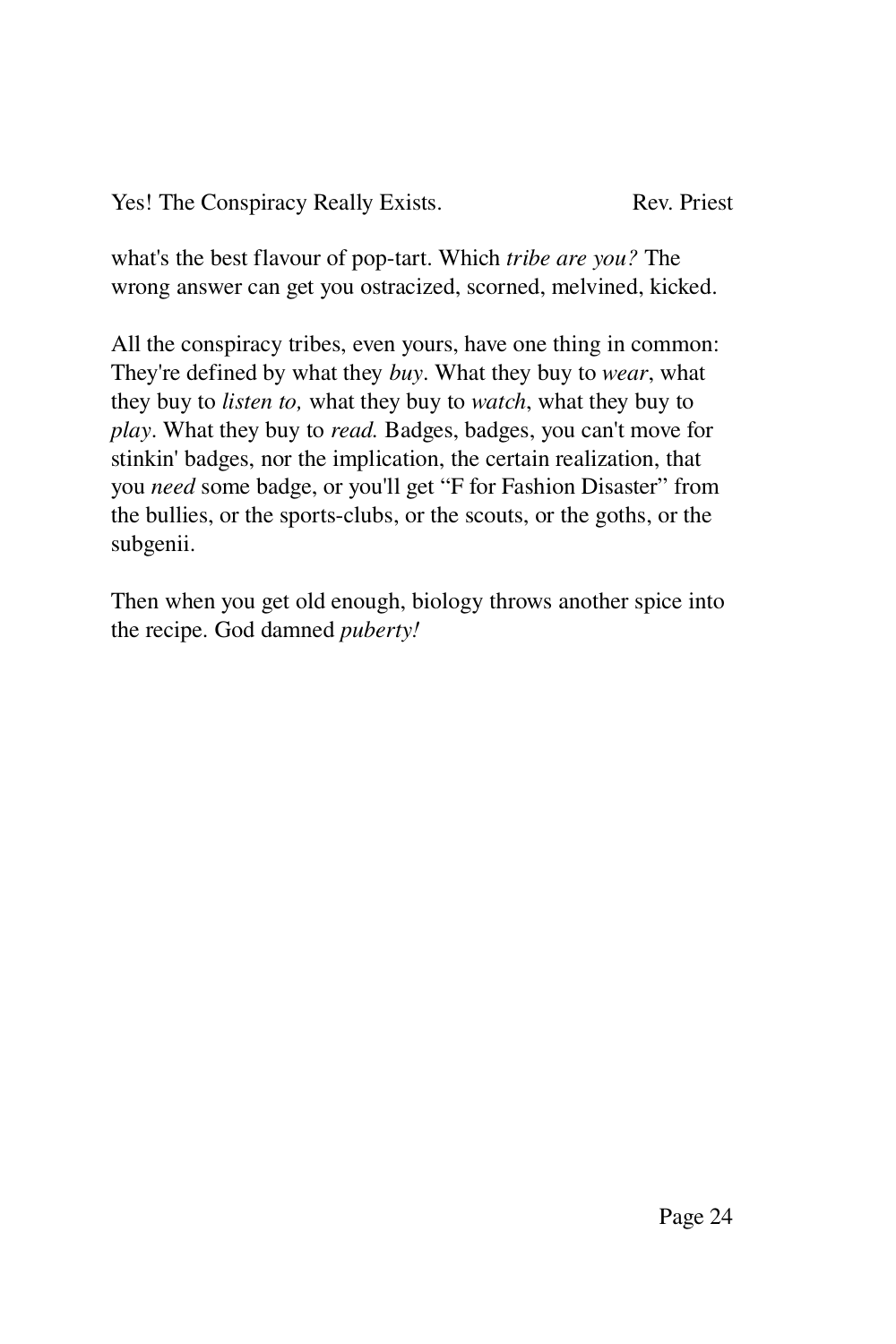Yes! The Conspiracy Really Exists.

## Adolescence

Of all the conformity-inducing cards in the the conspiracy's deck, sex has to be the ace. At least the conspiracy subversion of sex, because the whole thing is not what it should be.

It shouldn't be like this! This should be a blissful period in your life, a celebration of the beautiful changes in your body. Your discovery of erotic touch, the reciprocal joy of giving pleasure. But already the two dimensional mental-props built into your the minds of your peers, your environment and your own stupid pointless conformity, have all but ruined it's beauty and sublimated it's allure into ugly, stupid, greed and pointless petty oneupmanship.

Sex, titillation and eroticism are powerful riptides of hormones and they control the way you think. They have to, they're bound to, they're genotomically destined to it. Such a massive explosive pressure can't be *contained* by the conspiracy. So it subverts it, bends it, irrigates it to it's own more calm, controlled and colourless conscription.

Like slack, you want it so the conspiracy takes it. Locks it up behind moral guidelines, hierarchical stereotypical castes, petty tradition and the instance that only they can tell you when it feels right. Well DUH! Who told you how to feel? You listen to them over the screaming incessant call of your own body! They say it'll feel wrong, and so even though it feels right, you hold it back. It seems like the *right* thing not to, even though it *feels* like the right thing to do!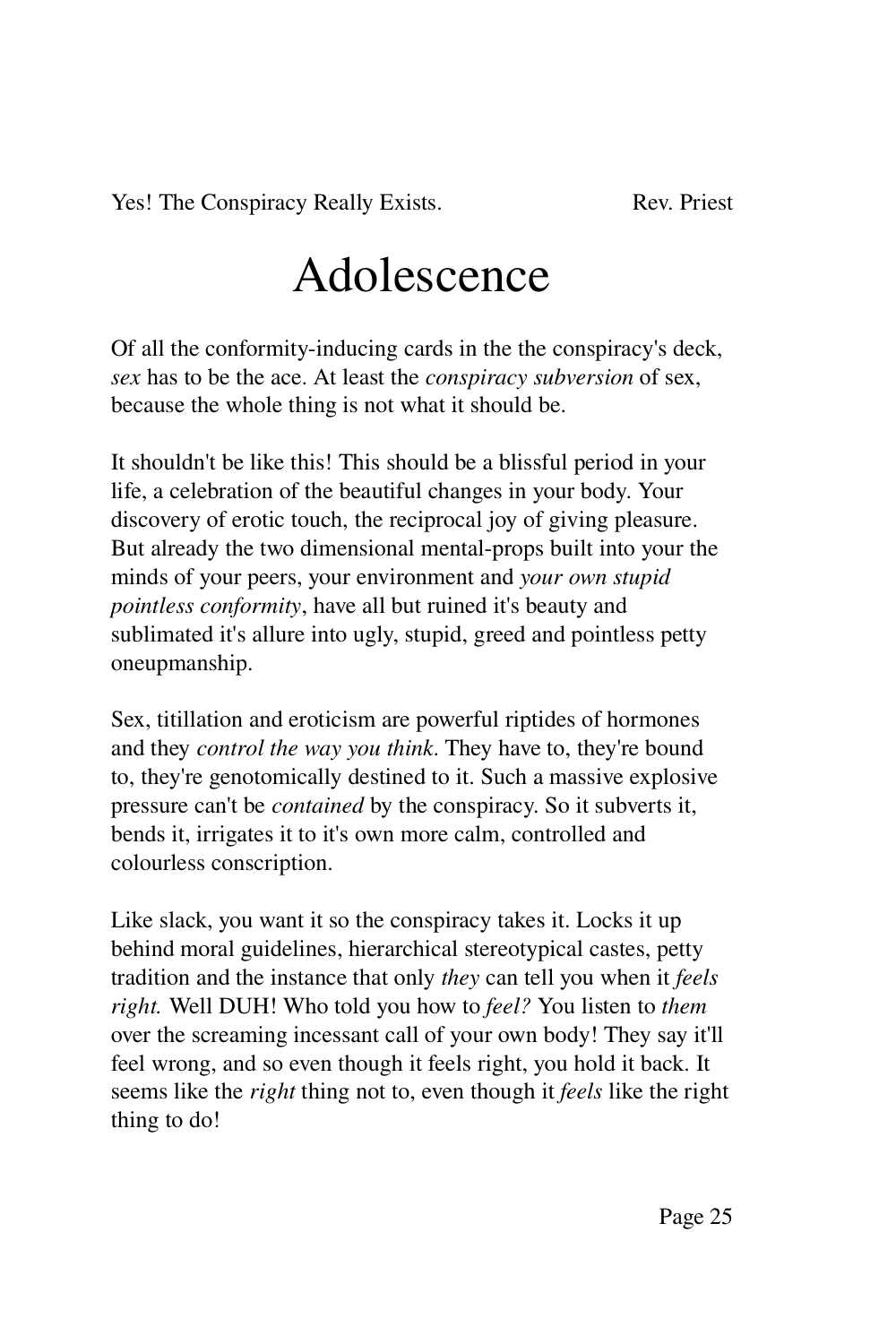With sex all locked up for their approval, their censor, their greedy desire for power, they can teach you that *some* things increase your *attractiveness*. If only your were *attractive* enough, then the conspiracy rules – their own rules – won't apply.

They offer you an impossible lottery, and you greedily, unthinkingly chase it because everybody else is.

There are other ways to do this! You just know I'm gonna mention the yeti, who live a similar life in the dark, hidden Himalayan shadows as the bonobo chimps do out in the moist swamps of the Congo<sup>3</sup>. Sex is not a weapon for them, their conspiracy doesn't teach them to keep it safe, trade it for something, rank their peers by it. It's not currency, they *give it away* and they get *more in* return!

Is that "better" than false monogamy, than sexual repression, than homophobic attacks, than rape, than keeping things behind closed doors, than rejecting half of everybody as ugly, then driving an economy with pent-up frustration, than using sex to *sell* beefburgers?

Perhaps it is, perhaps it isn't, but you didn't even *think about it*. And even if you did, what can you actually *do* about it? You've already given up hope by adolescence, by the time the hormones curse through your brain-veins with the force of a tsunami, the conspiracy already has it's flood defenses in place. The canals of stereotypicism, the flood planes of grading, the levys of hand-medown peer pressure.

Where do the irrigation channels lead? Where exactly, flowing

<sup>3</sup> http://savvyinsider.com/article.php?op=viewArticle&article ID=15&id=15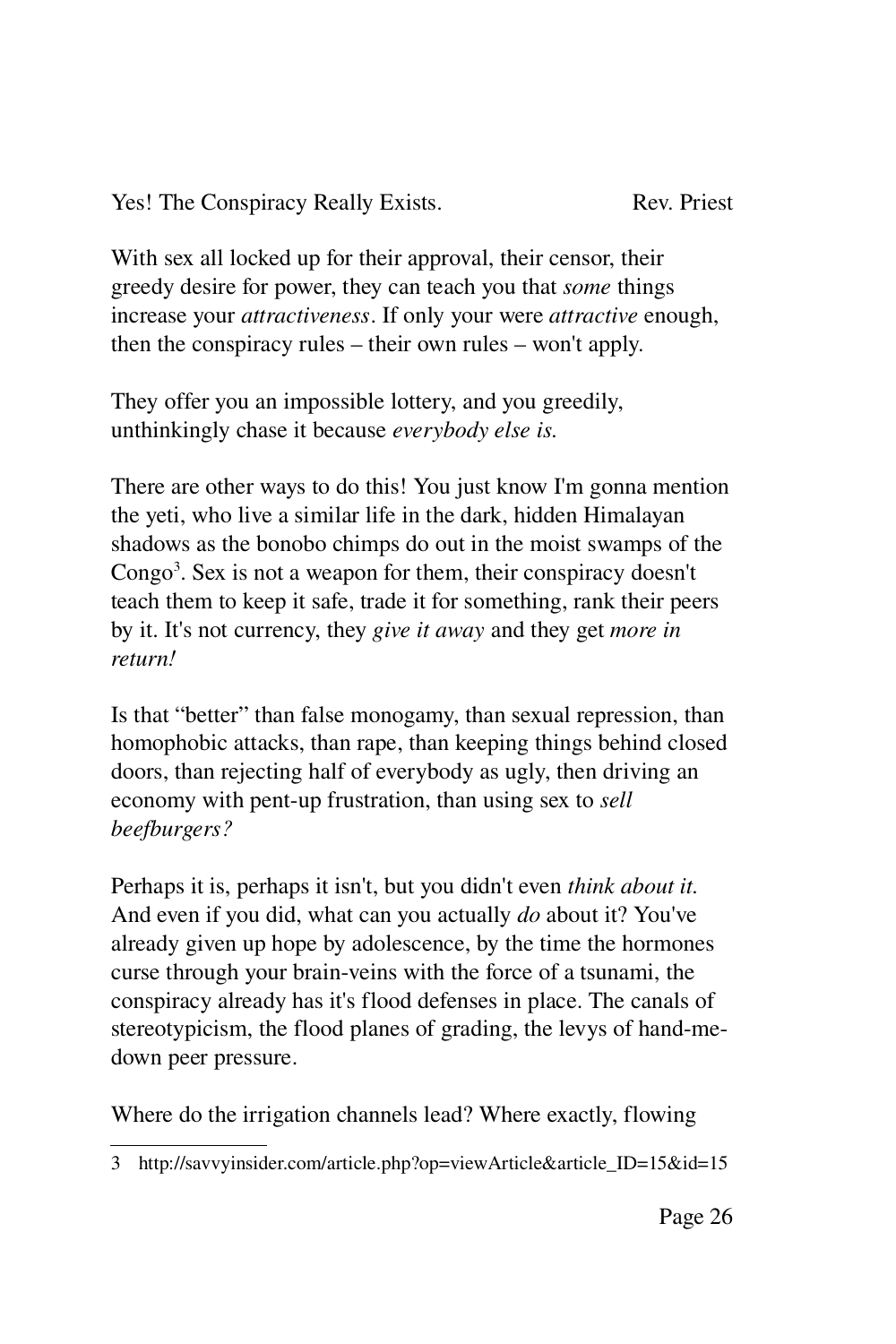with the peer-current whichever way you're pulled, do you end up for all of your adolescence? They make everyone want the best, but with their narrow definition of best, almost nobody can get it. So you buy badges, you buy fashion, you buy the right newspapers, sandwiches and branded breakfast cereal. Lottery tickets in the trendy fashion and style sex-jackpot. It's a rollover week, everything half price! Does it help? Do you get the best? Is "the best" even real, or just a copied conspiracy con?

Oh yeah, they subvert your passion, your love, your nonconforming beauty. They dim your individual eccentricities, dull your innovation, dilute your creative thinking. They turn your desire into power and money and you just figure it's okay, because nobody else is complaining. Well, nobody sane.

They have you, you'd do whatever they want, you'd be nice, you'd like the right things, think the right things, do anything they tell you to do. And what do they tell you to do?

They tell you to sacrifice a third of your life to maintaining their machine. Wake up early every day, and toil for the money you need to buy the car you need to get there, the place you need to live near to, the love and pride of your friends, family, and other co-conspirators. They make you get a JOB!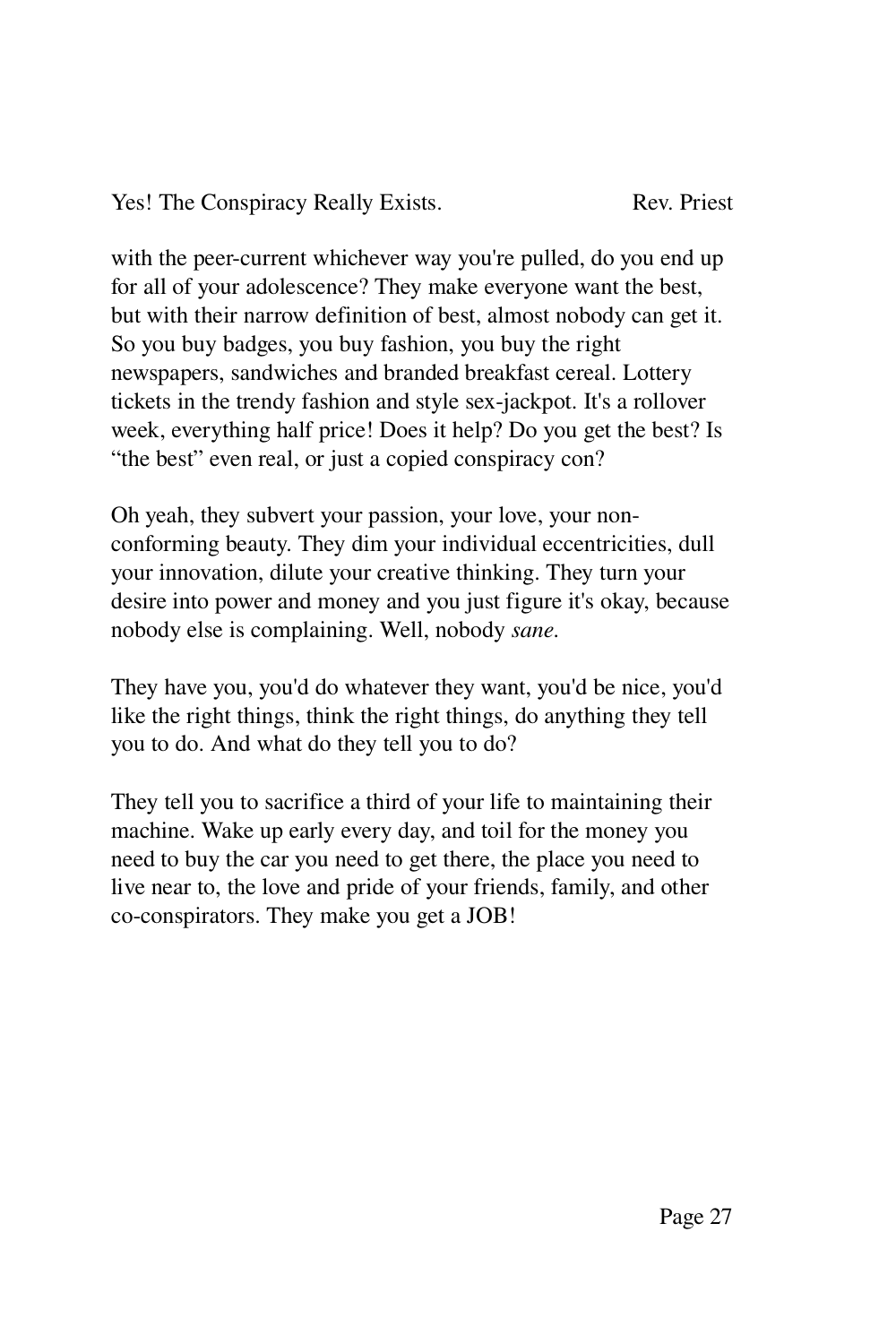Rev. Priest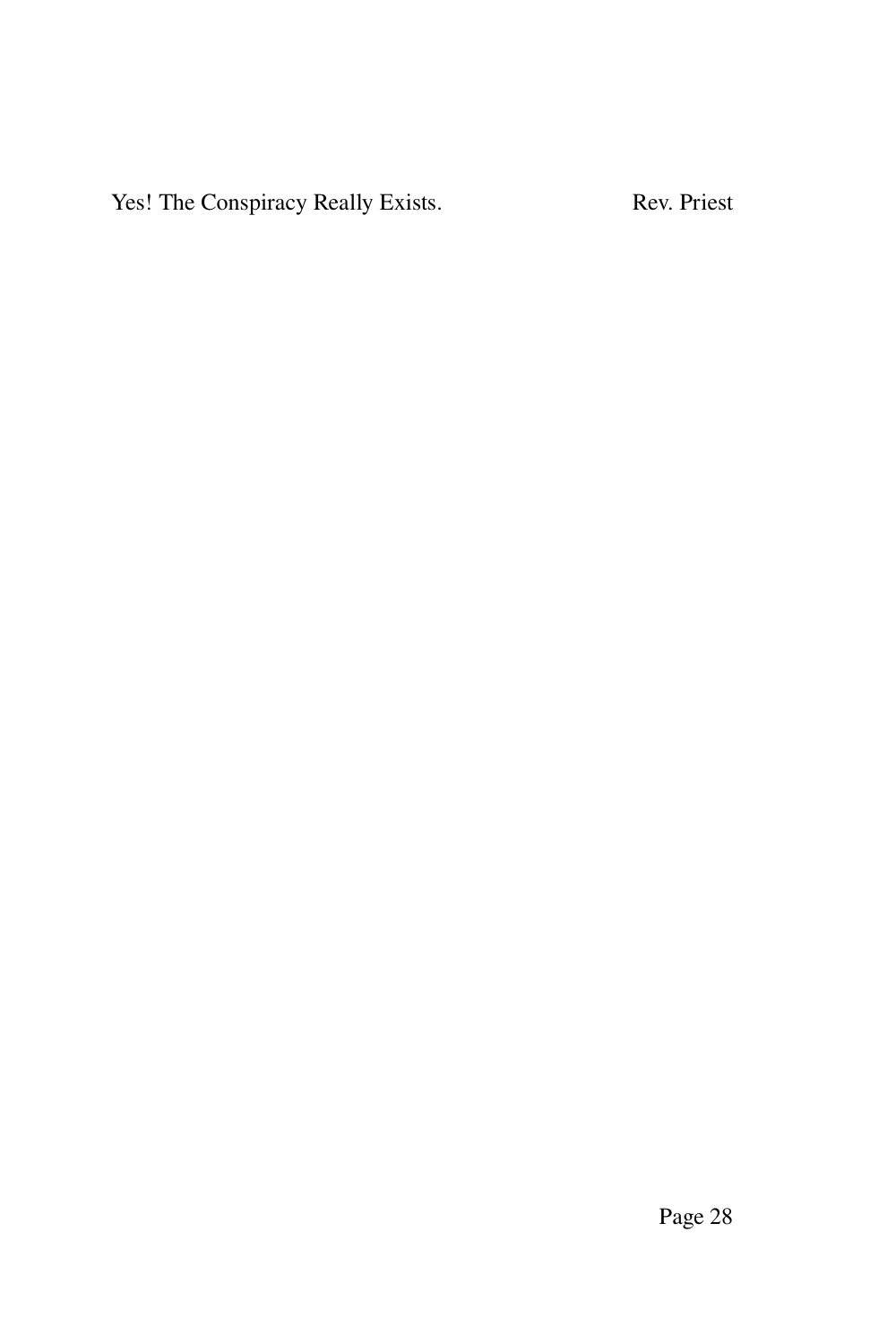Yes! The Conspiracy Really Exists.

#### Jobs

They have you doing exactly what they want. It might appear that this is so they can drive the economy, make themselves money, feed the people, run the government or exert power over their fellow man, but remember this isn't a conspiracy made out of *men!* It's not a conspiracy made out of people at all! **The** conspiracy has no need for money, or an economy, or power or sated people. All it wants is your slack! Your independence, your creativity, your imagination, your *difference*, your *mutations*. It wants a world of passive, dependent, auto-obedient dupes and it's greed is insatiable. So, straight out of school, they make things worse.

Those horrible, unending, relentless early mornings set up during school continue. The regimented march of the clocking-on, clocking-off, clocking-in, clocking-out, never-clocking-endingclocking-shake-it-all-a-clocking-bout, the constant, eternal tick tock, tick tock of their control leaves you *no time*, rushed and stressed, always with something to do, somewhere to be. They tell you that you have to do *banking*, and close the fucking banks the whole time you're not *there*, at *work*, doing whatever they ask.

The entire system is needlessly inflexible, intolerably *normalized*. One fit lifestyles for homogenized, bland, pointless little zombiesheep like you. Oh, it's fine, for you. By now you want to get up at 7am every day. There's so much to do! You get a proper evening, you're uncomfortable every single fucking day, but it's good because, well everybody else does - you're off at the same time as them. Too knackered to talk, too exhausted to want to bother, but it's *quality* time that counts. Besides, otherwise you'd miss the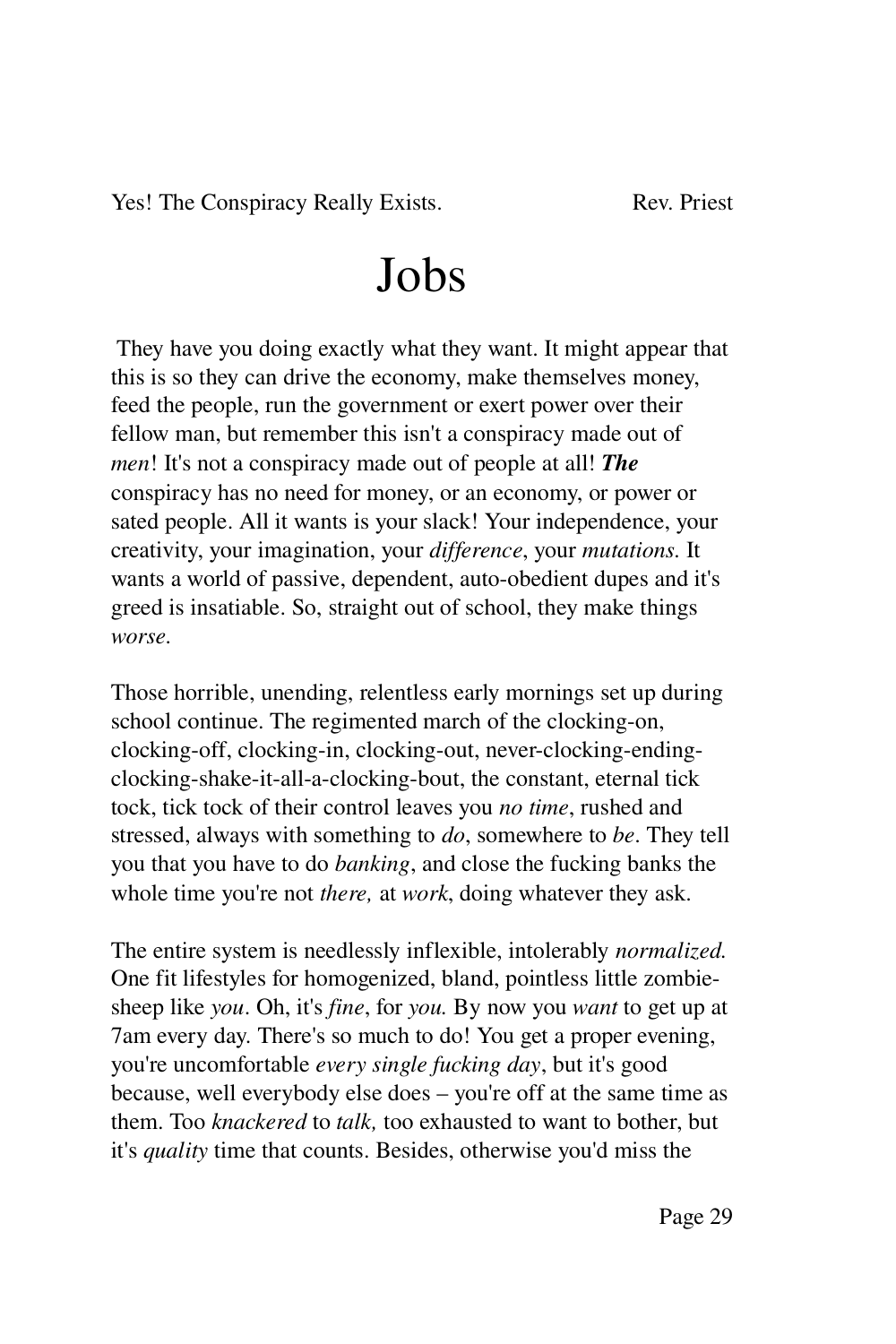best part of the day. Bah! You *ruin* the best part of the day with your insistence at agreeing to insane toil, you sell a *third of your useful life* to a force that just makes you *want it more*. And by agreeing you sell the rest of us out. You even think you know what *quality time* means!

Why? What insane justification can possibly excuse this? The conspiracy at least needs an excuse!

Paul Graham wrote that "The basic idea behind office hours is that if you can't make people work, you can at least prevent them *from having fun.*"<sup>4</sup> They don't measure how much you *work*, and pay you that way. The conspiracy doesn't, frankly, care how much work you do. They measure how long they can attach you to their slack-sucking construction and *seep* the slack from your life. You could at least try to negotiate. You could ask if they'd measure the work you do instead of the hours your bum warms their chairs, but that would be *weird*, that would make you *look different* and stand out. You're more terrified of the conspiracy and it's disapproval by now than you are of sacrificing *half your waking* hours on their endless fucking unmeasured pretending-to-work busy-fussing and *waiting*. What a fucking imbecile! You're as stupid as the wasted, grey, timid, coasting-duped walking dead you're surrounded by. You are one of them.

A co-conspirator with your own boss. He wants your slack for the conspiracy, and you want to hand it over because you have to *impress* everybody with your earnings power and your willingness to work and your hi-energy, get-going, work ethic.

It doesn't matter what kind of work you do, you still have to do so

4 See http://www.paulgraham.com/opensource.html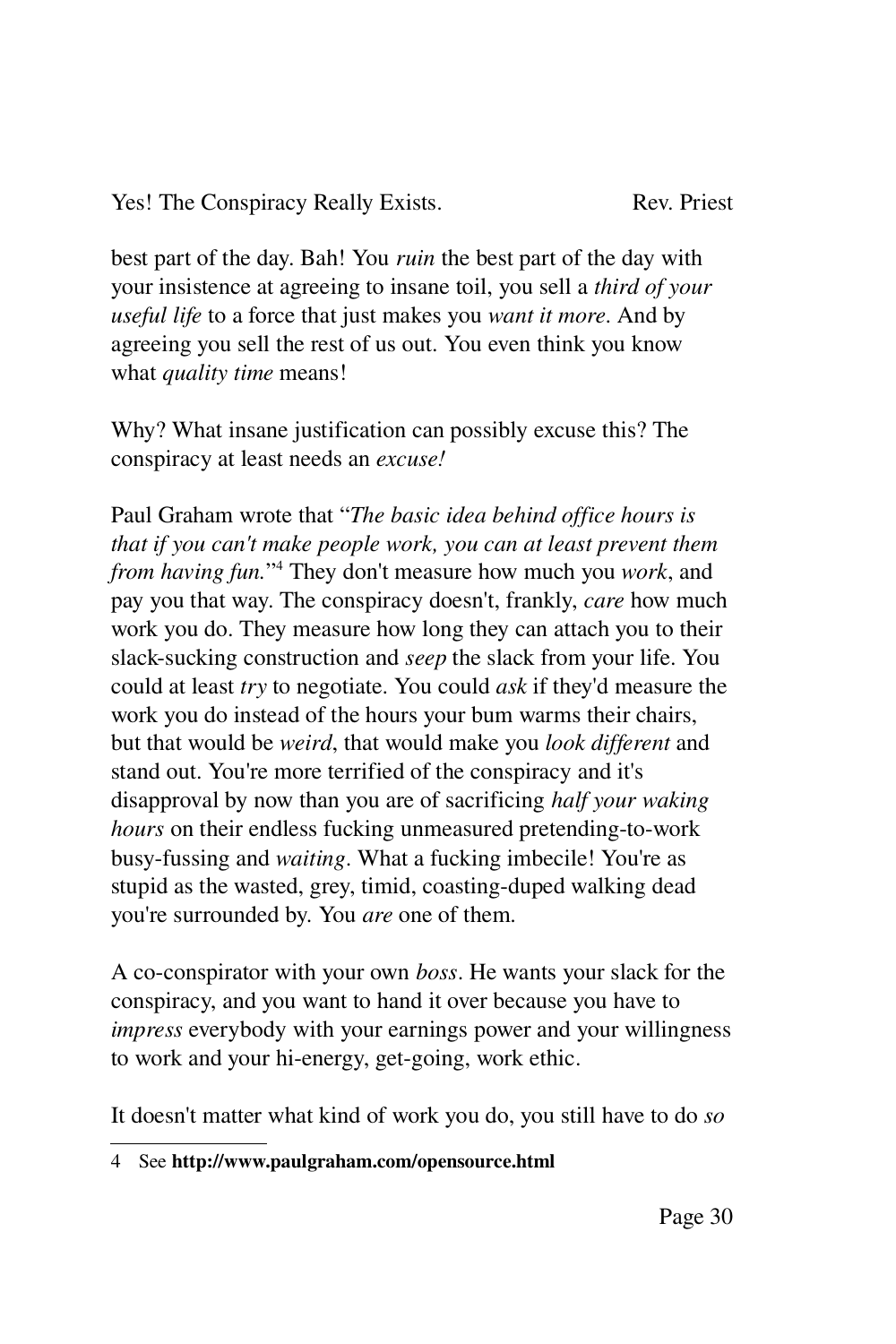*much* of it you're driven mad like a cat in a box. If you pick something *easy* it's *low paid*, they just make you do *more*. If you pick something *high paid* it's high-power and you somehow *still* have to do more to fight off the competition from the other suckers fighting and working to get their chance to work *harder* for more money that they can't even use because they're at fucking *work* all the time.

Hunter-gatherers, even in the harsh forests and African plains, used to hunt and gather for maybe three hours per day<sup>5</sup>. They'd slack off, have sex, fool around and sleep more than you and they'd eat *better* than you with your double-super-mcwhopper, shake and fries grabbed quickly during your half hour lunch break. You dumbass jumping fuckwit! You work eight, nine, even TEN hours a day, practically every day, toiling at grind, wasting your grey matter, so you could *what?* Have a couple of weeks off in the summer? Put food on the table? They call this progress and you, stoned out of your mind on conformity, normality, and bland, boring, washed-up mediocrity agree!

You are either fighting the boss, or fighting to be the boss, either competing against your comrades and fellow dupes or licking their darkest holes. You may even think that you *slack off*, but all you can do in that place is *pretend*. It's unreal, it's all a conspiracy house of cards. It works because you think it works. It works because everyone thinks it works. Very little useful comes out.

If you aren't involved in the *politics*, you're a victim of it, if you ignore the promotion ladder you get stepped on, if you climb it

<sup>5</sup> See The Food Crisis in Prehistory: Overpopulation and the Origins of **Agriculture** by Mark Cohen.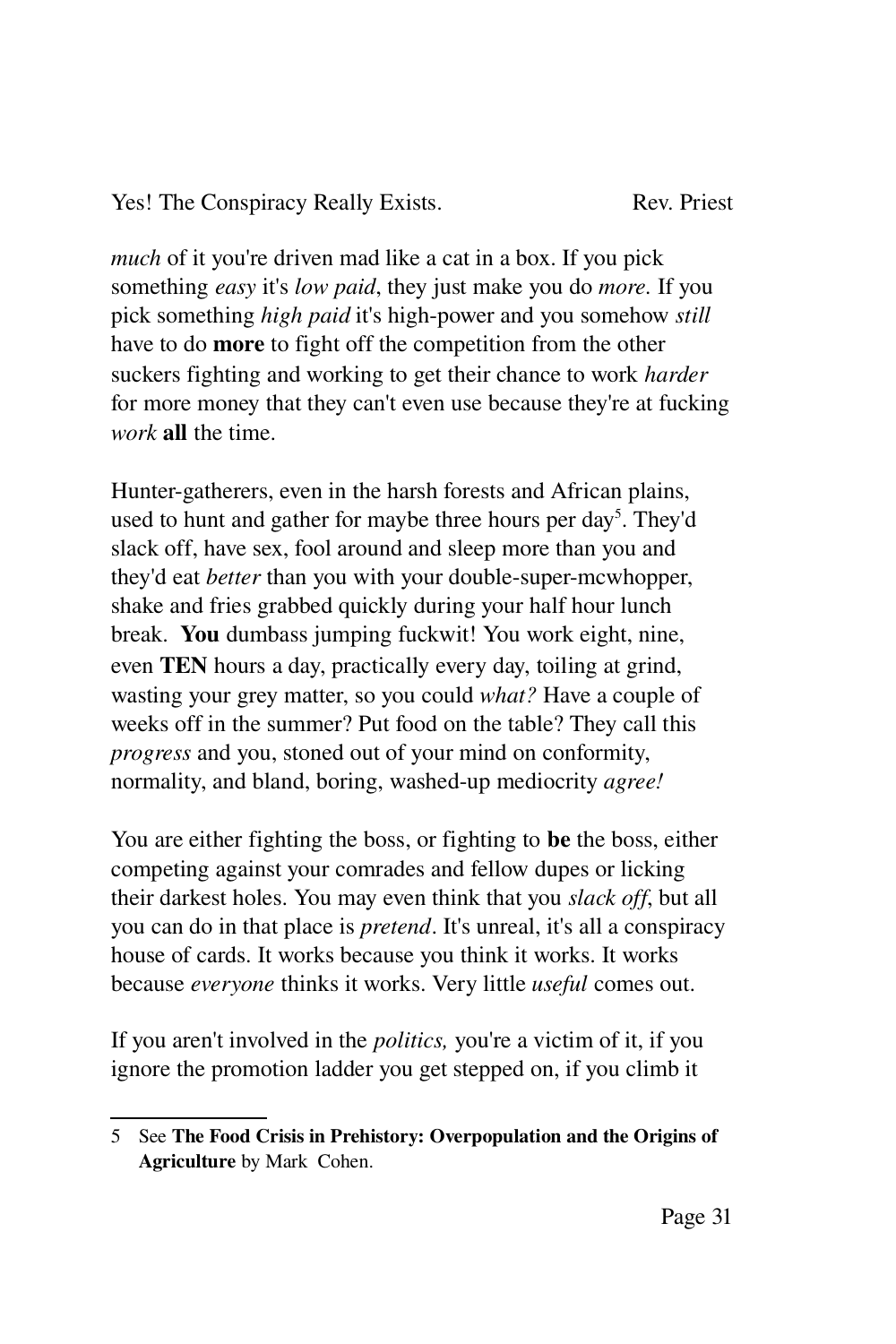you're even *more* stupid, working harder to *make someone else* rich

You suffer pointless unending *meetings*, back-breaking *heavy*work, constant complaints from soulless customers, dumbass clients, idiot bosses, reckless agents and quarter-wit co-workers. ALL of them co-conspirators in taking your slack. YOUR coconspirators, you **HELP!** 

So you try to get it back, and be the customer, the client, the boss, the agent, the co-worker, the co-conspirator back at them. Even though you *can't use stolen slack*. You're just wasting you own taking theirs, FOR THE CONSPIRACY!

They need the mass slacklessness to drive the mass consumption that drives the mass production that takes away the slack! So flea brains and robots and donkeys like you gave up your slack to help them

Does bumming off in your job help? The great saint Bill Hicks once claimed to have told his boss "why don't you pretend like I'm working?"<sup>6</sup> as if *that* would fix anything. It's not the *work* that destroys you. Work can even be satisfying, rewarding. It can even **be** slack. Bumming off in your job doesn't help, you're still in **a** job. All the time.

<sup>6</sup> Oh, I dunno, some rant of his. Why don't you do your own research for a change?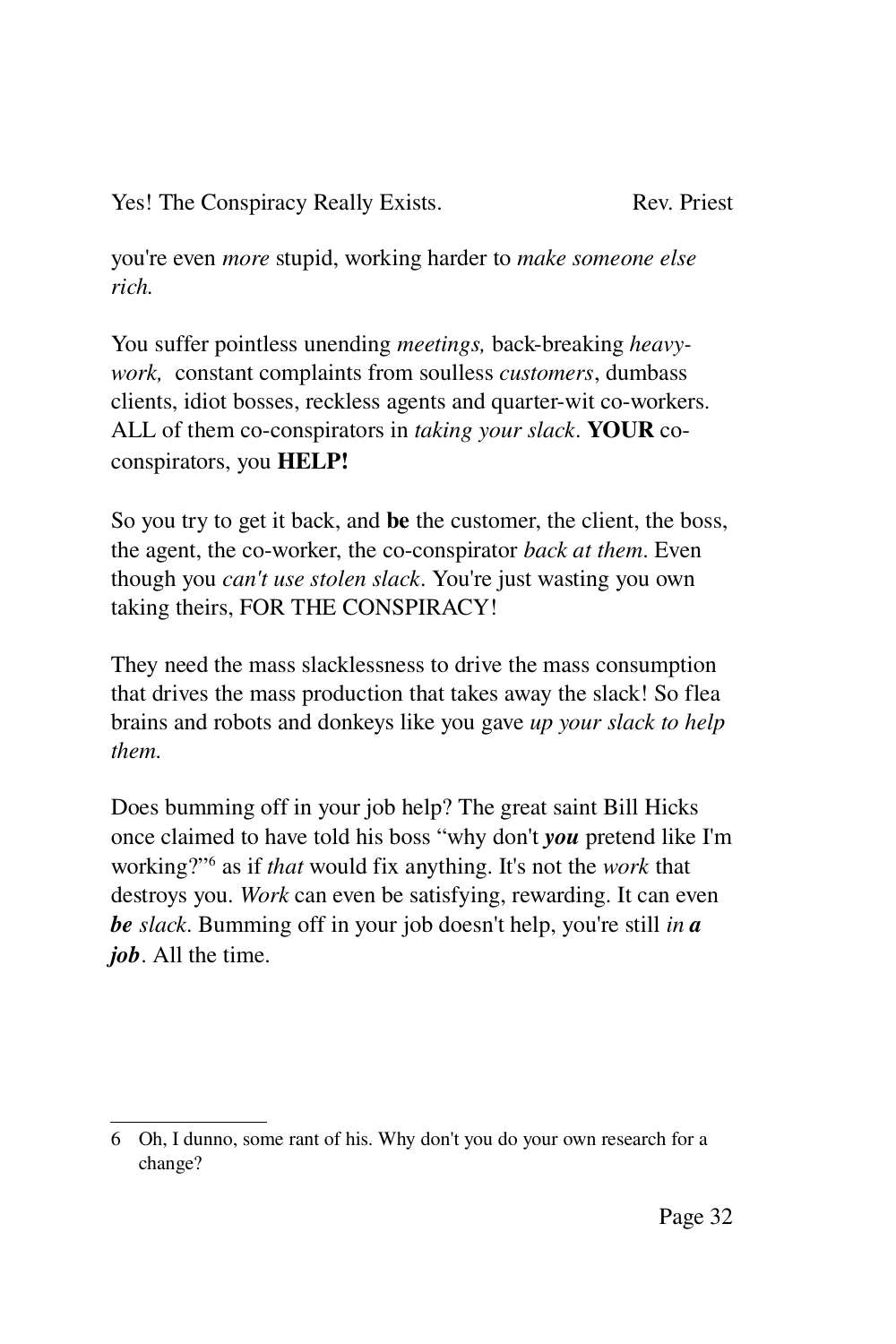Yes! The Conspiracy Really Exists.

## Money

So for a third of your useful life, you toil and sweat, suffer workrelated stress and injury, save up health problems that'll eventually kill you for what? It's not *just* because you're a braindead, unwashed cretin. You do it for **money**.

And what the hell is money? It's not made of metal, or paper, or magnetically aligned particles on some bank's hard-drive. Most modern economies use *fiat money*, that's not even *backed* by anything but the conspiracy's word that a dollar is worth, well, a dollar. You're chasing something that doesn't even exist, and calling it a career.

Money is just more conspiracy gunk in the global ideosphere. People trust it because, well, *other* people trust it. Governments argue and debate, worry and fret over whether to switch to the Euro, or control their own idiotic monetary policies, or peg their currency to the dollar, or whatever. But it's not the government that's deciding what people think is worth something. The conspiracy has direct control. If your president said you should pay your bills in Disney-Dollars would the rest of the world take any notice? Would you?

You use all kinds of money, you've probably even brought gift tokens, about the most stupid form of money you can possibly imagine, but mostly you'll be using your nation's official crap. You do it for the same idiotic, illogical, unthinking reasons you do most of the stupid irrational things you do. Shout it out with me now, because everybody else did. Gah! Is there any other reason you do anything?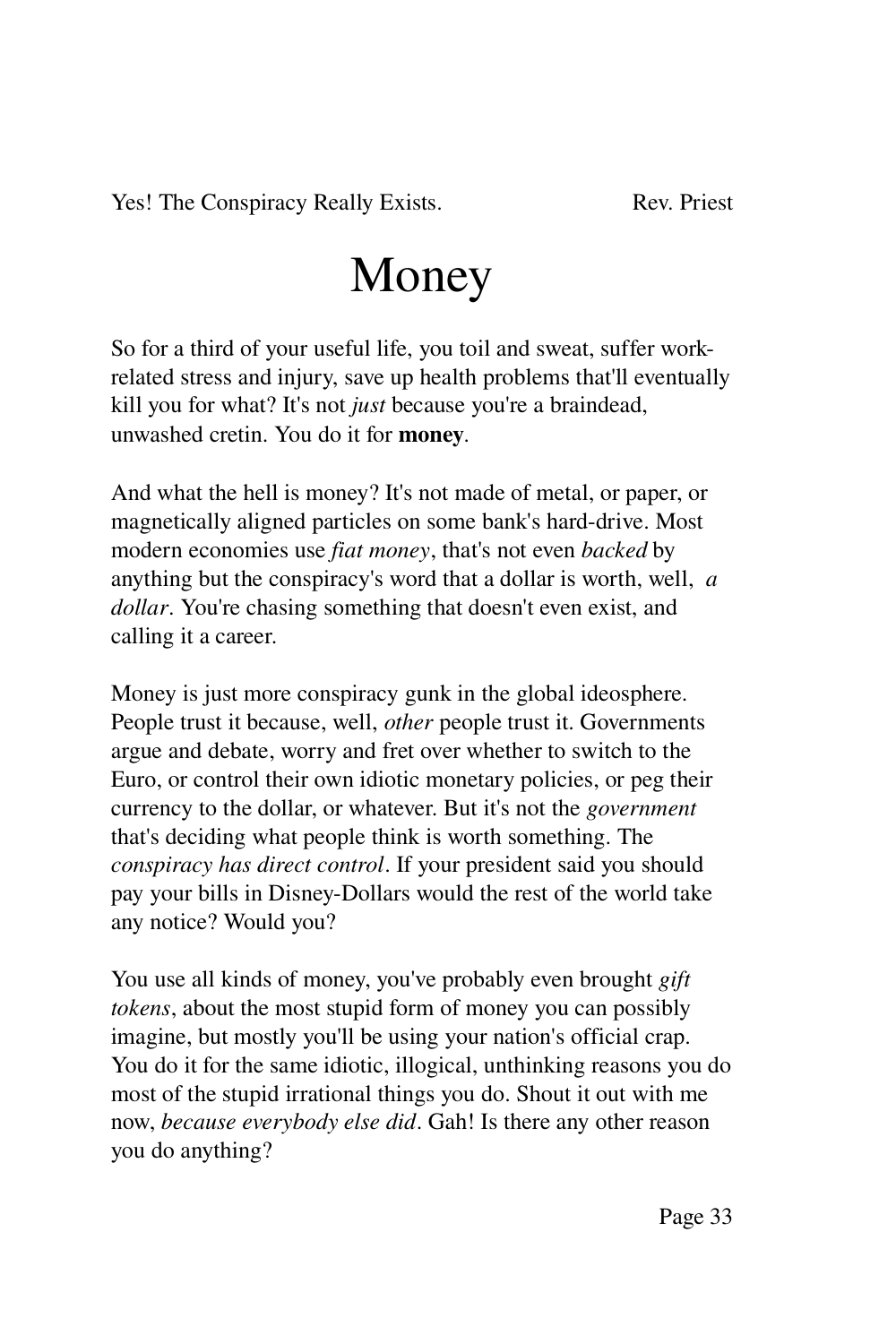Don't get me wrong here, I'm not saying that money is evil. Even baby Jesus only said the *love* of money *grows into* evil. I'm not even saying it's worthless. It's one of the safest promises out there. Please, give me some. I'll take all you can offer.

It is, however, the perfect illustration of the kind of thing the conspiracy does to flaky cretins like you all the time. Money *does* have value just because everyone thinks it's valuable. You're *forced* to agree that it's true, just because everybody else says it's true. The problem with money is when you mistake that socially agreed valueless-value, this meta-value, with *real* value. When you start to want a big bank balance for the sake of a big bank balance. When you think *art* is an *investment*.

A dollar is worth a dollar for the same reasons as a Rembrandt is worth several million of 'em. Coz you can get some sucker to pay it. Neither one of 'em is worth *that* much to you until you trade it.

You and your barter-partner need to agree on an exchange. So is it gonna be dollars, or pounds, some oligarchy money or will it be cigarettes, or favours, or Monopoly Money. Well. Which is the conspiracy *telling* you to use?

The governments want you to use their money, because they can *tax* their money. You can't tax barter. Imagine asking for the 10% of that pet hamster you swapped for a snake in sales tax? Nobody ever paid 5% on their personal IOUs. But you don't write IOUs, you can't, the fuckers in the conspiracy won't except it! It's like your government's word is better than your own! Frankly, you're so damned unzipped it probably is.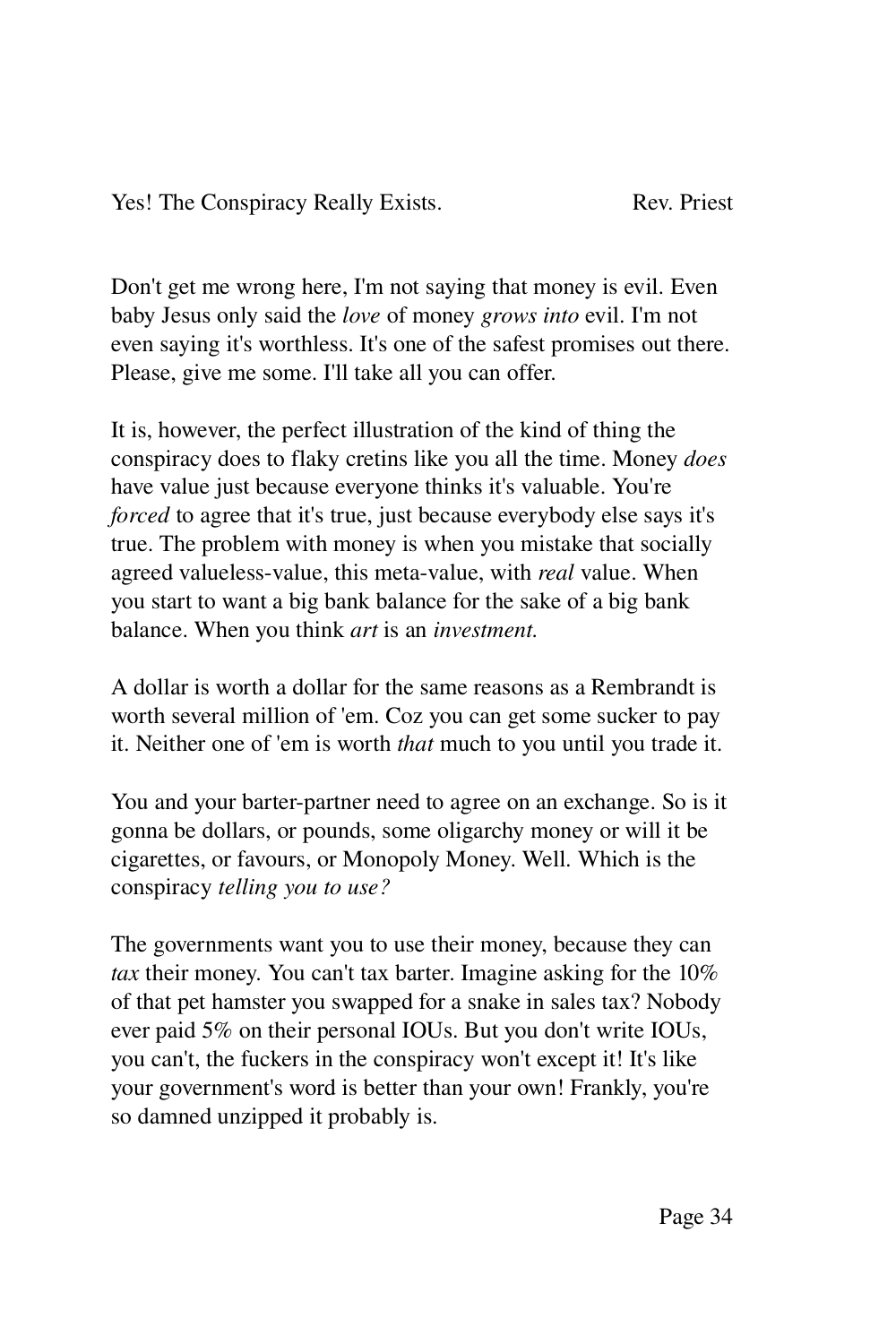**Rev Priest** 

The main thing you think about money, the most insane thing, the the most blatantly imbecilic, moronic, nonsensical thing you think about money is that just a *bit more* of it will be *enough*. You've *already got a bit more* for "Bob's" sake. You've been on that treadmill for years and it always leads to the same place.

There's only one way to get everything that you want in life, and that's not to want very much, but you're duped and conned into thinking that what you have *isn't enough*. Always. What you really need is a little more *slack* but the idea is so alien to your conspiracy-riddled thought-bucket it's practically inconceivable. You can't buy slack, so what's it worth?

Money goes down in value every second it's in your pocket. They call it inflation, like it's everything else that's going up in value, not the money coming down. Yet you're so dippy and deranged you measure your worth in currency, so you have to run just to stand still. There's no correlation between money and happiness but you still seek one like it's the other, as if to make yourself more comfortable in your misery.

The conspiracy tells you that Time Is Money, hurrying you with false promises of wealth and fortune, making you sell time to them, trade valuable seconds of your life for some pathetic multiple of the minimum wage. You do it too. You actually trade time for money. Worse yet, you get into debt and trade your future for money. Sure, a mortgage looks *good* compared to *rent*, but you'll be working for the bank forever.

The whole system is so random that indiscriminate "bubbles" form all over, tidal waves of meme-juice flowing across the markets. Sweeping some bubble surfers to riches and dumping the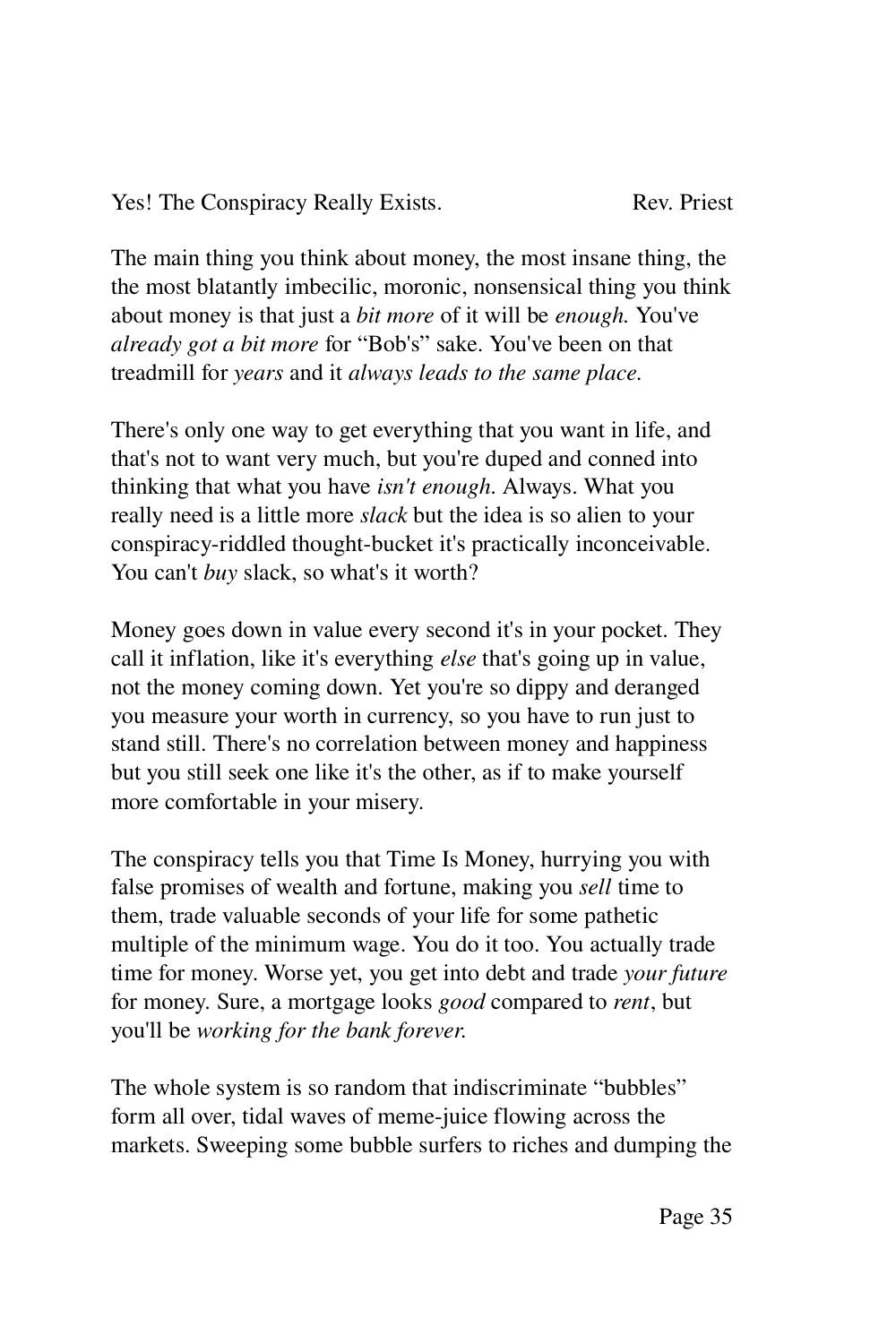cost on the rest of us when it pops. You buy housing because everyone else might want to buy housing. You'll make a killing, so long as everyone is as stupid and manipulable as you are.

They are, of course. The most infuriating thing about the conspiracy is that it's *right*. According to their own logic.

The effects of the conspiracy can sometimes be most transparently seen in the workings of a capitalist economy. These economies aren't run or controlled by faceless bureaucrats, elected politicians, big companies or even by the banks or gods or aliens. Things make money because you and your idiot nose-chained coconspirators buy them. The market goes up because everyone thinks it'll go up. Econoplastic feedback *moulds the economy*. It's like a dog chasing its own tail, things shoot up or down in value because everyone expects them to. The economy, it's currencies, the value of it, it's all a self-creating mythology that exists only in the conspiracy's brainwaves. Your vacant, unintelligible, cloned "opinions".

So pop charts and stock quotes and interest rates and inflation and fashion and international relations all follow the same unthinking auto-animated chaotic chase up and down. Once again: It is true, but only because everybody thinks it is. It's the conspiracy's greatest trick, their self-defining truth, and like a puppet on the conspiracy strings, you must but agree, even if it's crazy and arbitrary and even if it's *wrong*.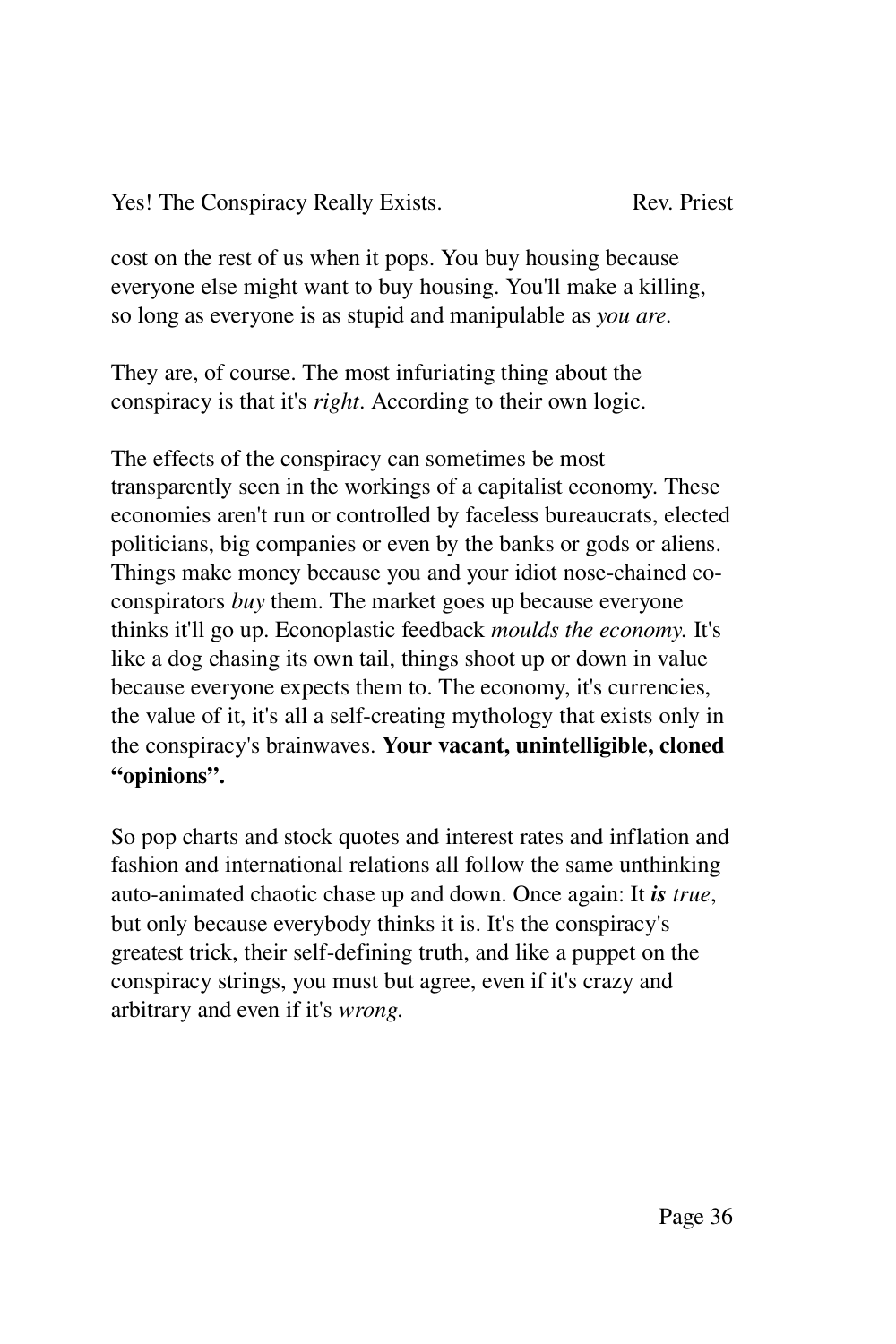Yes! The Conspiracy Really Exists.

# Religion

Even more obvious than the econoplastic feedback that drives the pop charts, currency markets, football results and celebrity lists is the section of the conspiracy we call *religion*.

Even stinking idiotic dumbasses like you will admit that there is such as thing as a *false* religion in this world. That the Greek gods were even less real than the Spice Girls, that Venus was nothing more than a metaphor, a parable. That billions of people the world over have been *believing a lie*, dedicating their whole lives to worship of false gods, wasting their time on conspiracy insanity.

But, of course, your religion is right! You're actually sitting there thinking that there's a *god!* Or, that there isn't one. You really think your conception of the way the universe works is *better* than the ancients. When it's just as absurdly inaccurate and half-witted as the idea that "Zeus" or "Bob" or "Science" rule the world

You can study, if you're bored enough, the history of religions. How one morphed and merged with the next, the whole exotic memology and family tree of monotheism, philosophy, the entire arbitrary survival-of-the-poppist evolution of yer modern religious ideology.

Yet still your loony, laughable, ludicrous, hand-me-down ideas are somehow more *valuable* than those ancient, old, broken religions.

Oh yes, you look strangely at people who say that the conspiracy is a real, tangible, measurable thing, that you're an unwitting dupe of a gigantic global CON. Then you smile and nod in agreement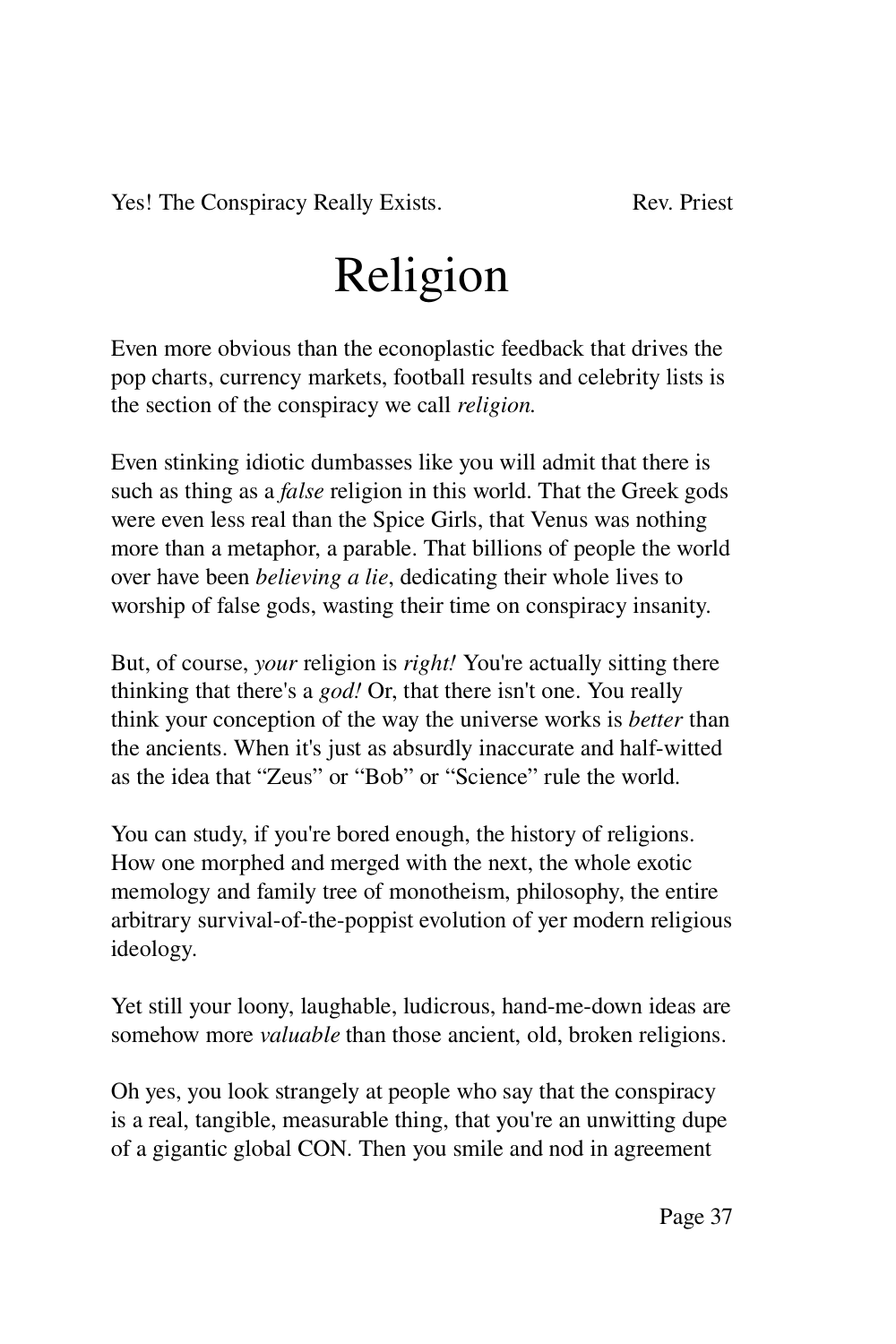**Rev Priest** Yes! The Conspiracy Really Exists.

when some dude in a dress says he's god's messenger on earth and you *do as he says* for fear his irrational voices-in-the-head invisible sky god will zap you in the afterlife.

The afterlife! Some tripped-out caveman thinks he can see a world beyond his pathetic CroMagnon ken, he tells his hairy Paleolithic friend about it and a million years later you're cowering in fear. Fear that you'll get the mushroom-driven fiery-hell-visions rather than the blissful rolling blue sky clouds and green green grass.

You've heard all the Machiavellian types spouting their own dogma, that religion is the opiate of the masses, that the common man considers it true, the wise man false, and the powerful man as useful. You've heard that to the enlightened, praying is like writing a letter to Santa. You know it, and yet somehow your own mummy and daddy were *righter* when they said there was a skygod than the were when they said there were fairies. You're really dumb enough to think your own *conspiracy* gunk is better than the last guy's.

You're not helped by your biology, again, the very brain you use to think with (if you can call it that) is built by millions of years of evolution to understand *other dupes like you*. You instinctively ascribe motive, intent and reason to every sappy random chaotic thing that happens in your life. Miracles and the presence of the gods everywhere because your brain grocks that more easily than mathematics and chance and probability.

The Con would have you believe that there are no atheists in foxholes, and the CON is *right*, as usual, because once their vicious memetic viruses get stuck in your brain it'll go through them one by one in an emergency, searching for *something* to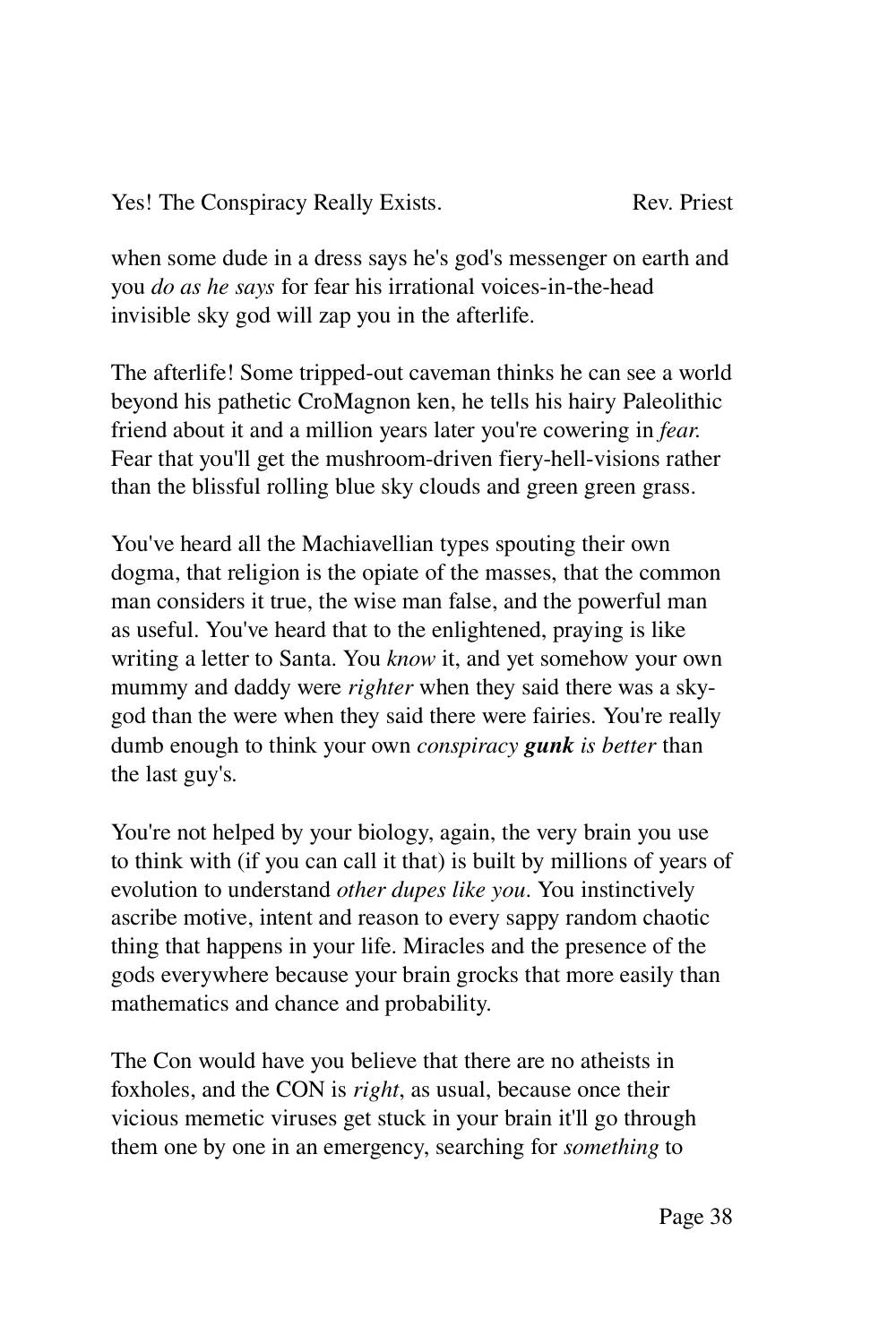Rev. Priest Yes! The Conspiracy Really Exists.

help, no matter how ludicrous and unlikely. Then if by some fluke you actually *survive* you'll be convinced it was the fault of your god because the idea of being adrift in the chaotic see of pointless luck is just to unfathomable. You can't reason with chance.

Again, the whole construct is a self-creating mythology, just more religoplastic feedback, more freaked out conspiracy spunk seeping into your almost completely incapable monkey brain, but of course it's gonna feel real, to you.

Even if you think you have no religion, the truth is that exhuming the deep seated lies and fantasy given to you by the conspiracy would mean taking your entire being apart. You're that far gone it's all but hopeless, you *embody the conspiracy*, you hackneyed pathetic drooling dunce.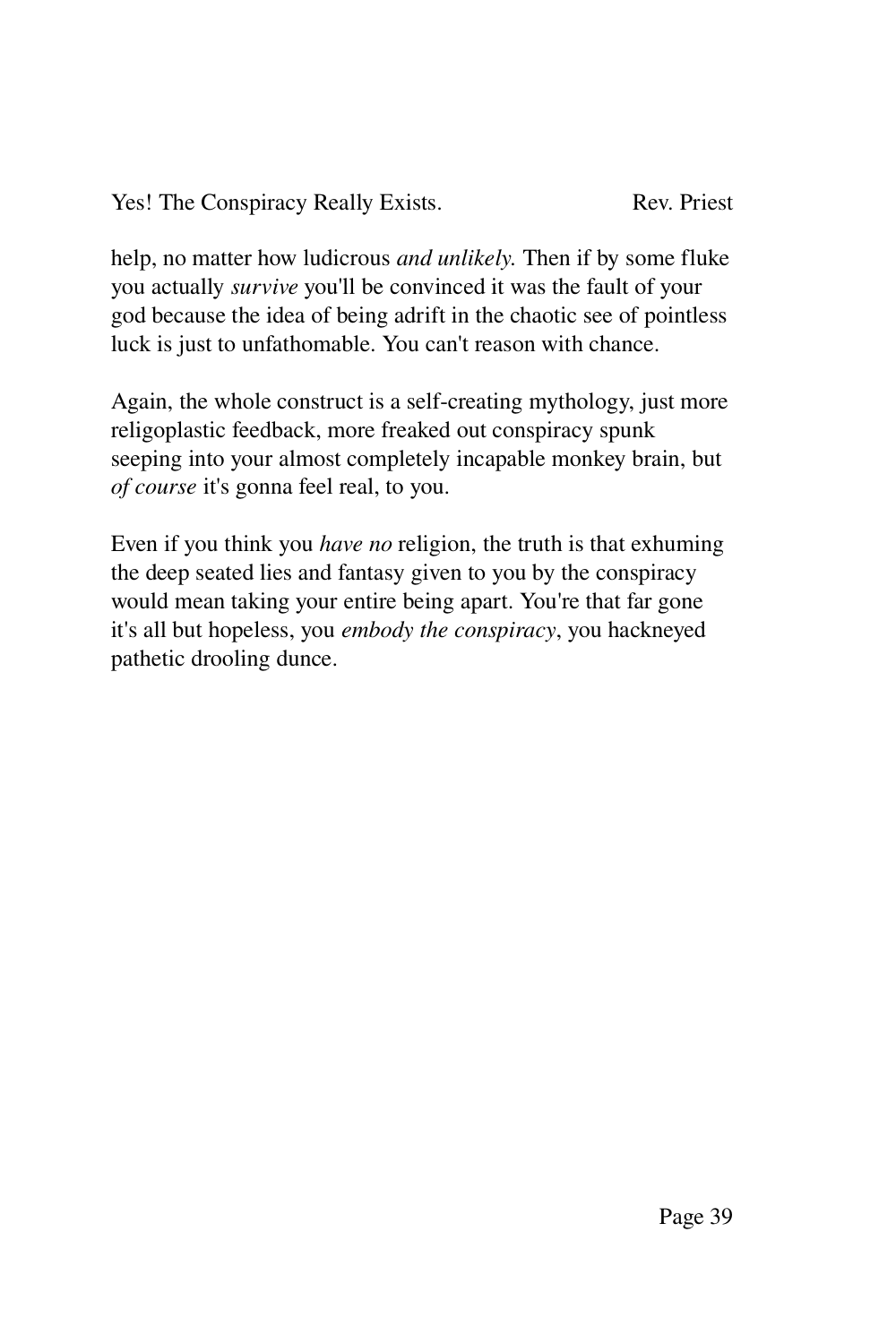Rev. Priest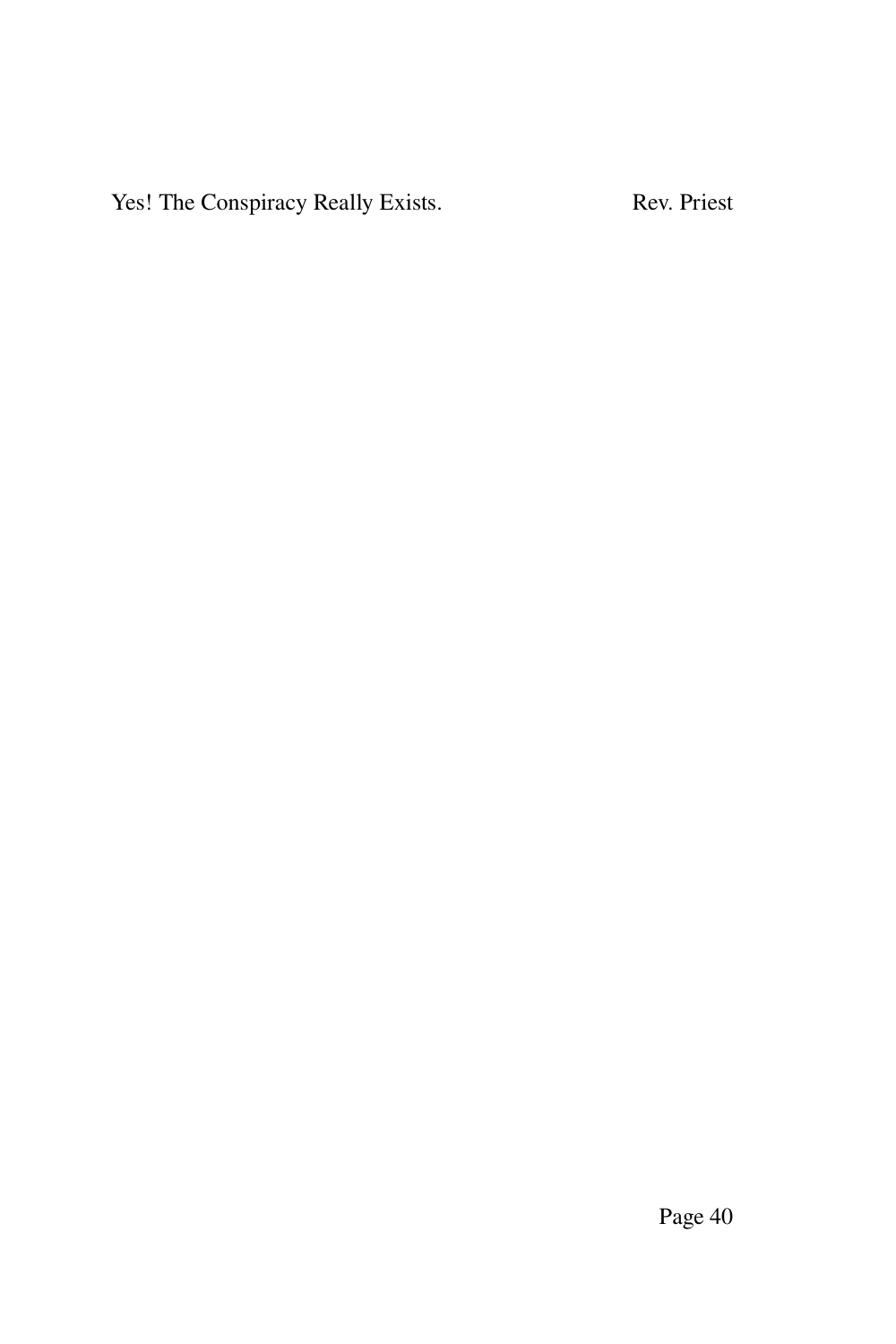Yes! The Conspiracy Really Exists.

## Nationality

Even if you were born on an airplane flying at fifty thousand feet above the middle of the Pacific Ocean, you'll still have been categorized by the conspiracy, assigned and grouped into your Nation. You didn't pick it, you can't quit it, you weren't old enough to make any kind of sensible choice even if they'd let you but from day one you're encouraged to take *pride* in the accident of the country of your birth. What country *do* you support in the World Cup? Is that because they're the **best?** No. You support them because you were *assigned* to them, because you've been trained and duped and suckered by the conspiracy your whole contemptuous desperate life.

What the hell is a nation anyway? Nothing but a socially constructed mind-brace, used to tie up your soul and force you to sacrifice your slack for the CON. Your nation will tax you, it will suppress you with laws and conventions, it'll even pack you up and send you off to war to fight some other CON nation. You go, of course, because you're forced to, even though you know that war is by it's very nature a conspiracy, THE CON writ large.

There's *loads* of wars going on right at this minute, hundreds of half-wit grimy dirt-crawling bamboozled cretins shooting and stabbing each other, fighting for some CON excuse, killing over the colours on a map or who they get to bow down to and call Leader or God or whatever, who gets to rob them of their oil. The soldiers on each side have more in common with each other than the conspiracy leaders and movers and shakers pushing the tokens around on a map a hundred miles away from the carnage but they fight for their *nation* thinking their President would do the same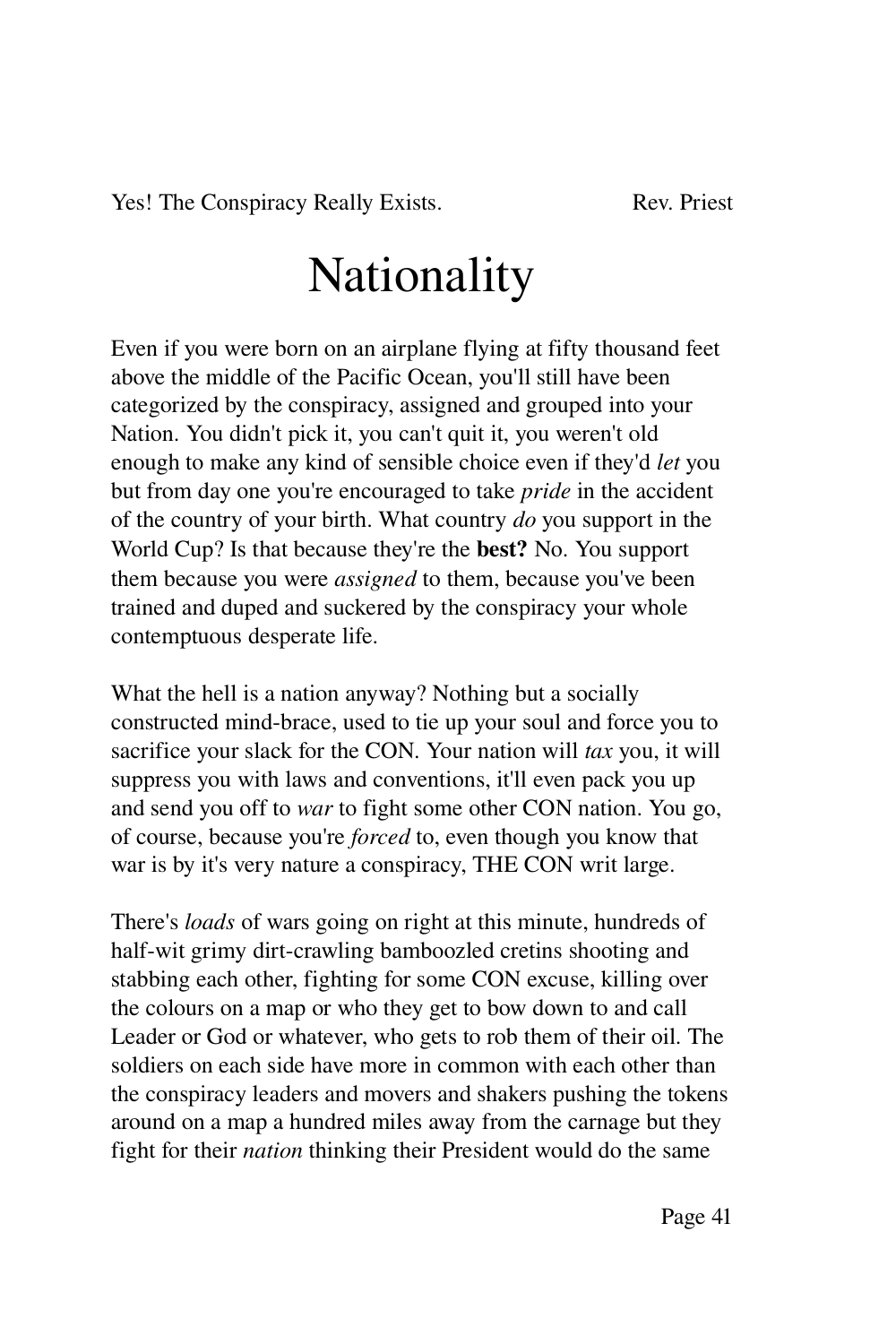for *his* countrymen. Meathead simpleton conspiracy dupes like you are jingoistically jousting you way into endless oblivion because some conspiracy fuckwit *told them to*. You'd think they'd say "screw this Jerry, let's use these guns to kill *them*, the bastards that sent us out here, *class* war not national war."

But no.

They do let you change your nationality, eventually, if you're rich enough. But they don't let you *resign them all*. There's no "None Applicable" when it comes to citizenship. Oh, sure, the *gigantic* immortal corporations are allowed to be multinational, but almost all of the six billion simple-minded dunces on this planet have to sit in the boxes they were given by virtue of what box their parents were in. The truth is though, by the time people are old enough to even try it most of them are so utterly hypnotized, so completely in the conspiracy's thrall that they wouldn't change if you paid them.

Your country needs you! Ask not what your country can do for you, but what you can do for your country! Your country right or wrong!

The conspiracy has a practically endless supply of idiotic clichés training you to think of yourself as part of this imaginary thing. They devalue your individuality and charm, reduce you to a citizen, a member of their CON.

What size territory you decide to pledge your pinheaded loyalty to is pretty much entirely random. The USA is a group of 50 states that are each bigger than most countries on the planet, yet the citizens of Monaco live in a country smaller than London. Some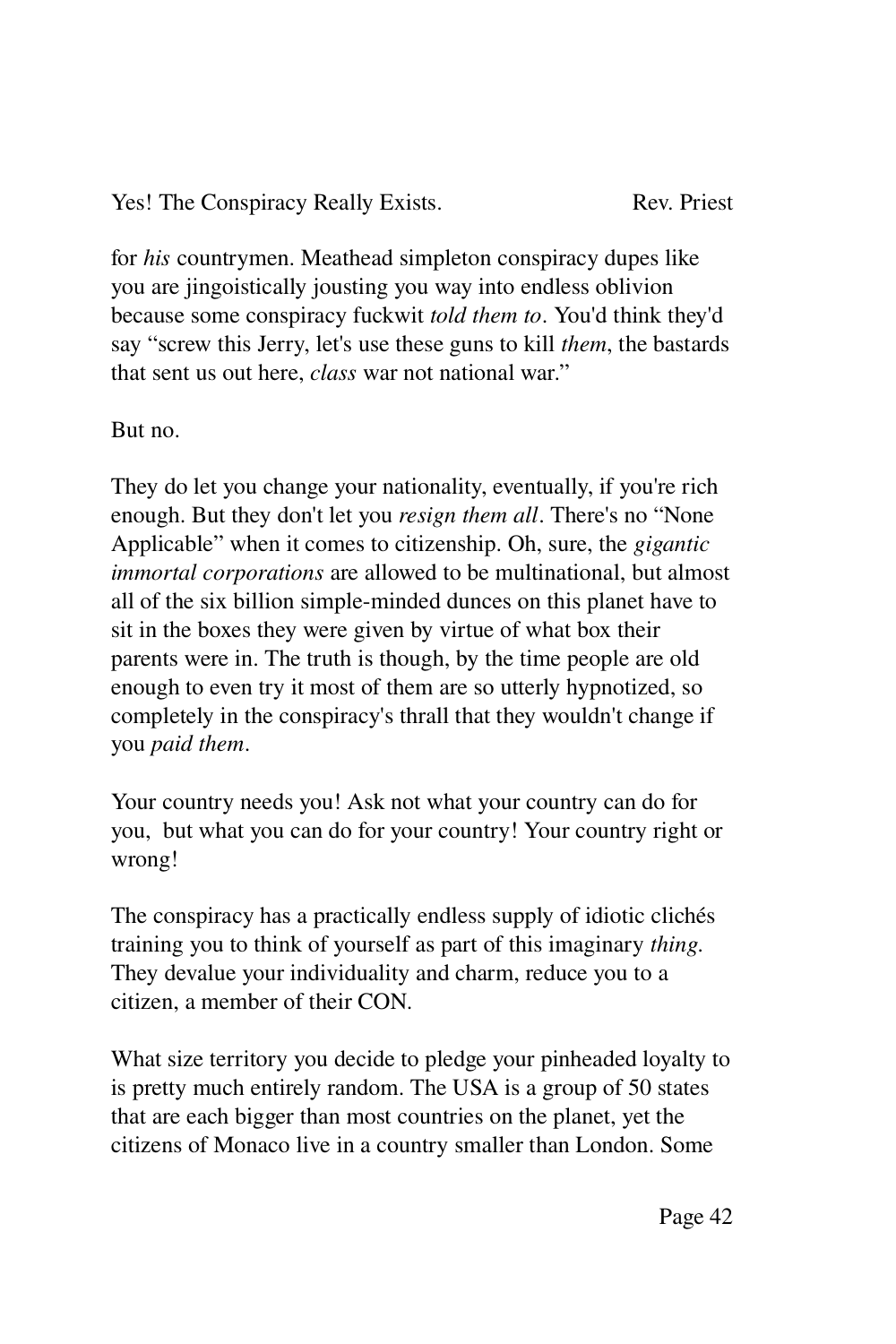Yes! The Conspiracy Really Exists. Rev. Priest

fear the super-state, the federated nation, as if the conspiracy leaders in the federation would be any different to the conspiracy leaders in your local council.

Your nation's influence on you is incredible, but which nation it is is about as relevant as which brand of toothpaste you use. Your oppressed and tortured by your own co-conspirators whether you're living under occupation and slavery or the leader of your own principality.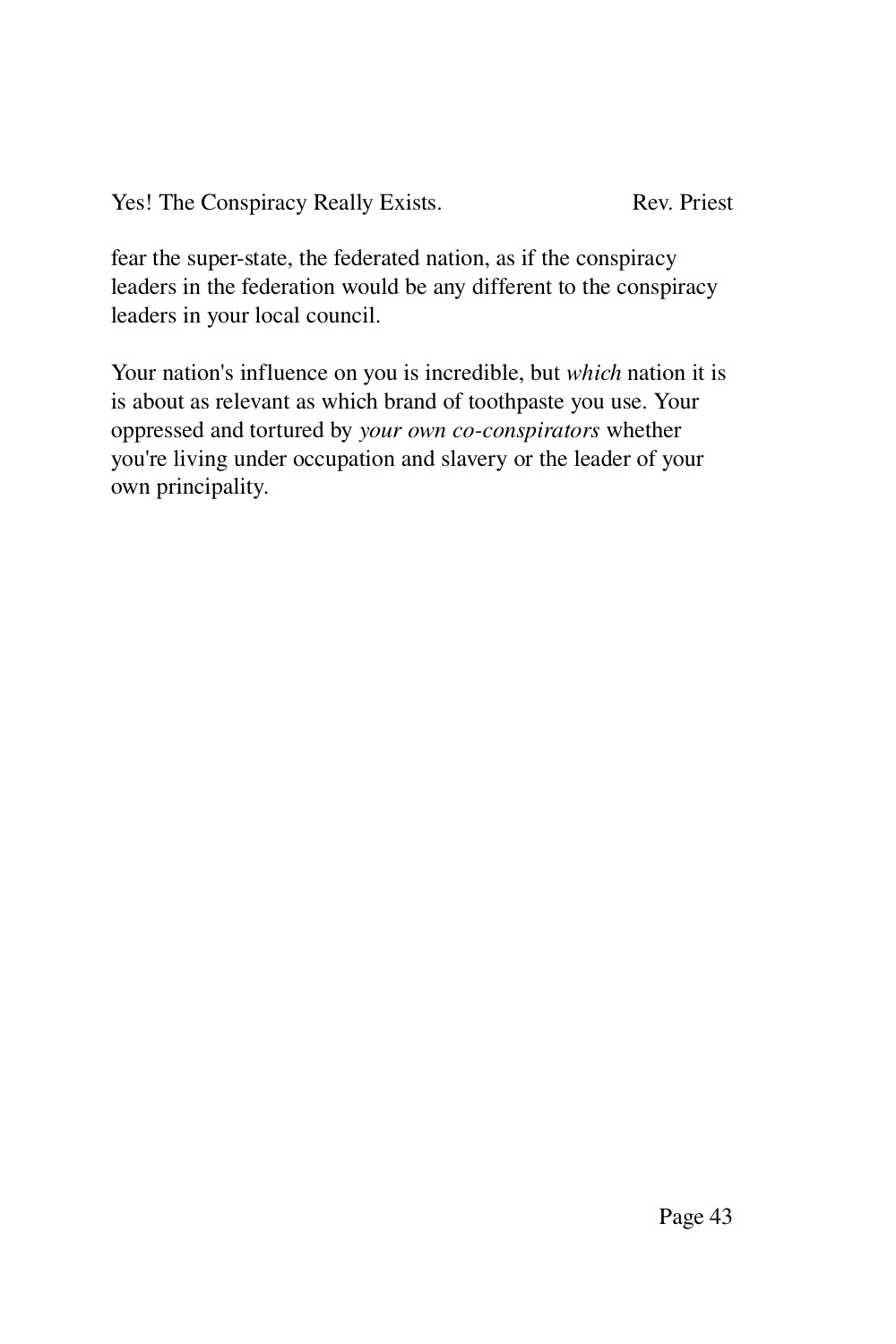Rev. Priest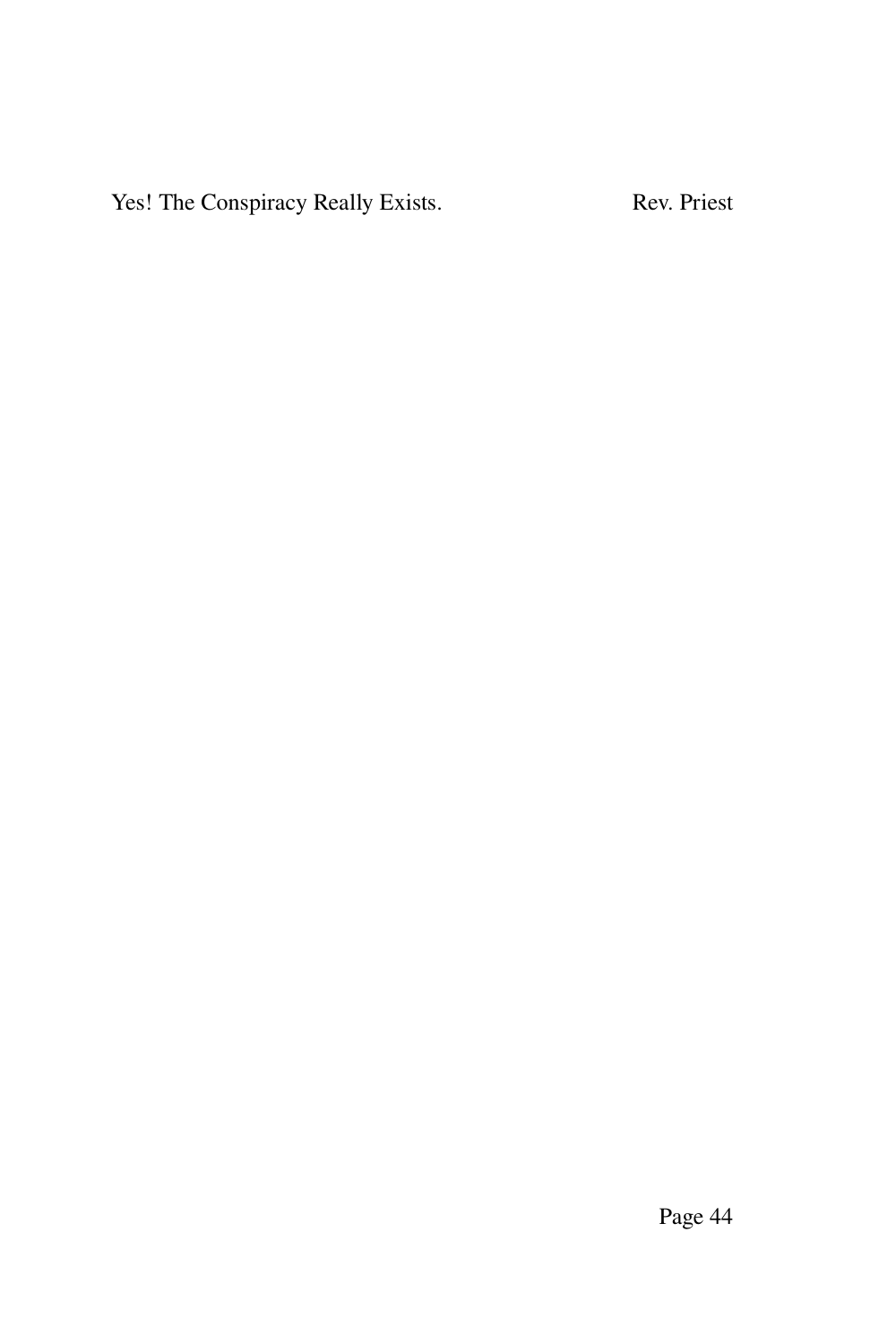Rev. Priest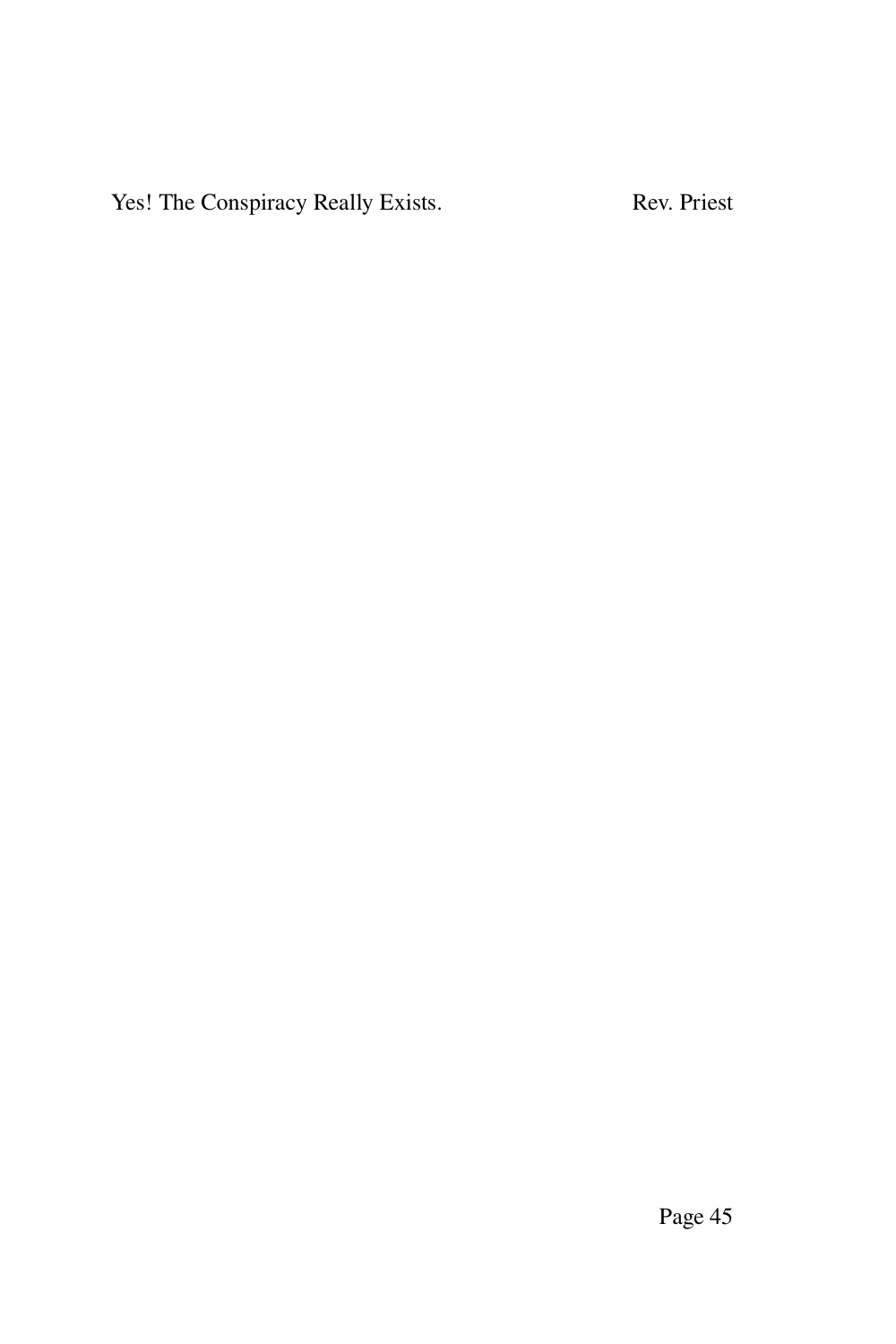Yes! The Conspiracy Really Exists.

## Christmas

The retail conspiracy does 40% of it's annual sales during the run up to Christmas, they also make up to 75% of their annual *profit* during the run up to Christmas. Which of course, shows how much they hike their margin at that time. The time when you go and spend most of your money!

You know full well that they do it, that this is the *worst possible* time to be buying tons of their useless conspiracy crap, but you do it anyway because you're expected to, because everyone else is. Worse yet, they stick a bright red Santa hat on the front write "christmas special" over it and you'll pay their hiked up price!

The shops are like a vision of hell, utterly full of dunderheads like you, co-conspirators in your shop-crowding crime. The bars and pubs and clubs the same, hopelessly crowded with your fellow robot-drinkers and auto-chatters, filling every corner and wasting the bar tender's time with your crappy ineffectual amateur bar skills. Yet this is the one time of the year you feel *obligated* to have a good time. The time when it's *most difficult*.

The whole atmosphere is filled with your fake conspiracy smiles and forced frivolity, those same catchy buy-me singles floating around every damn year, year after year, and you continue to feed this conspiracy economic machine.

You rightly scoff at the brainwashed religious freaks worrying that we're "losing the meaning christmas" because we're not taking notice of their hijacked ex-pagan festival. The festival is older than Christ, it's older than the pagans, it's older than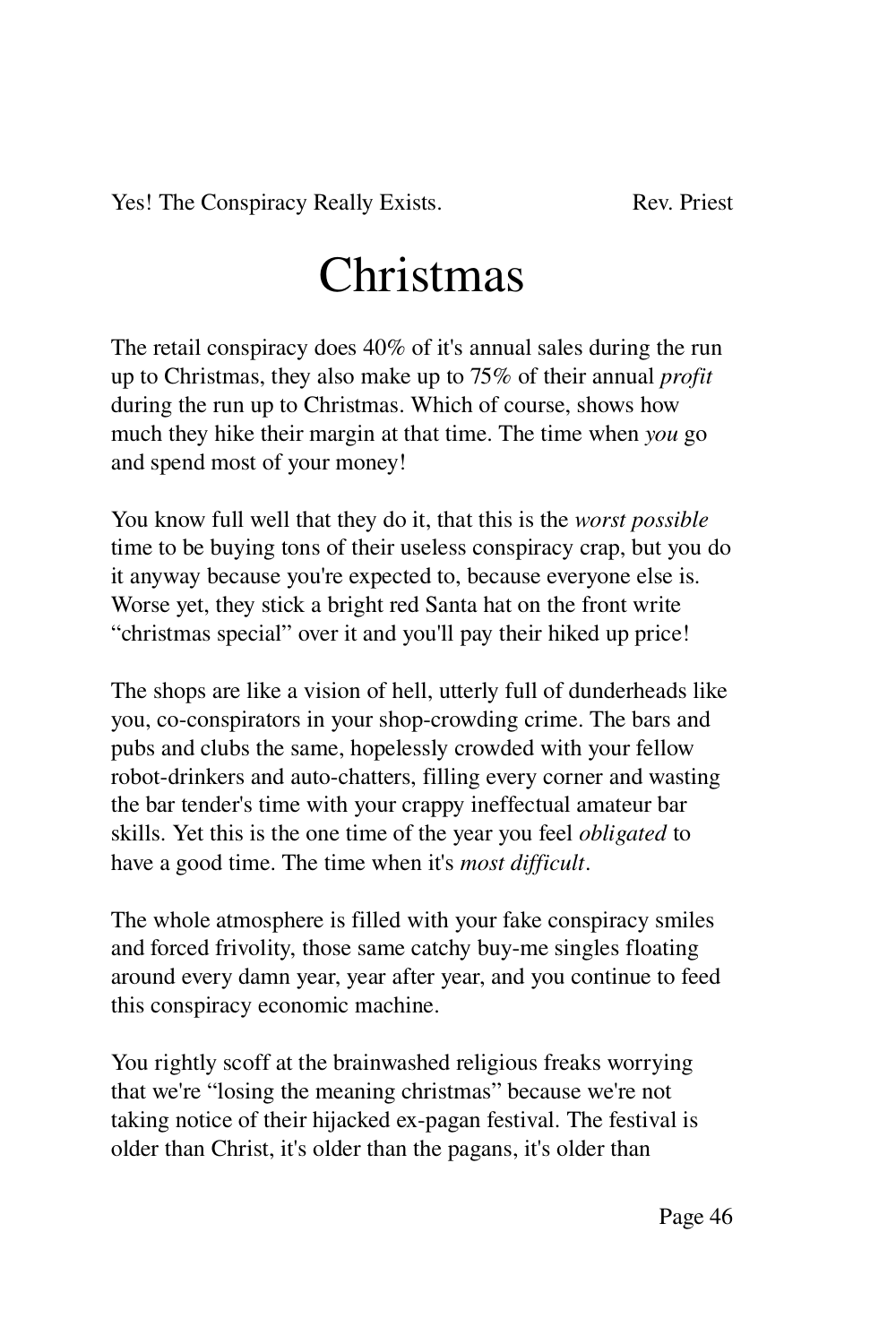anything you can imagine. Yet you valiantly and pointlessly defend the new more corporate and capitalistic hand-me-down traditions like gift-giving and agonizingly dull Christmas specials on TV.

You spend about as much on gifts as people spend on you. So in effect, you're spending other people's money on all this pointless tat. P. J. O'Rourke wrote that there are four ways of spending money. You can spend your own money on things for yourself, in which case you care about quality and value. You can spend your own money on someone else, in which case you care about value alone. You can spend someone else's money on yourself, when quality alone is your concern. Finally, you can spend other people's money on someone else, in which case, who cares? This applies in a more abstract way to the absurd antics of you and your co-conspiring *gift shoppers* every year. How many unwearable jumpers and undrinkable wines and unfathomable chocolate selections will it take to get this insane idiocy out of your pathetic meme-sponge brain?

Every year there are pumped up press-releases parroted in the media from conspiracy manufactures saying they don't know if they can meet the demand for their crappy but fashionable toys. Every year there are reports of fights and violence and inflated gouged prices, and you fall for that crap, it just makes your distressingly deplorable dunce-brain want it *more*, feeding back on their story and making it real.

God damn, it's like if I said there was a limited *edition* of the Christmas Special of my book you'd rush to buy buy buy until it was all used up.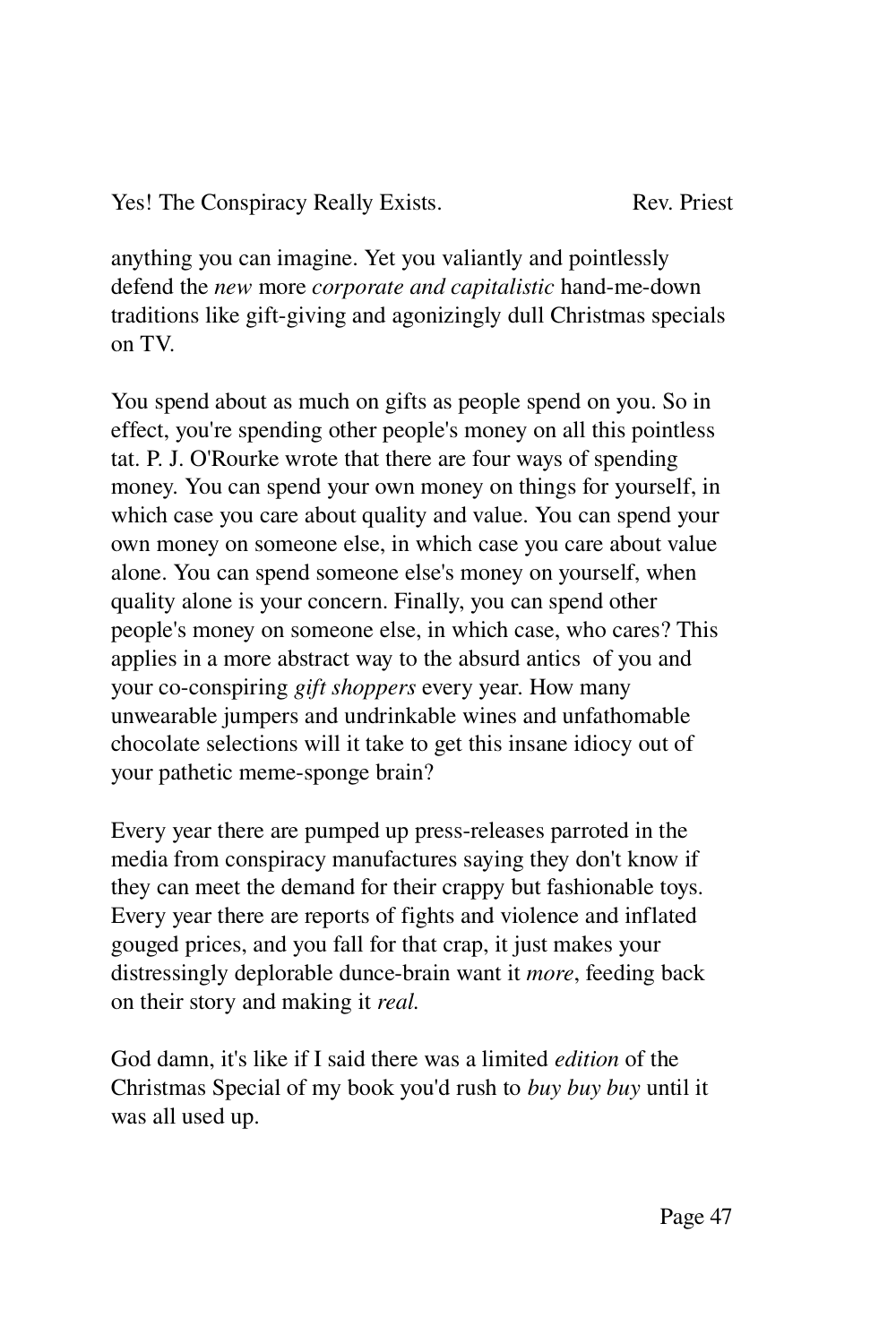Yes! The Conspiracy Really Exists. Rev. Priest

There is, by the way. A limited edition of this super special extrairony-included Christmas 2005 book. Only 3000 copies will be sold! Hurry, while stocks last!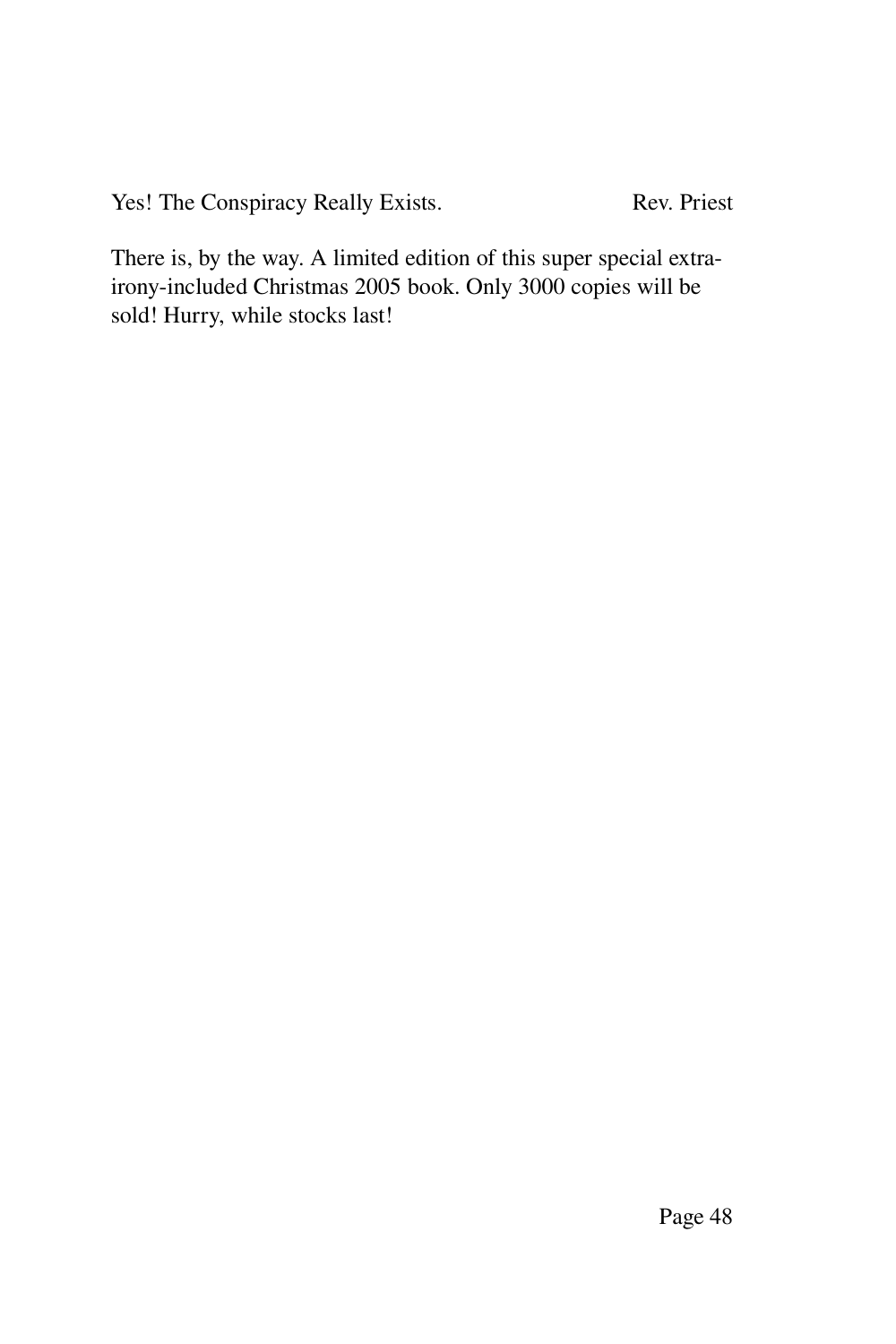Yes! The Conspiracy Really Exists.

## Media

All this while, and all your life, you are seeped in media. Boiled in advertising, char-grilled with television, fried with a bit of radio and sautaed newspapers, served with diced music and a dressing of novels, magazines, videos, DVDs, theater visits, cinema visits, billboards, text messages, websites, forums, chatchannels, pop-sci books, lectures, lessons, telephone calls and docudramas. Almost all of them designed by the conspiracy for the same purpose and reason as the fairy tales, the morality tales, the stern-police-warnings and the military orders.

Every time you read in a newspaper a story about something you actually understand, something you witnessed, something you know, it's wrong in the detail and misleading in the interpretation. Yet every time you read something you *don't* know about, you believe them! You think it's important to keep track of their overarching Newsweek story-arc, even though you know it's a useless soap-opera that will only touch your life when they make you go and *fight their wars for them*. You argue about issues, because they were in the newspaper. Then you forget them when they're not. Remember the Crack epidemic? Is there more crack around now than during the height of that panic or less? Do you worry about it more or less? I mean really! You're acting like a goddamn thoughtless copying undead memebot.

The blatant mistakes, misquoted speeches, unreasonable assumptions, biased interpretations, silent manufactured consent, and fucking *celebrity* news is just the *overt* message. It's the stuff you *know* you should be critically-thinking about but can't be bothered in your hopeless overworked brain-dead inert void-think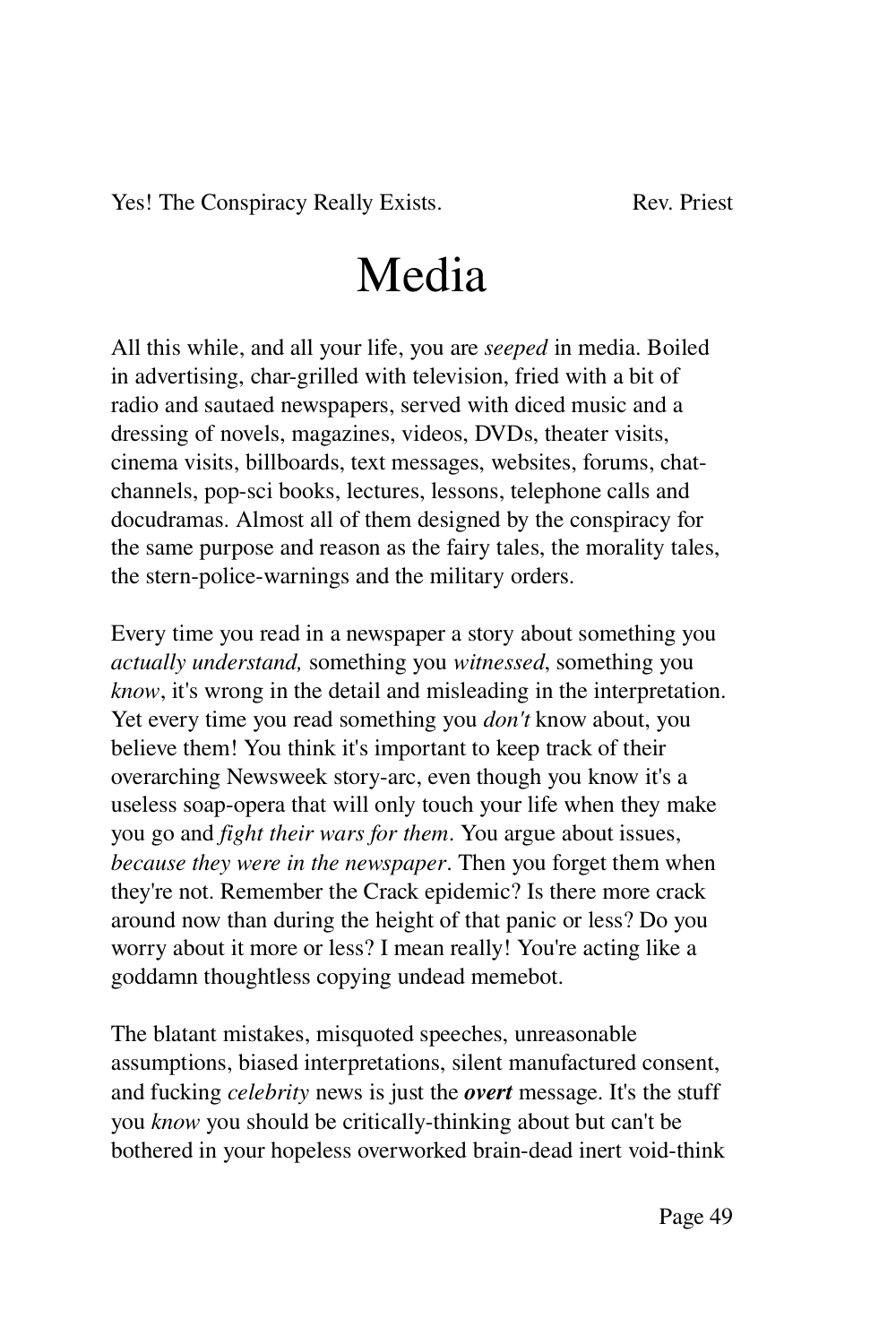stupor. No, it's the metaphors, the subtext, the subliminal messages and morals, the codified references and unintentional conspiracy sub-hypnotic control trigger phrases – the stuff you don't even *notice* because you're so utterly in the conspiracy's thrall – *that* is how they're really *programming* you.

You don't think about why they chose their focus, heck they don't even think about it much. The reporters and diplomats and politicians and actors and writers and chief grips and makeup people and stand-ins and musicians and copywriters are just as enthralled with each other, *and* the conspiracy at large, as you are.

The newspapers are all copying each other, desperately competing to get that story first – there's billions of stories but they're all looking at the same misdirection. Like a dumbfounded magician's audience they're carefully examining the sparks, smoke and flashes and not even noticing the assistant walking calmly out the fire exit

How do they compete with each other? By watching the newswire. Story chasing comes down to internet surfing. ALL the newspapers are two-thirds the same, often word for word, press releases and puff pieces, promo and spam. Just something you can read so you don't have to think.

The movie producers all make the *same fucking movie*. Over and over again, and over and over again. Often with the same goddamn *name* and the same bloody *script*. Then they even have the cheek to *repeat* each of them, again and over again at some harmonic televisual frequency that stops people even caring and leaves them parroting it back when they finally *do* meet a real person.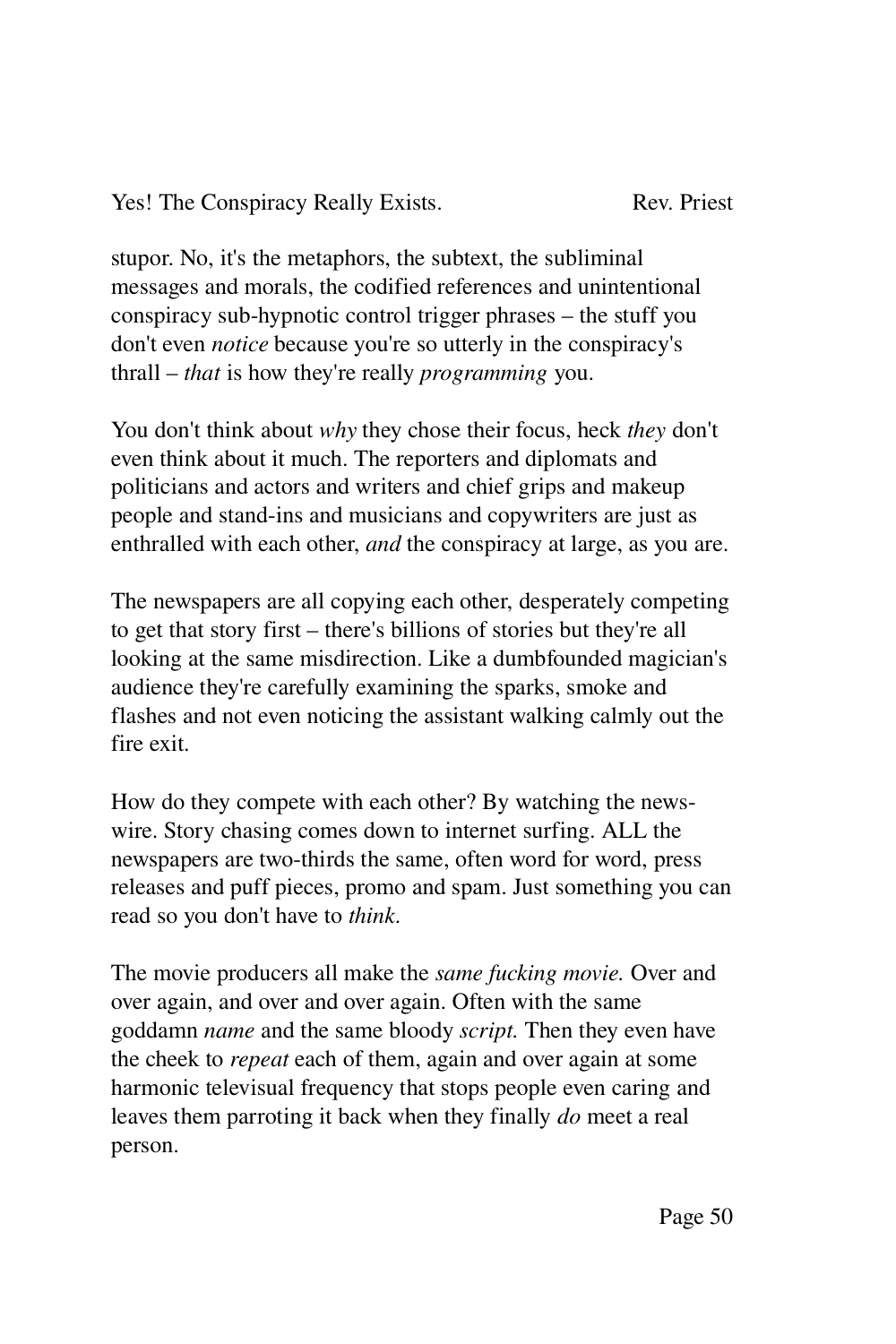Look at *adverts*. You can't help but do so. They're on every wall, every screen, every tree, every lamppost, every movie, every book, every magazine, the faces and lips of every person you meet. Heck, they're even on the schoolbooks and they're in your own head. The advertisers already know this stuff I'm telling you. They've read books on neruo-linguistic programming, hypnosis, credulity, credibility, brain function. They've *measured* things like customer response and you, you greedy sucker, even cooperated. "Would you like to fill in this customer survey? You *might* win a better drone-mobile to take you to your wage-slavery."

The whole advertising *model* is a leech. A blood-money thirsty machine, cranking out conspiracy meme-control. The advertisers rip out your "eyeballs" and feed them to their customers, their clients, who then push up their prices and *make you pay for it*. Thousands of copywriters, advertising executives, sold out musicians, corrupted film-makers, fame-whores, yuppies, designers, models, photo-editors and *idiots*, all sucking your money, your attention, your time, your motivation, your individuality and your *slack*. Spinning you into advertigo, all so that you can get "free" "programming" from the OTHER branches of their co-conspiring media factory.

Only, of course, the difference between advertising and the other media is a line so blurred and slight that there's no word for the non-advertising media. Movies make enough to run their canteen from just agreeing what brand of phone their hero will use. Kickbacks? No! It goes on the advertising budget. Product placement is the rule because you want to look as cool as your hero, that dumbass xeroxed Romeo. It's there because you think being more like yet-another-lame-lovestruck-heroine means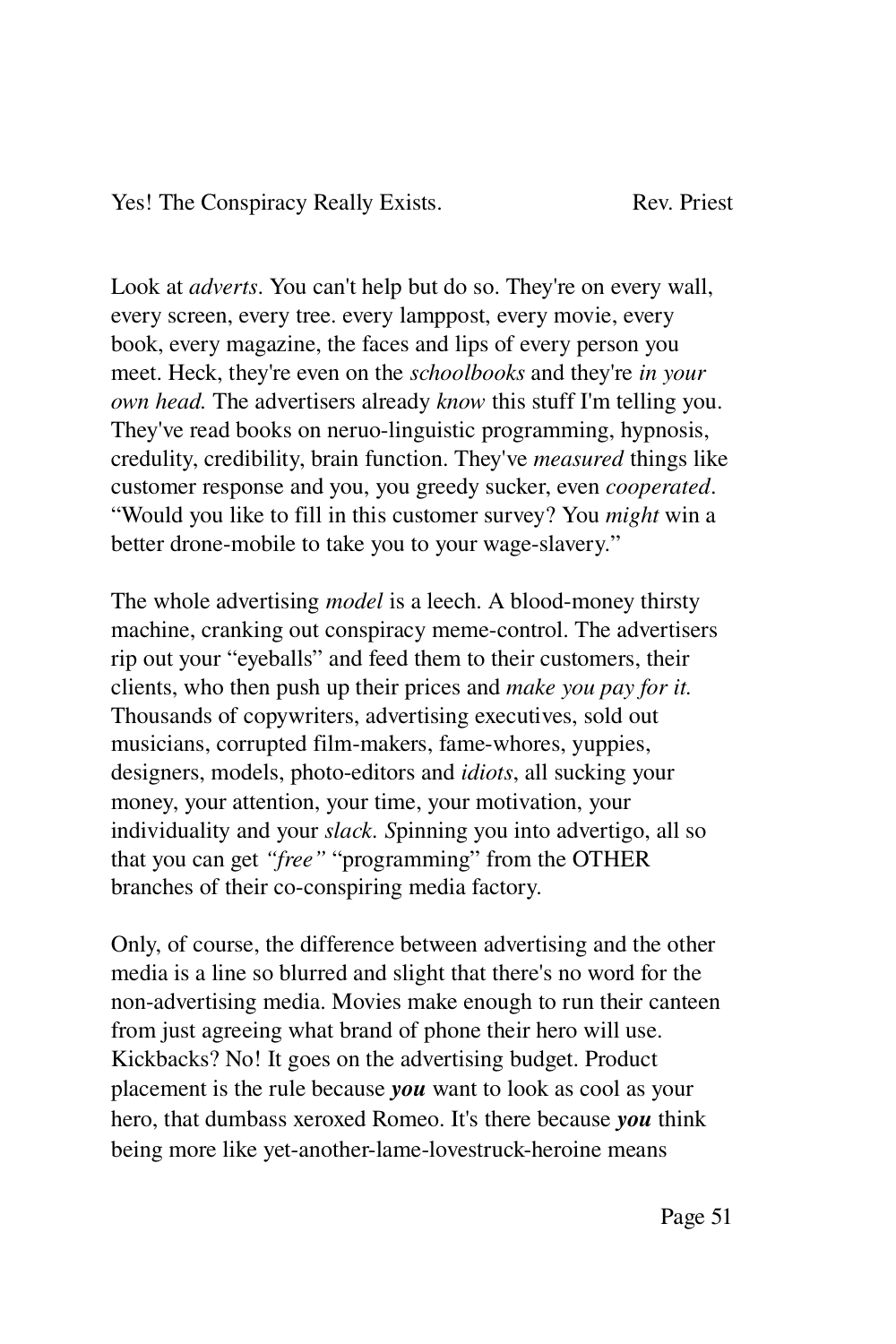wearing the same designer clothes as she does. You're about as conscious as the comic-book characters who's brand choice you copy. Worse yet, you live in a world so full of carbon copy soulless repli-droids like you that you're right. It does make you look cool, to *them!* 

It makes you fat, it slows down your metabolism like a mediative trance, it beams their radiation directly through your soulwindows to the back of your brainpan. It won't listen, it won't talk back and it'll censor anything too controversial or challenging. Yet chances are you stare at it, ignoring the people you're with, for hours and hours and hours every week. Oh, television is so addictive you'll even watch the same show over and over again on Bravo or Gold – only the adverts change – but will you admit you have a problem? No, you sit and watch 'reality' shows, passive voyeurism on criminally boring wannabe celebs. You know they're edited into caricature, you know there are people *outside* who aren't so dull and repulsive they have to get onto national television to get some *attention*. Yet still, you sit and watch, probably so slack-starved you can't face the thought of going outside and having to *interact back*.

You could go out, strike up a conversation with a stranger, give them this book, learn something that isn't spoon fed to you by the CON, but you'd sooner tune into some soap opera. After all! You wanna know if that fictional made-up girl gets that fictional made-up boy to react with her doubly fictional made-up jealousy provoking kiss with that other fictional made-up beefy guy. You'd sooner watch the "news" and learn about someone in pointless high office, or suffering on the other side of the globe. You can't really talk to those people. They won't judge you, they won't hate you because you're so fucking dull, way more boring than you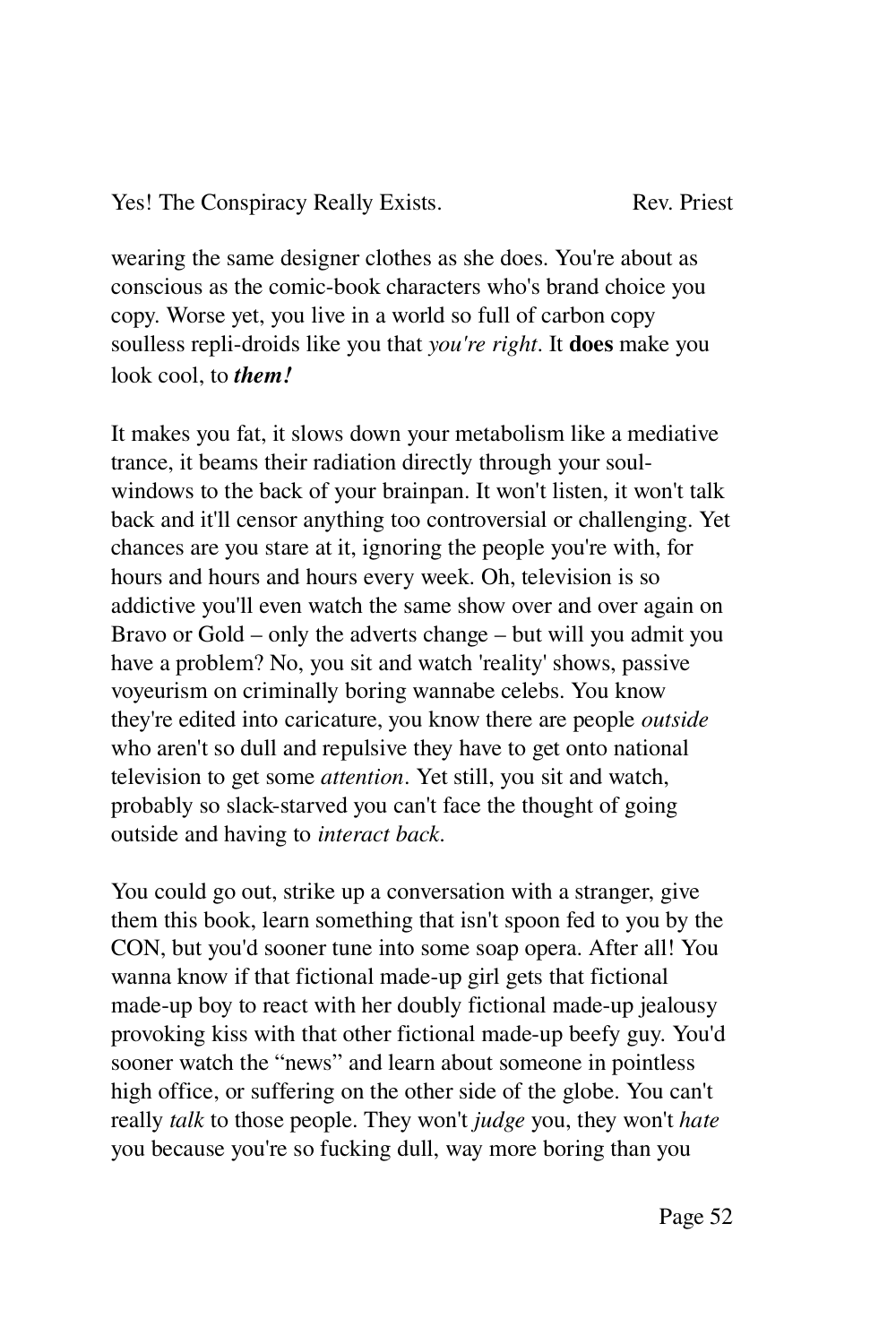**Rev Priest** Yes! The Conspiracy Really Exists.

*imagine* the stars of stage and screen are. Heck, even duller than most of them actually *are*.

You'd sooner watch the game coz, well, it's exciting! Our boys – who you've never met and never will meet – might beat their rivals – who you've never met and never will meet – at a sport you haven't played since school and were never very good at anyway!

You can't escape their noise anywhere, and you're so used to it you don't even want to.

While you're driving in their metal mass-produced family-sized droid-carrier, you have at your fingertips a dozen "free" conspiracy-controlled radio stations. All playing the same bland, unoffensive, pretend conspiracy pop-rock. Sure, you're at the controls of a ton of steal and plastic moving at sixty miles an hour and need every bit of wit at your disposal to keep from crashing and killing yourself and others but you need the distraction!

Otherwise you might think?

The radio stations all accept money, payola, to play some records and then pay cash back out under horribly complicated copyright laws to the record labels that paid them to play it. Meanwhile they *charge* "advertisers" to pimp their shops and TV shows and cars and toys and *utterly useless crap*, and you think you can tell the difference? Bollocks! There's no more difference between Radio 195-point-X-FM and Radio 321-point-Y-FM than there is between one arbitrary retro tune they play and the next bland manufactured buzz. No difference between that and the adverts they splice it with. All of 'em tied down, gift wrapped, polished and owned. Crappy copies of things that had a spark, once. Before your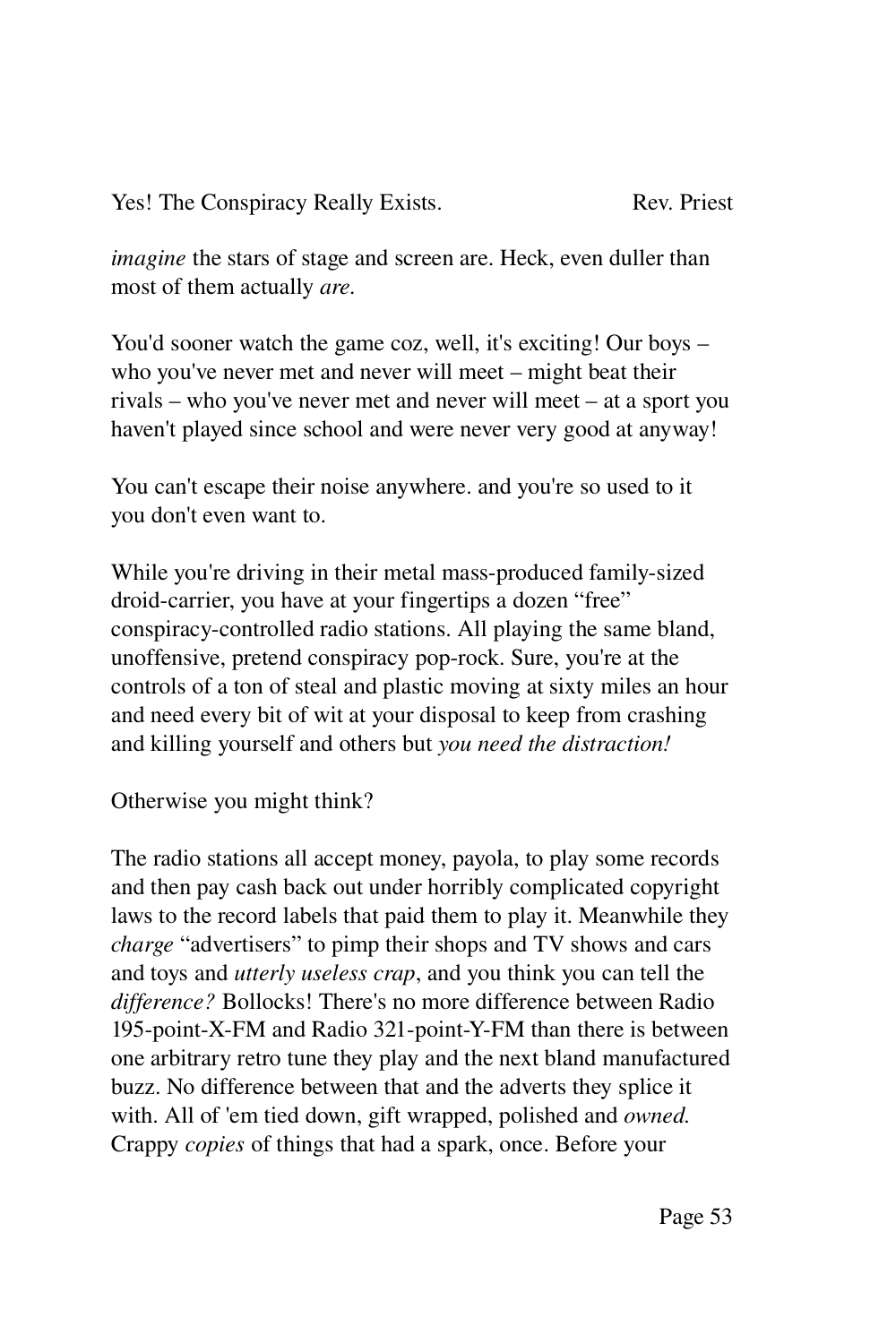**Rev Priest** 

pointless birth.

Pop music is as much about fashion as it is about music. More badges for your brain, more labels for your lifestyle. A catwalk for people who think catwalks are for fashion dupes. You may even think you don't care, but the colour of your jeans fades up and down with everyone else's. How can it not? Every time you walk into a shop it's full of tee-shirts and jeans –all the same! You can't even *get* unfashionable clothes unless you dig 'em up from a charity shop. And that wouldn't *drive the fashion machine*. People might *think* you're poor.

You may think that the web is the answer: Remove the conspiracy by removing the conspiracy media control! Put the memespace in the hands of the people! If everyone can publish, somehow the conspiracy can't control it! But *pah! Poo poo!* The people *are* the conspiracy, even the *bloggers*<sup>7</sup>. Sure, they're independent of *obvious* conspiracy control, but they're just a gaggle of uncultured hopeless dupes, just as fooled and unthinking as you are. A million voices, all shouting the same incoherent unimaginative bland bullshit. Is that going to help drown out the conspiracy noise? You'll just take *more* of it in. If you actually *write* you'll just increase your delusion that *it matters!* 

All the media is a mirror, even the stuff you write yourself, and when you look into you are hypnotized and genotypically cursed to see there not what you are, but what you are *supposed to be*. And then *copy* it. Maybe even *write about it*.

<sup>7</sup>  $*_{spits}*$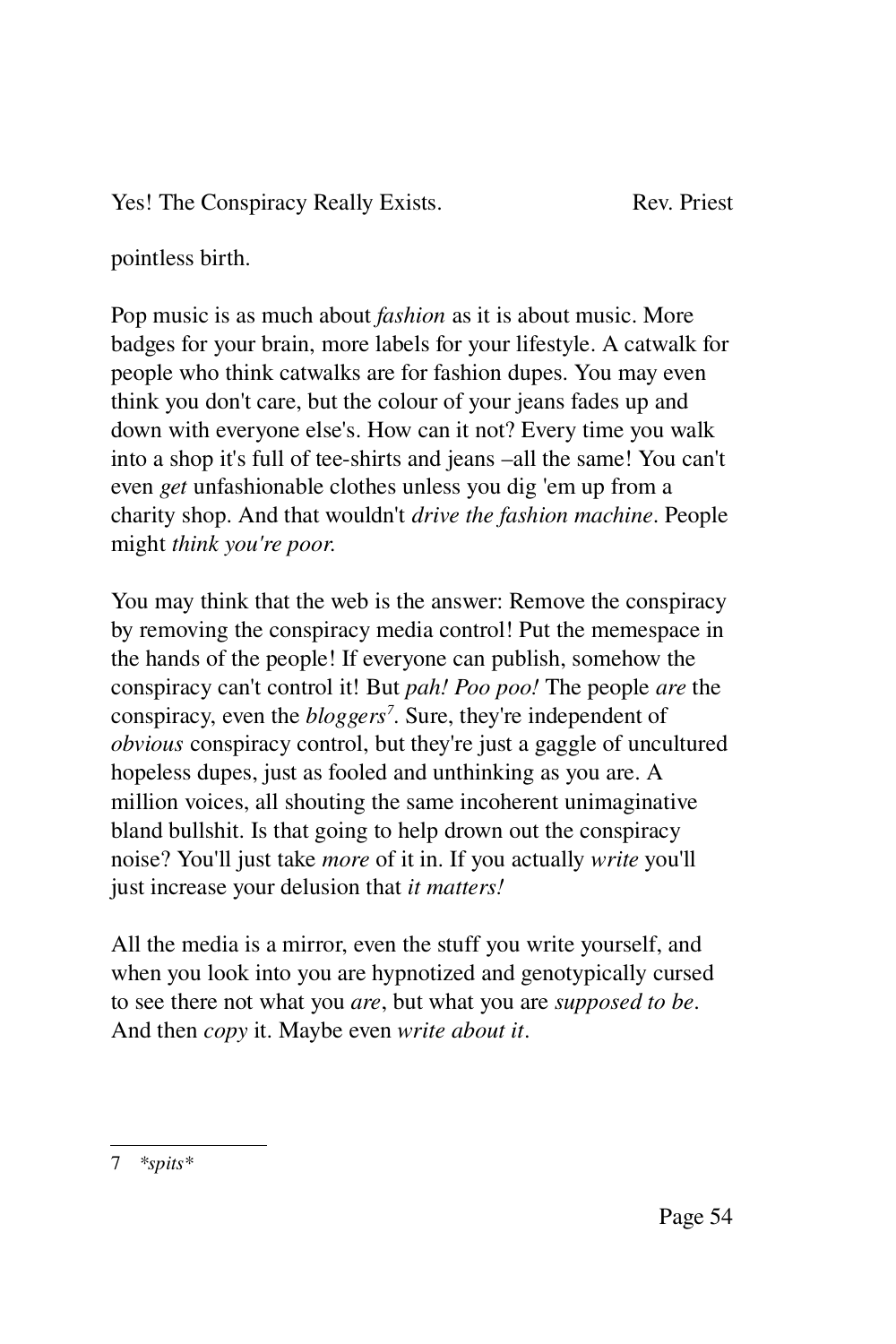Rev. Priest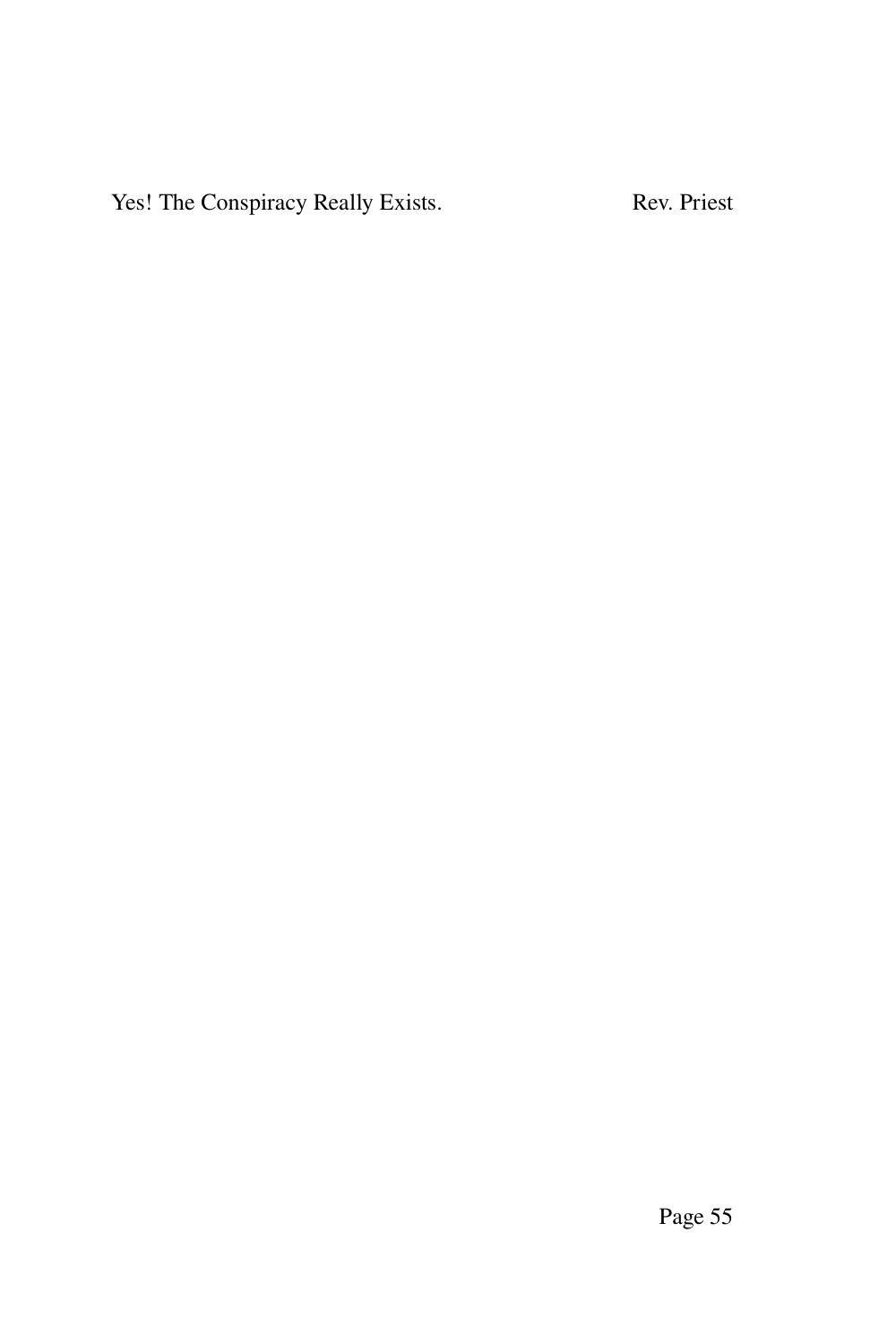Yes! The Conspiracy Really Exists.

### Parenthood

Sooner or later you notice that there's something you're *expected* to do. Something that the conspiracy needs just as much as it needs to drain your slack, sap your creativity, steal your time, destroy your individuality and strangle your soul. Your parents want it, your friends are all doing it, it seems like suddenly everyone is doing it and if you don't do it soon you'll miss out. You'll be *left out*. Never mind that you'll lose out *ether way*.

Hardly anyone wants kids when they're 14. Nearly everyone has 'em by the time they're 40. For some, the mistake was obvious. Contraception is beyond the wit of many, and fallible for all, but either way – for almost everybody – it comes eventually. It may have taken serious mind control from the conspiracy, years of peer pressure, tears, biological urges, hypno-training and a constant bombardment of morals, fairy stories, teaching and advertimedia but they get you eventually. Or they instill a desperate misery if you can't.

I mean *wow*. You thought you were too busy before, all the *stuff* you had to do, all those *hours* in a job. Now there's an attention demanding, droolingly stupid, utterly hopeless, dependent new person in your life begging you to help them and once you'd married that, you had a bleedin' baby!

The peer pressure was like a water cannon *before* you had another family on top of the two you were just escaping from. Only now you have to be the responsible ones.

"I turned out all right," you figure – not noticing the horrible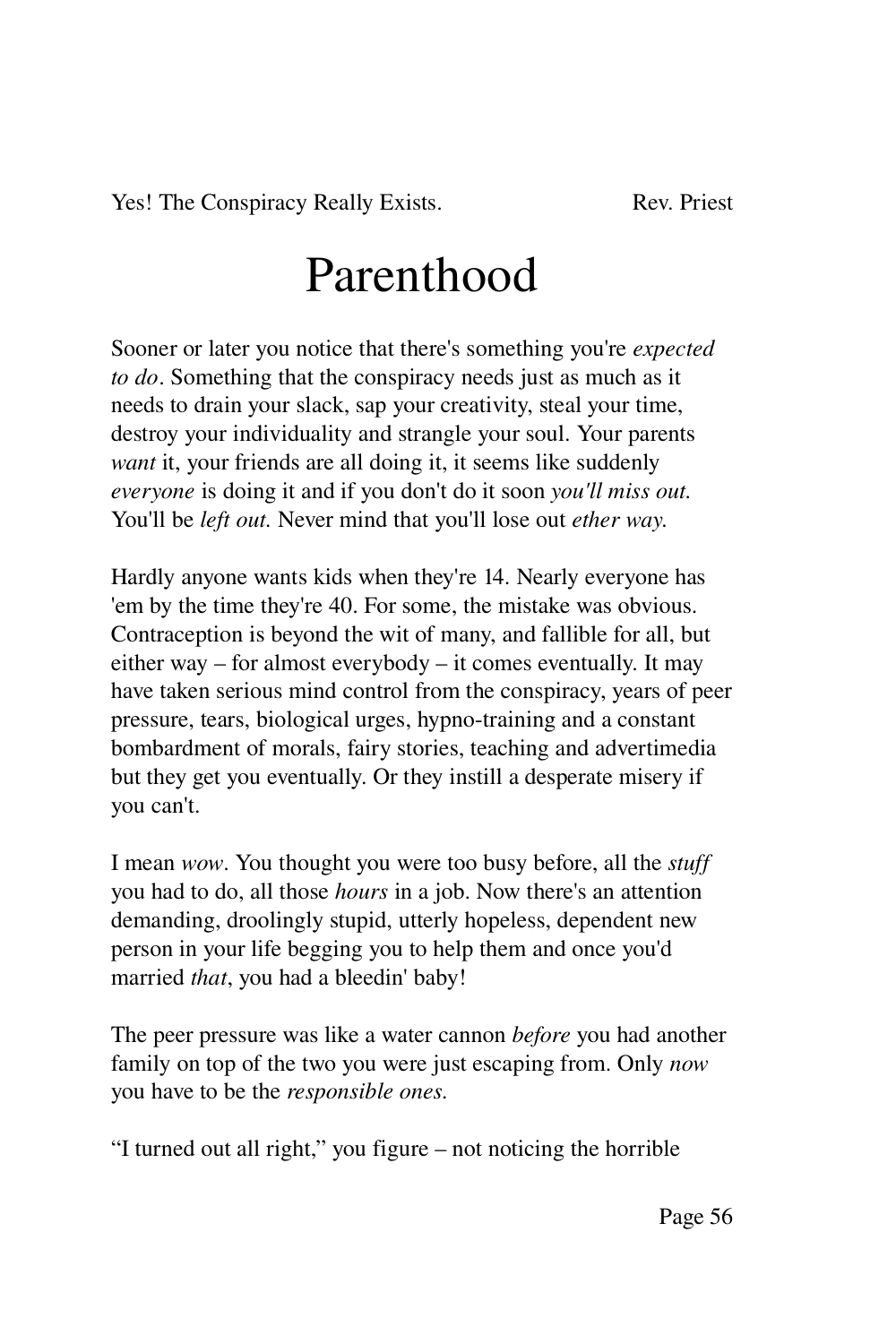**Rev Priest** Yes! The Conspiracy Really Exists.

conspiracy mess around you, the waist deep, fetid, demoralizingly bland filth. "I turned out all right, so I'll do what my parents did to me, only better"

Oh god. You want to program your kid *better* than they programmed you! By now you don't even want the little snivelling thing to have to be *different*. You're so convinced of what is 'right' you'll do anything to ensure that it fits into the conspiracy nightmare surrounding it.

Only the conspiracy is still sucking out all your slack, it's still demanding work, it's still demanding those early mornings and late nights. In fact, now it has another way to get you up even earlier. You know all the kid really *needs* is your *slack*, but you're so utterly drained, with so much *media* to catch up on, so much to do, you haven't got the slack to give. But you do have a telly! She can watch that. And it'll only be a few years before the whole school nightmare gets it's fresh intake of warm slack-filled bodies to drain and mould.

I don't need to recount the programming you inflict on this potential new mastermind. You went through it yourself, and you're programmed to hand it right on down, generation to generation. Just turn back the pages for a refresher of the litany of offenses against slack, individuality, memetic-diversity and personality you went through, and pass on – digested and normalized – to your co-conspiring offspring.

What parenthood does to *you* is just as profound as the childhood you're inflicting on your prodigy. Yet more hormonal assaults, tying you chemically and emotionally to this  $kid - so$  much you would sacrifice *anything* to make sure it's safe. Die trying. Even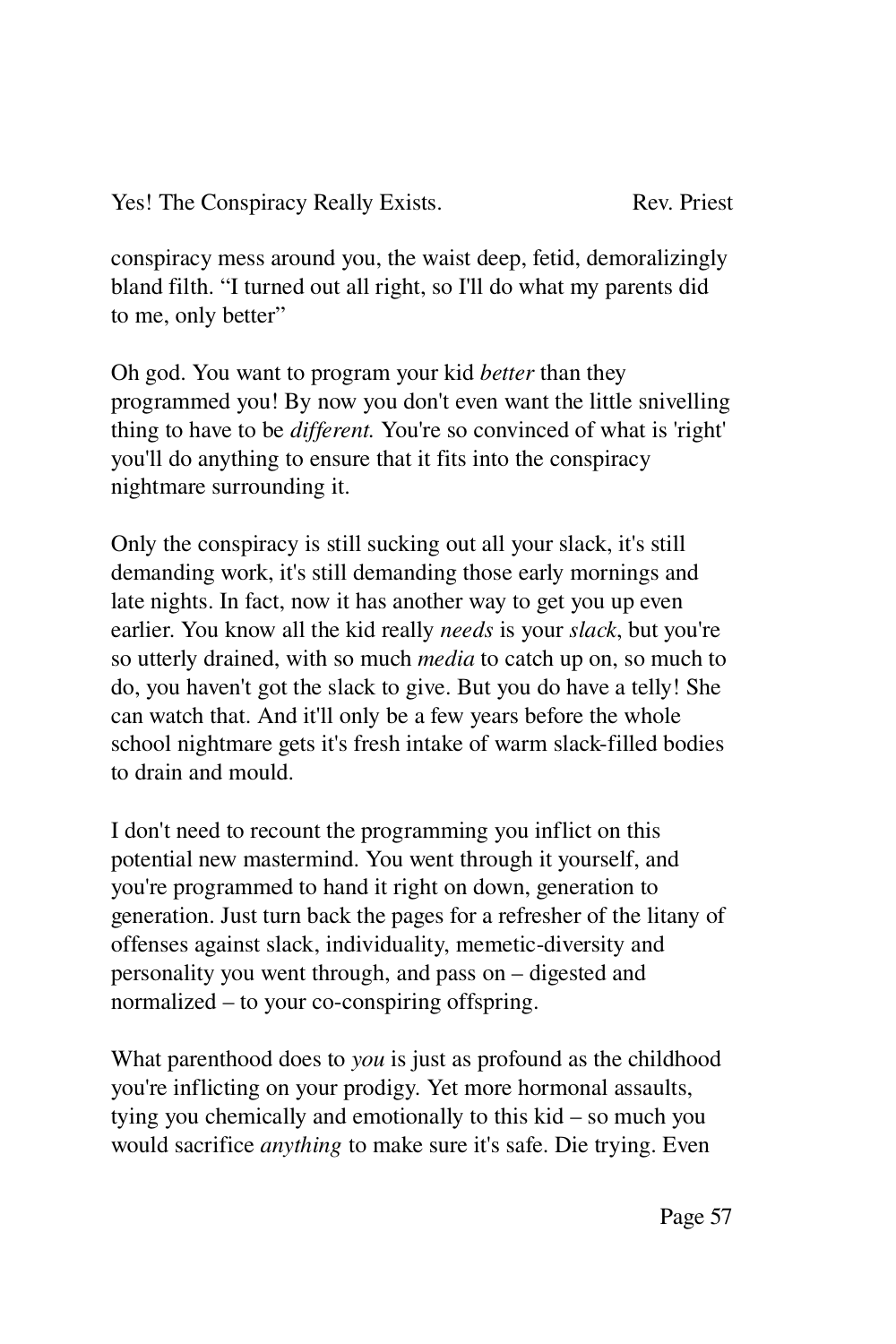though the best thing for children isn't always total safety. Certainly not when they're totally safe locked up in the conspiracy's tight grasp.

You stamp on each other's freedom, you ban people saying rude words in front of 'em, you stand up for *normal* people, doing *normal* things, and get an adrenaline boost of fear every time something *different* happens that might *frighten the children*.

Meanwhile you give them *false* fear. Fear of monsters that don't exist, fear of Santa's bad-list, fear of *people*, fear of rejection, fear of anything but bland, ordinary, normal, conspiracy gunk-think.

The responsibility would be disheartening if it didn't feel so right. You can't risk your life anymore, you can't even risk your poverty, you're suddenly not just playing the conspiracy game for *yourself*. They can get at you through your kids. Act too weird, they'll take them away. Act too recklessly, you may doom them to a parentless life, an even more literal conspiracy upbringing, poverty, crime and misery.

Well, it's true. Parentless kids have less chance of living a normal life. They'll suffer, even. But, you know, they're just doing what the conspiracy expects of people like them. What you expect of people like them. Your own expectation dooms them, your own caution doom them, your own conspiracy dumbass cretin thoughtmash dooms them. To grow up like you. Simply everyone expects it!

So for twenty years, they make your life hell. You're even more busy, even more slackless, even more tired and you're just barely sleepwalking through life, completely blind to the shadows of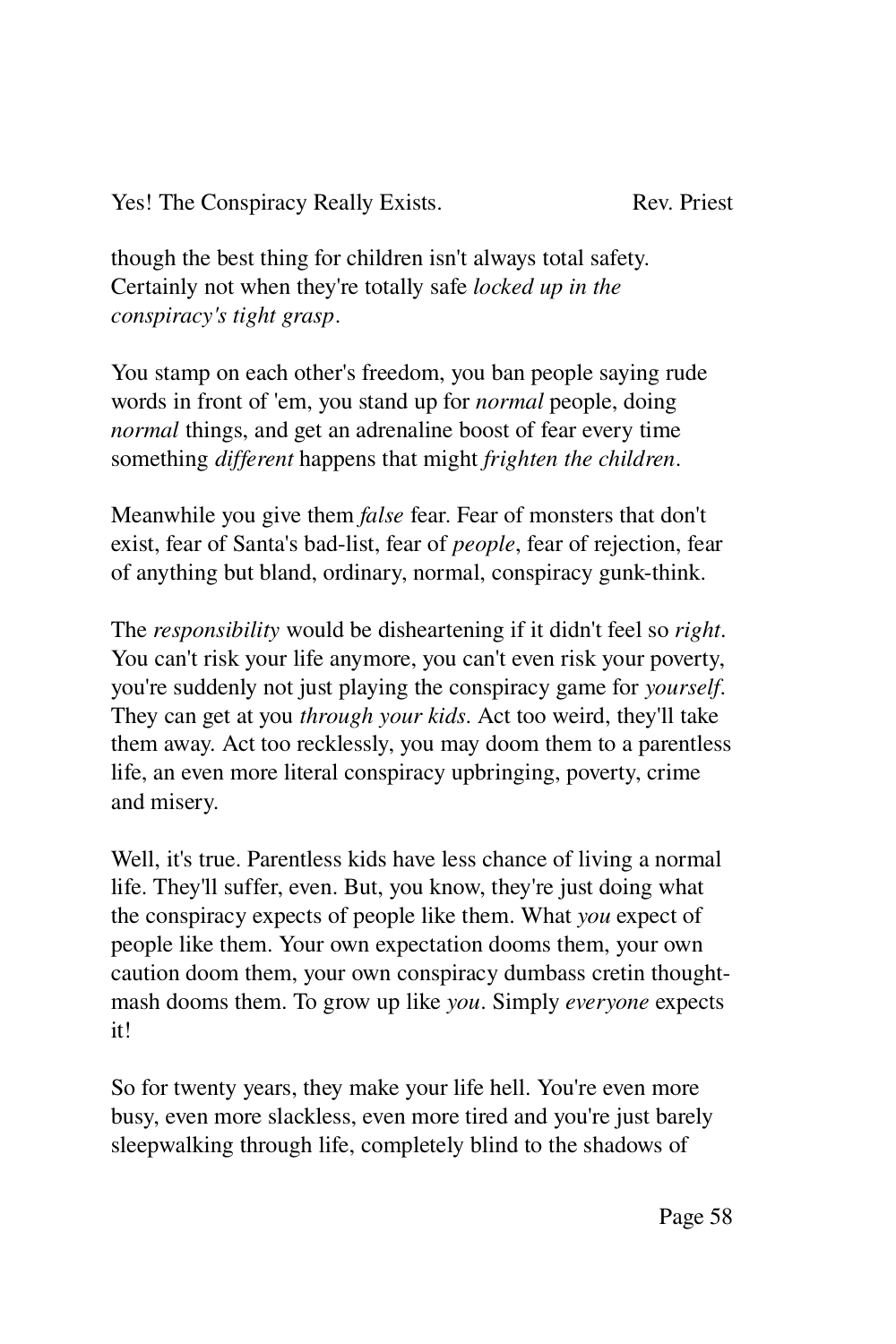Rev. Priest

conspiracy influence all around you. You do your best for 'em, and then, just as you're starting to get used to them, they fuck off and you miss them horribly. The only thing you have left to hang your CON-consciousness off is your job. Without that conspiracy straightjacket, you'd collapse from lack of slack. Your own back not strong enough to hold your weight without their support anymore.

So what do they do?

They make you retire.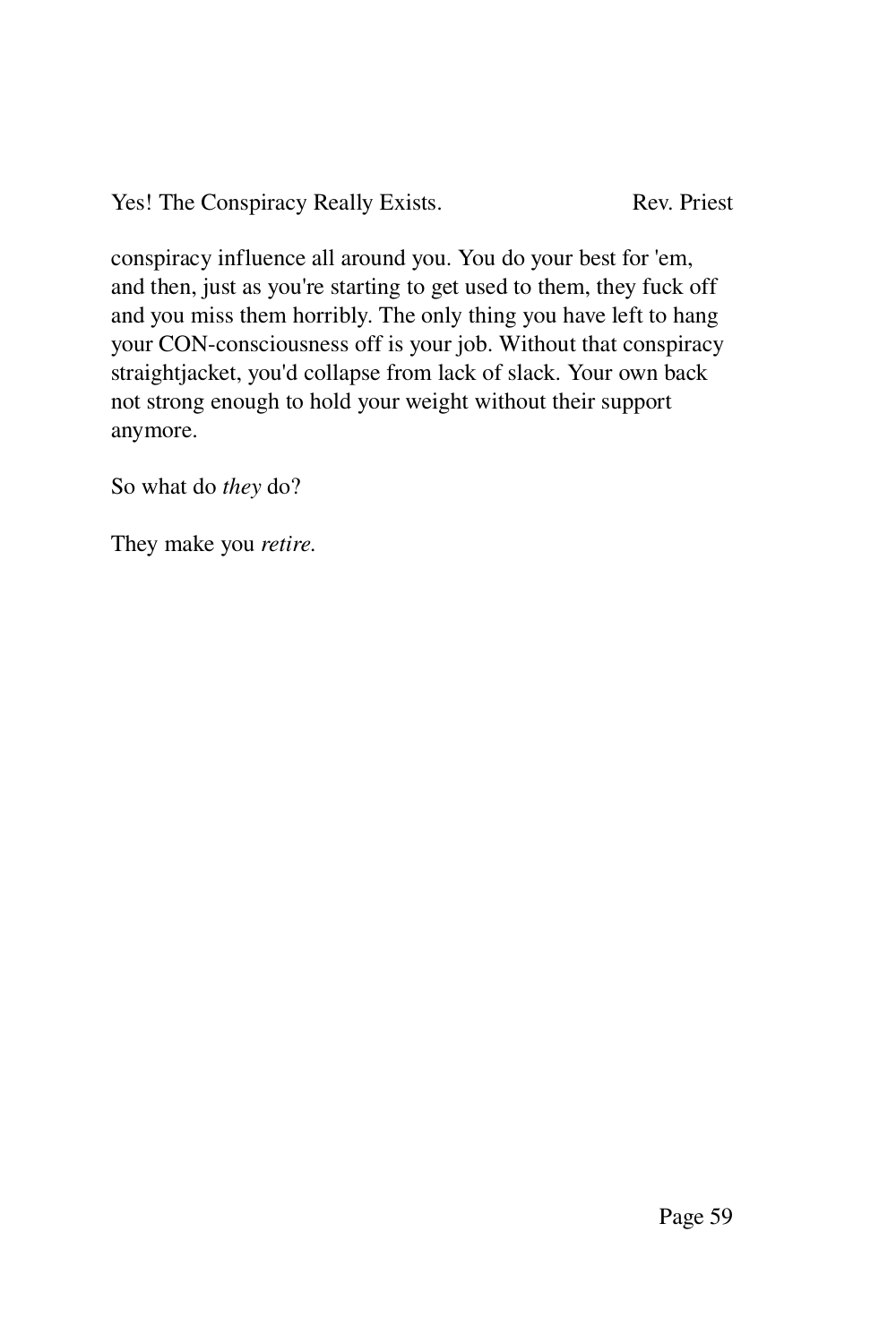Yes! The Conspiracy Really Exists.

## Retirement

You work yourself until you literally can't carry on, even the conspiracy admits it, so despite the job being all you have left to keep your brain inflated, they make you "retire".

A big wrench for a con-bred auto-dupe like you. Retirement alone is estimated to kill thousands of people from boredom each year. With a lifetime of nose-led conspiracy-following, when they finally spit you out the other end you're at a loss for what to do.

Oh, they still have norms, expectations, but now they've all *changed.* You're out of place in the modern world. Things move faster than they used to, everyone seems more lewd, too free, even though they're under tighter conspiracy control than you ever were. Less free to be *different* even than you.

Your memory isn't what it used to be but you're sure it wasn't like this in your day. People had respect!

Why do you think you're thinking this way? Do you think it's true? Do you think it's *more true* than it was when your granddad was saying it?

Old, worn out, nothing better to do than sit about feeling jealous at all the free young spirits, griping, moaning, trying any way you still can to help the conspiracy drain their slack, make them more *manageable*, more honourable, more *similar to each other*. To you.

After the massive toll of conspiracy pressure, abuse, work,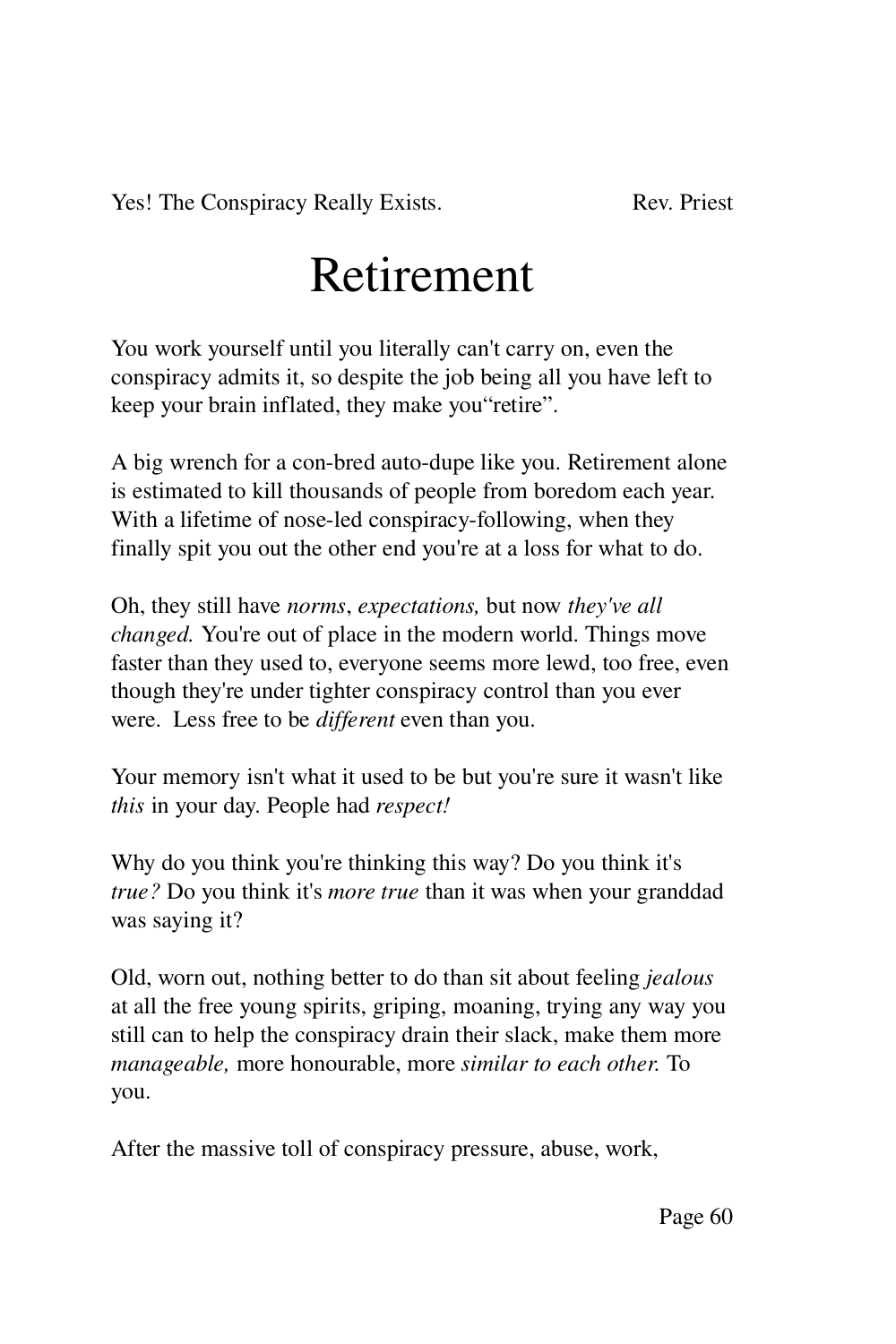Rev. Priest Yes! The Conspiracy Really Exists.

brainwashing, co-conspiring, expectation and slack-draining, you're too exhausted and too dependent to think for yourself. To even realize you're still *able* to think.

The conspiracy has taught you to be *afraid* of young people, with their strange new fashions and their mutated speech patterns and their gruff tribal manner. You know that you were nothing to be scared of when you were their age, you were just following fashion and joining tribes. You know that you and they *both* are just doing what the conspiracy expects, as it demands, giving it your slack with no hope it'll be returned. Yet still you're afraid.

You're so afraid you won't *talk* to them, and how else can the generation gap be bridged? So it stays, making sure the younger people can't learn about the CON from the older people, nobody gains the benefit of your bitter, broken, conspiracy-bridled ruin of a life and you rot alone, desperate in your misery. The uncaring conspiracy ignoring your plight. You're almost completely slackless now. What possible use could the conspiracy have for you, you fat, bald, pathetic, broken lump?

You could finally do all those things you wanted to do but you had a job, you had kids, you had that mortgage. Finally, you're free! Free to do whatever an exhausted, conspiracy-ridden, closeminded, fat, balding, ugly, slow, stupid idiot like you wants to do. Which is lots of *rest* and for some insane reason even more *early mornings*. Why *do* you do that? Why get out of bed when all you have to face is a day of energyless, directionless, apathy. The day only lightened at all with a good gripe and moan?

Yet despite your bitterness, your angst, your fear, your willing slavery to peer pressure and biology, you still think you did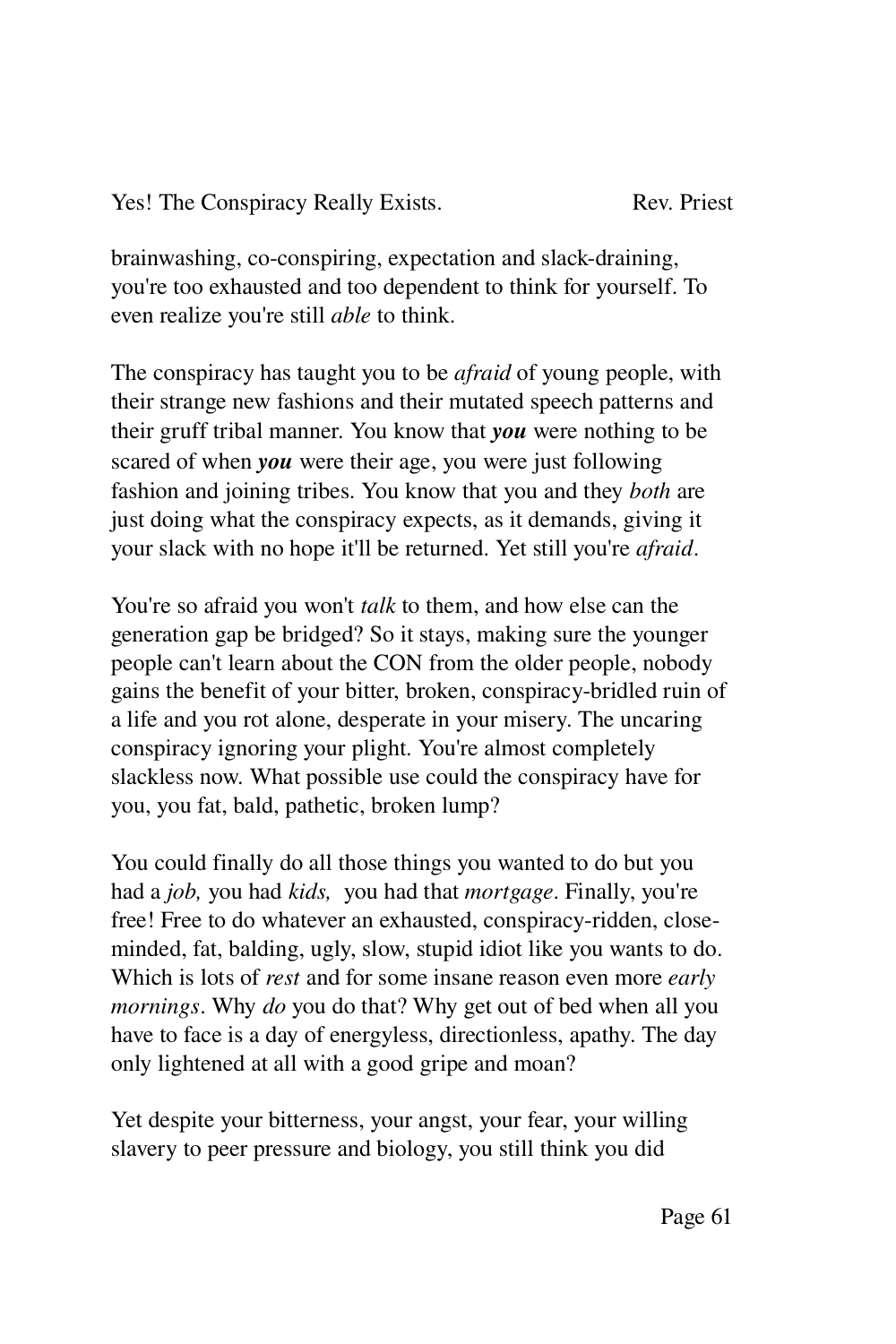**Rev Priest** Yes! The Conspiracy Really Exists.

allright. Everyone ought to do as you've done, toil and sweat as you're ground into retired mud under the conspiracy slack-stealing robotic boots.

Your kids have grown up, and you want them to fall into the same trap you fell into. Just dying to be a grandparent. You still don't want those kids of yours to be *weird*. You want your family to do all the same things your friends families are doing, or they might think you aren't quite *normal*. So you pressure them to the end.

Then, finally, biology throws it's last laugh at you. If you're "lucky" you watch your friends die, one by one, until the inevitable time when your conspiracy-led, pathetic unimportant, *unoriginal life* comes to and end. Often a blessed relief by then, your pain-ridden, hopeless grey life finishes and all you've achieved is the conspiracy's purpose, the conspiracy's toil, the conspiracy's ends, the conspiracy's happiness, the conspiracy's bland dull life and now, at last, a conspiracy death.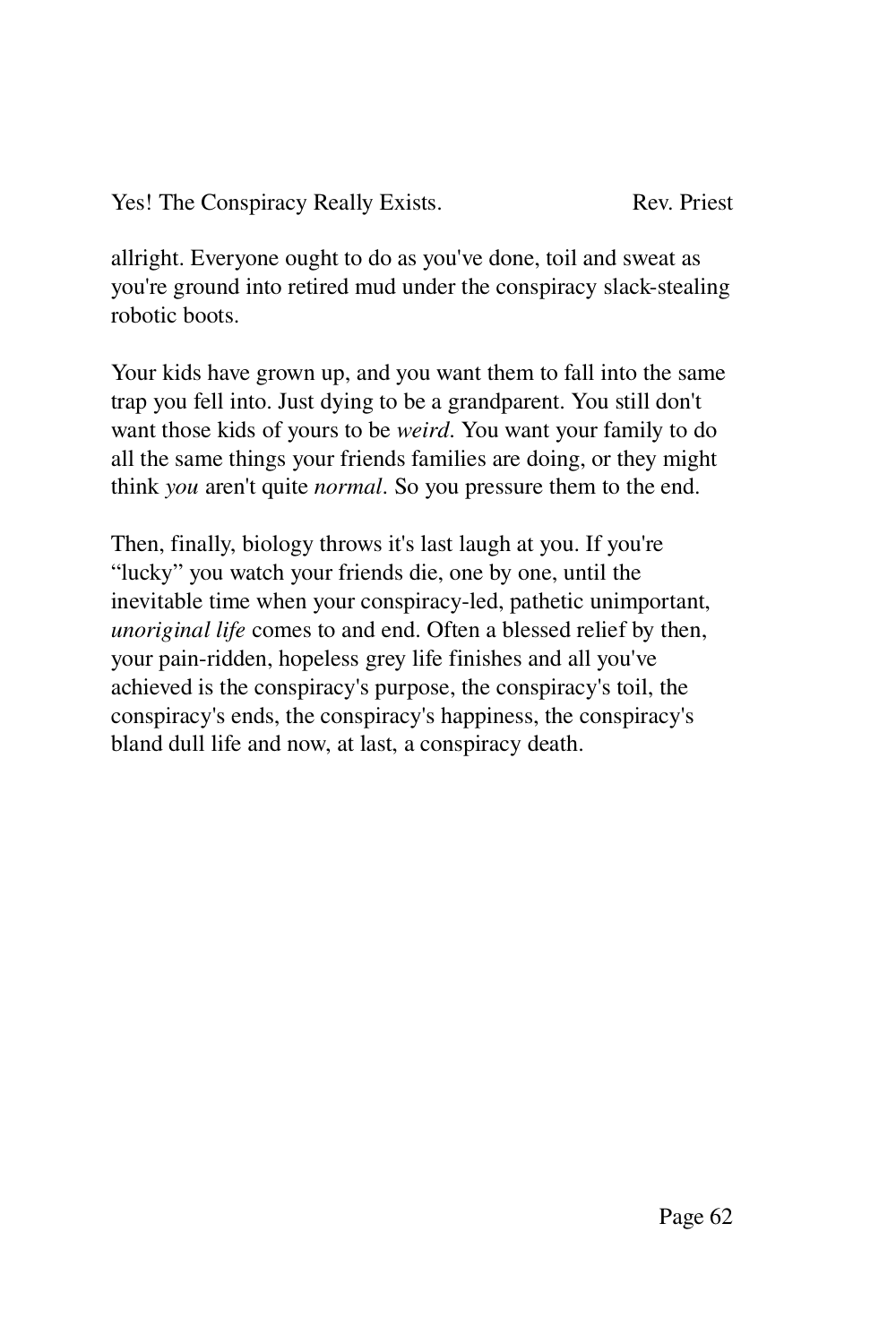Rev. Priest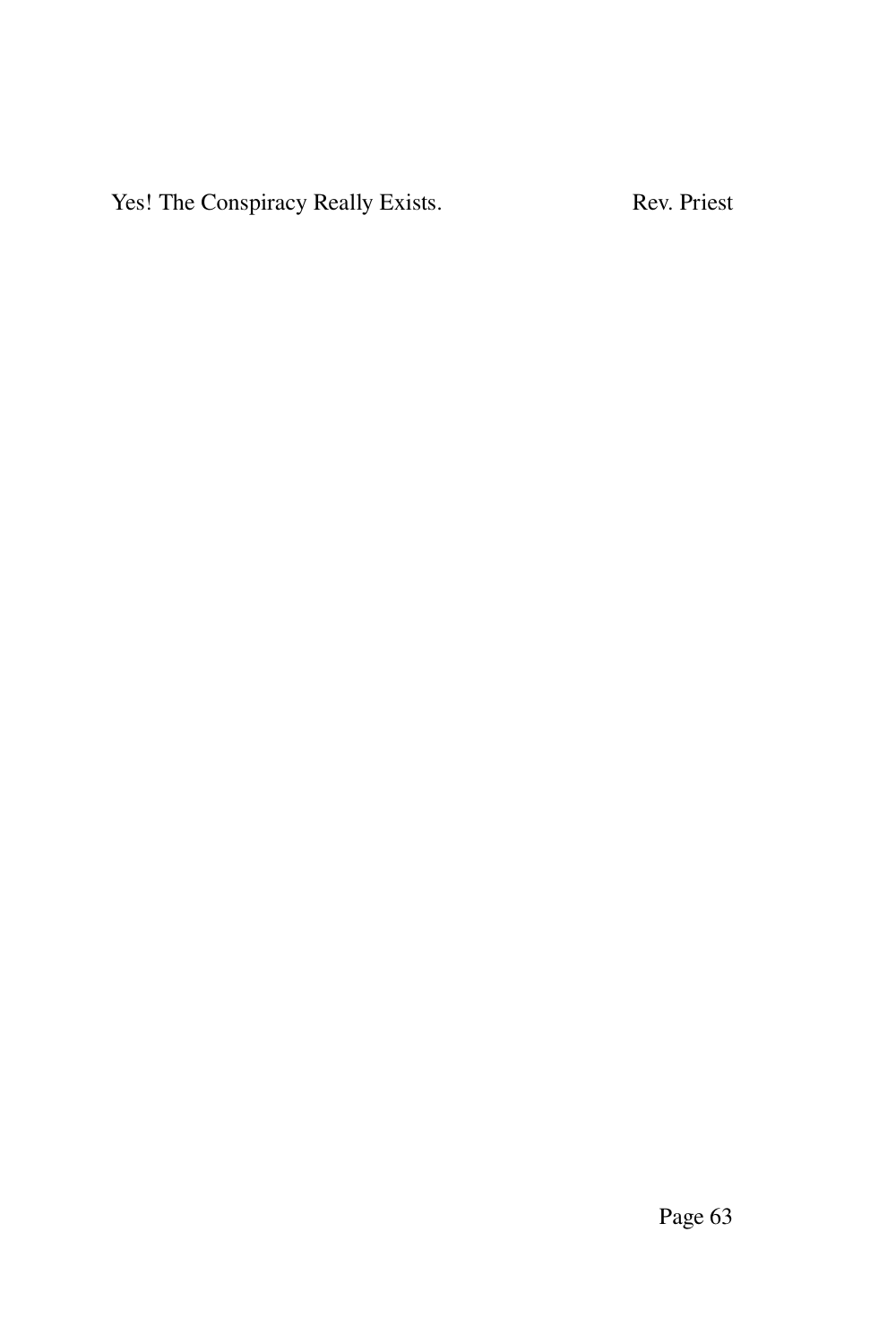Yes! The Conspiracy Really Exists.

#### Death

Even at the final moment, the conspiracy has its hooks in people. Death is the final act in life, and doing it with dignity and good timing would, you would think, be the right of every sentient creature. But not so in the conspiracy's corrupted world. They will have control over life and death thank you very much.

So you can't chose the method, timing, or reason for your own death. It has to be at the conspiracy's behest be it in automobile accident, medical malpractice or more usually just the effects of years of crappy, slack-sucking decrepitude and pain.

Afterlife? You didn't *really* have a life when you were alive, if there's an afterlife it's the echo of the conspiracy's laughter as you rot and disappear into the ground.

You will have a funeral, of course. All the people you left behind will gather together to be sad at each other, reinforce all their conspiracy fuck-witted, copied, stupid, traditional mistakes. They'll stop and ponder how you should live life for today, then go home early so they can get to work in the morning.

If you'd *done something* then people might talk about you for years. I mean something *different* of course, not just copied everyone else's stupidity. Being the same stupid as everyone else isn't noteworthy. You should have been a different kind of stupid, or maybe even a different kind of clever. You should have broken the conspiracy bonds and escaped. "Remember when she took the kids to school that day, and then went to work, and then came home and slept, exhausted, in front of the telly?" isn't something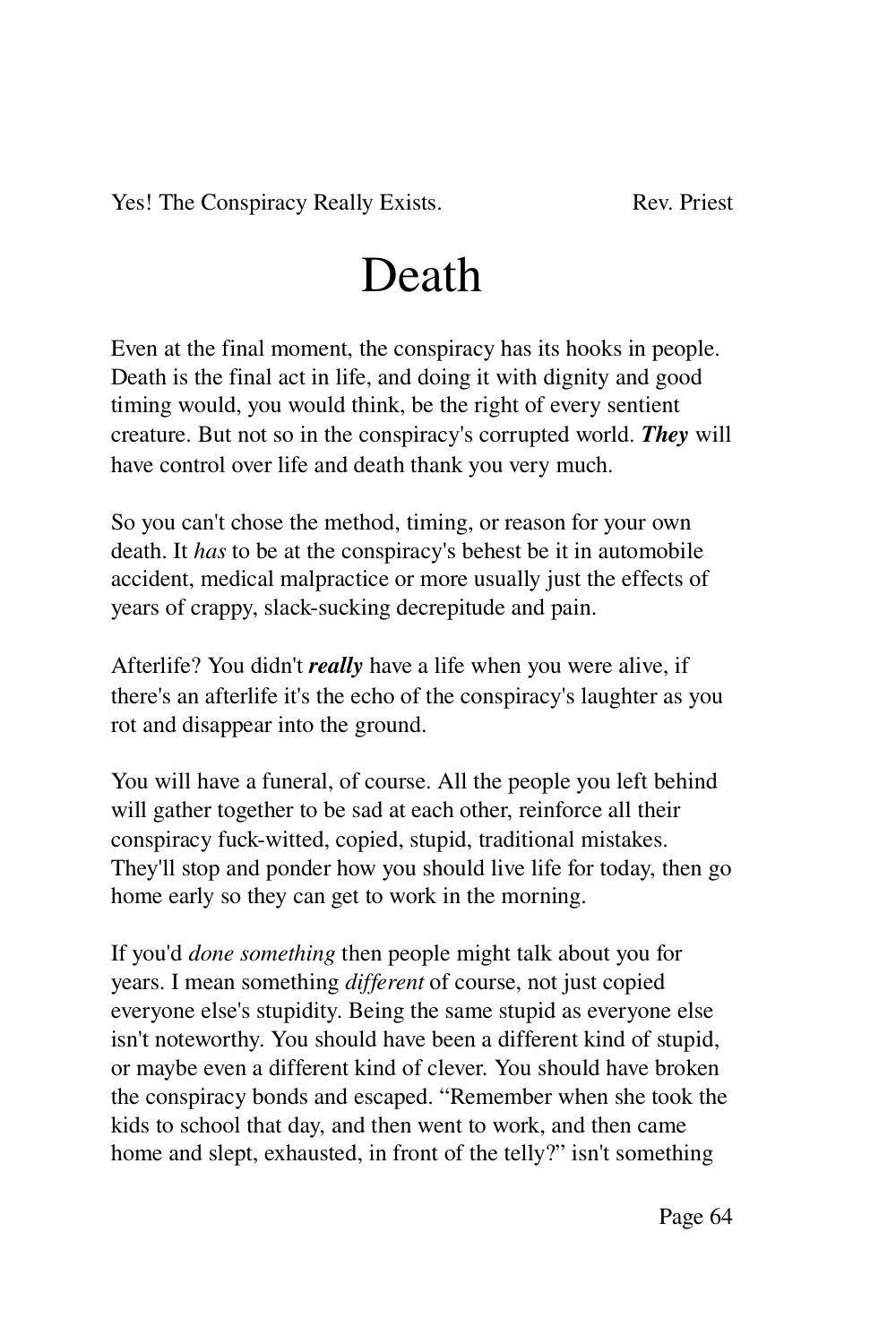Yes! The Conspiracy Really Exists. Rev. Priest

people will ever actually say. "Remember when he stripped naked to protest the school swearing ban and then went home with that passing traffic cop" might be.

The conspiracy will live on, probably getting stronger. You might take comfort in that, after all you worked for it all your life. It would be kinda like taking comfort in building an indestructible, inescapable prison and locking yourself and all mankind into it though.

However the dead feel no comfort, and the conspiracy, as always, has won.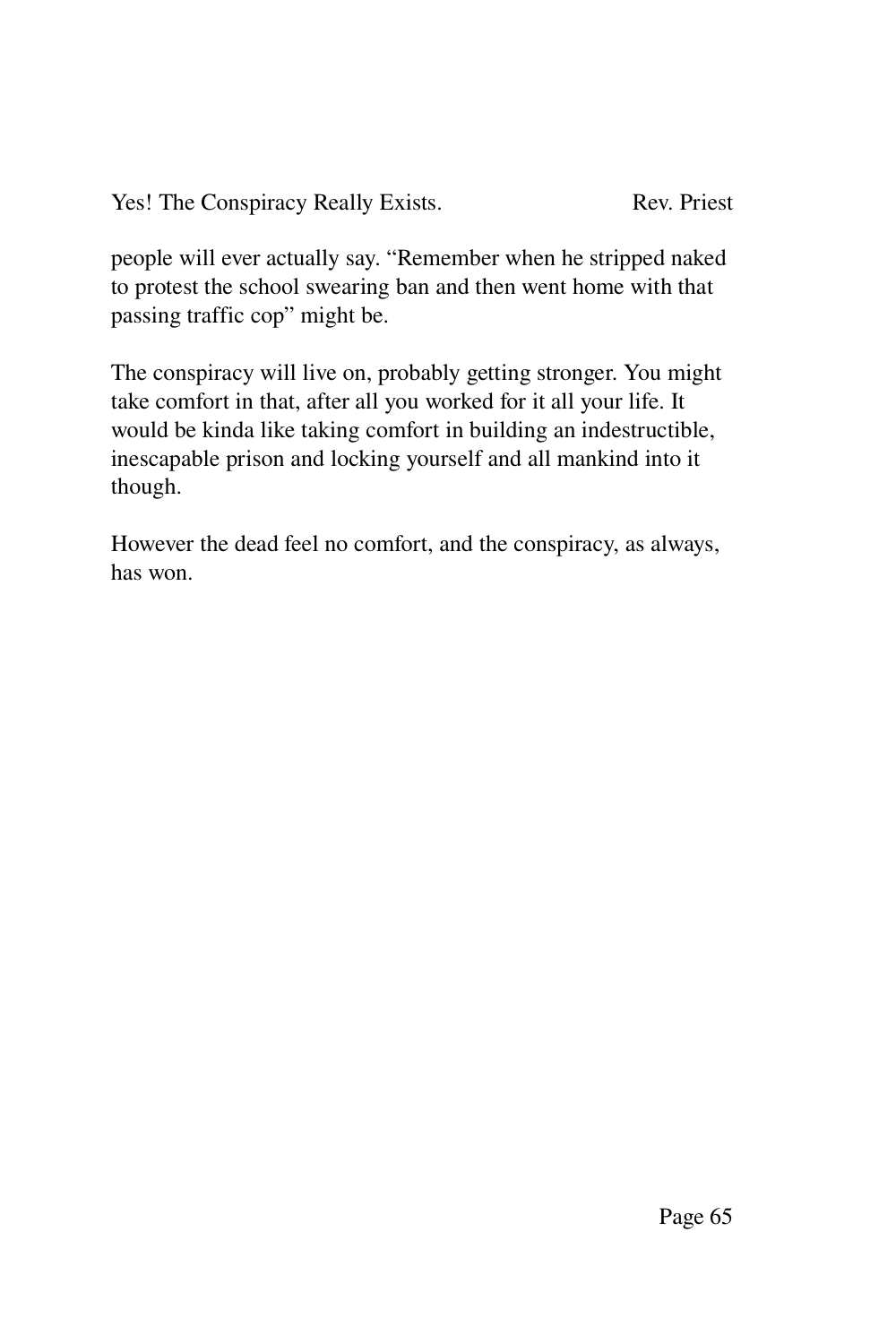Yes! The Conspiracy Really Exists.

#### Afterward

You've seen how the conspiracy not only planned out your slackless, normal life for you but roped you into forcing others into the same sinking, dilapidated, unseaworthy boat. Helping to cull their creativity, joy, imagination and slack. You've seen what a predictable, bland, useless life you've led and you don't even want it to stop. Do you? If I seriously gave you an alternative, would you even want it? You'd just find conspiracy-reasons to reject it. You'd protest that it's not that bad, that you get quite a good deal compared to some. You'd be scared to throw of the shackles, to run from the shepherd, to break the chains of your oppression and smash the conspiracy into bits. You'd say it won't work, it's not worth it, the mortgage or the kids, or the job, or the career, or the parents, or the debt, or the friends, or the economy would suffer.

Well there is an easy answer. It makes sense, it liberates, it's painfree AND...

I'm not going to tell you what it is.

Why?

Because the first step, the very first step, is to *stop doing what* other people tell you to do, you dickhead.

Now fuck off.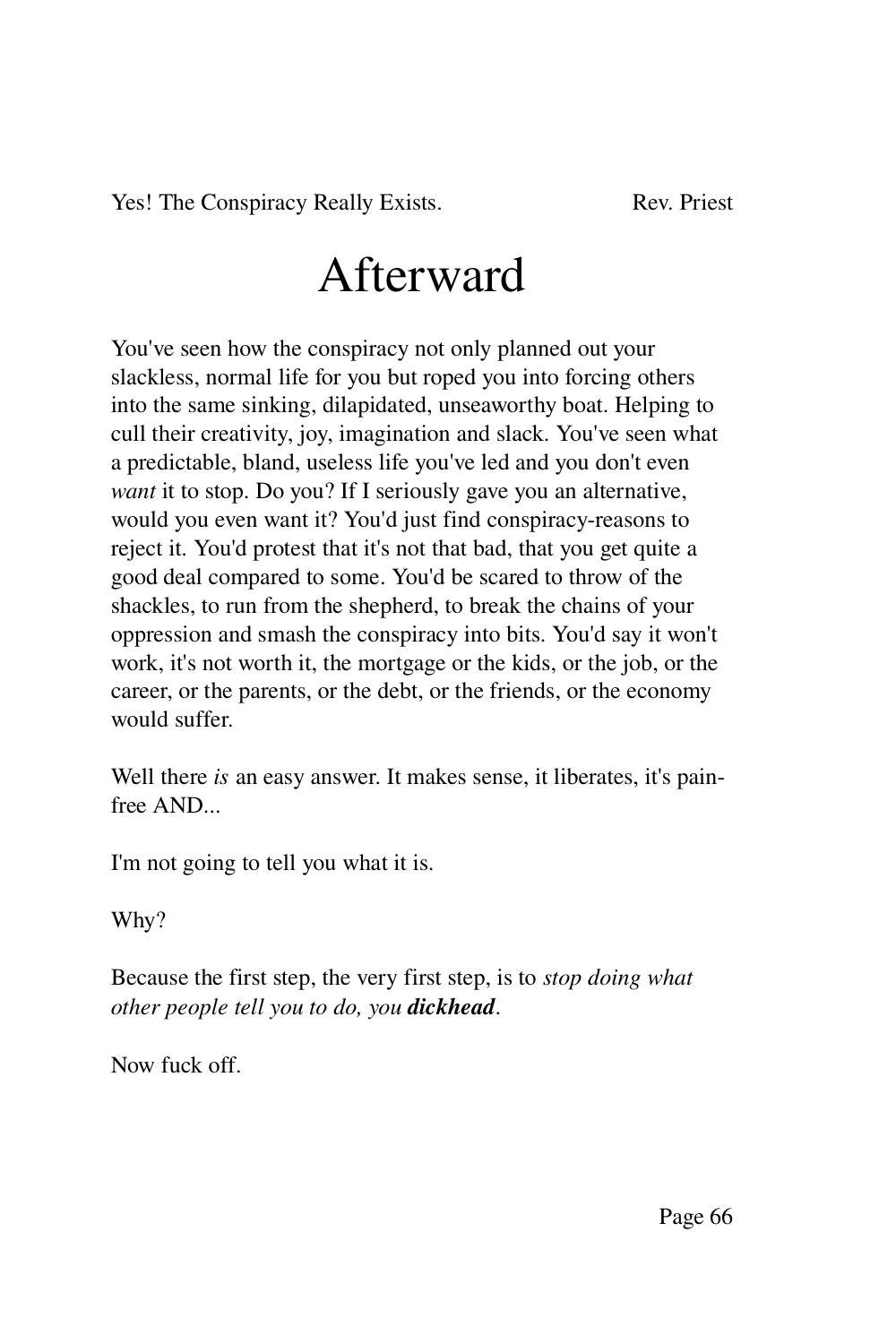Rev. Priest